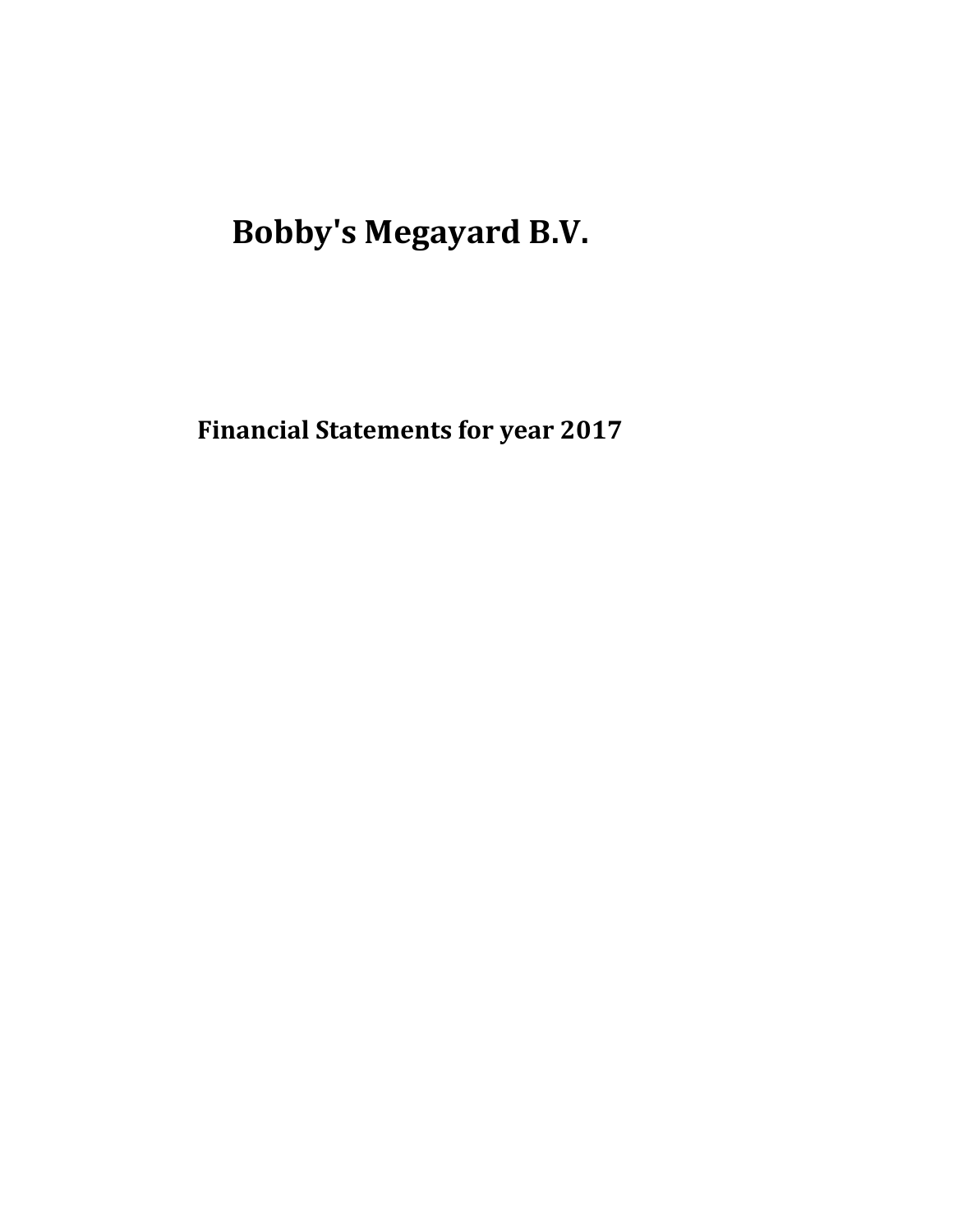## **CONTENTS**

## **Reports**

| 1       | <b>Financial Statements</b><br>Balance Sheets as of December 31, 2017 | 1-2 |
|---------|-----------------------------------------------------------------------|-----|
| 2       | Statements of Income 2017                                             | 3   |
| 3       | Notes to the financial statements                                     | 4   |
| $3-1$   | General Remarks                                                       | 5-6 |
| $3 - 2$ | Notes to the Balance Sheets                                           | 7-8 |
| $3-3$   | Notes to the Statements of Income and Loss                            | 9   |
| 3-4     | Fiscal position                                                       |     |
|         |                                                                       |     |

Total Pages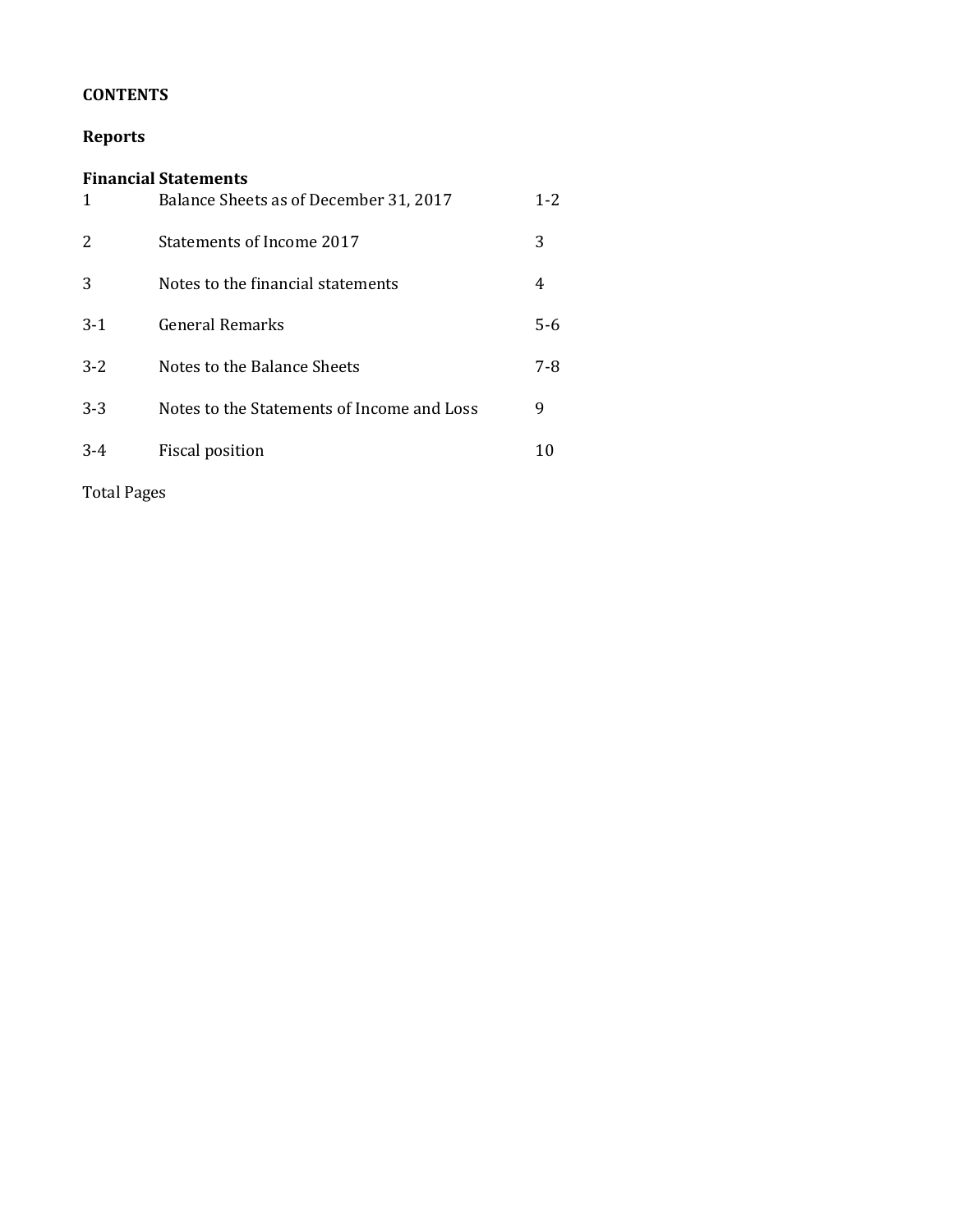## **BALANCE SHEET AS OF DECEMBER 31, 2017**

## **A s s e t s**

|                              | 2017       | 2016       |
|------------------------------|------------|------------|
|                              | <b>USD</b> | <b>USD</b> |
| <b>Fixed Assets</b>          |            |            |
| <b>Tangible Fixed Assets</b> | 93,499     | 122,031    |
| <b>Current Assets</b>        |            |            |
| Inventories                  | 303,735    | 321,543    |
| Receivables                  | 542,862    | 631,945    |
| <b>Other</b>                 | 15,000     | 15,000     |
| Cash at bank and in hand     | 29,626     | 46,001     |
|                              | 891,222    | 1,014,489  |
| <b>Total Assets</b>          | 984,721    | 1,136,520  |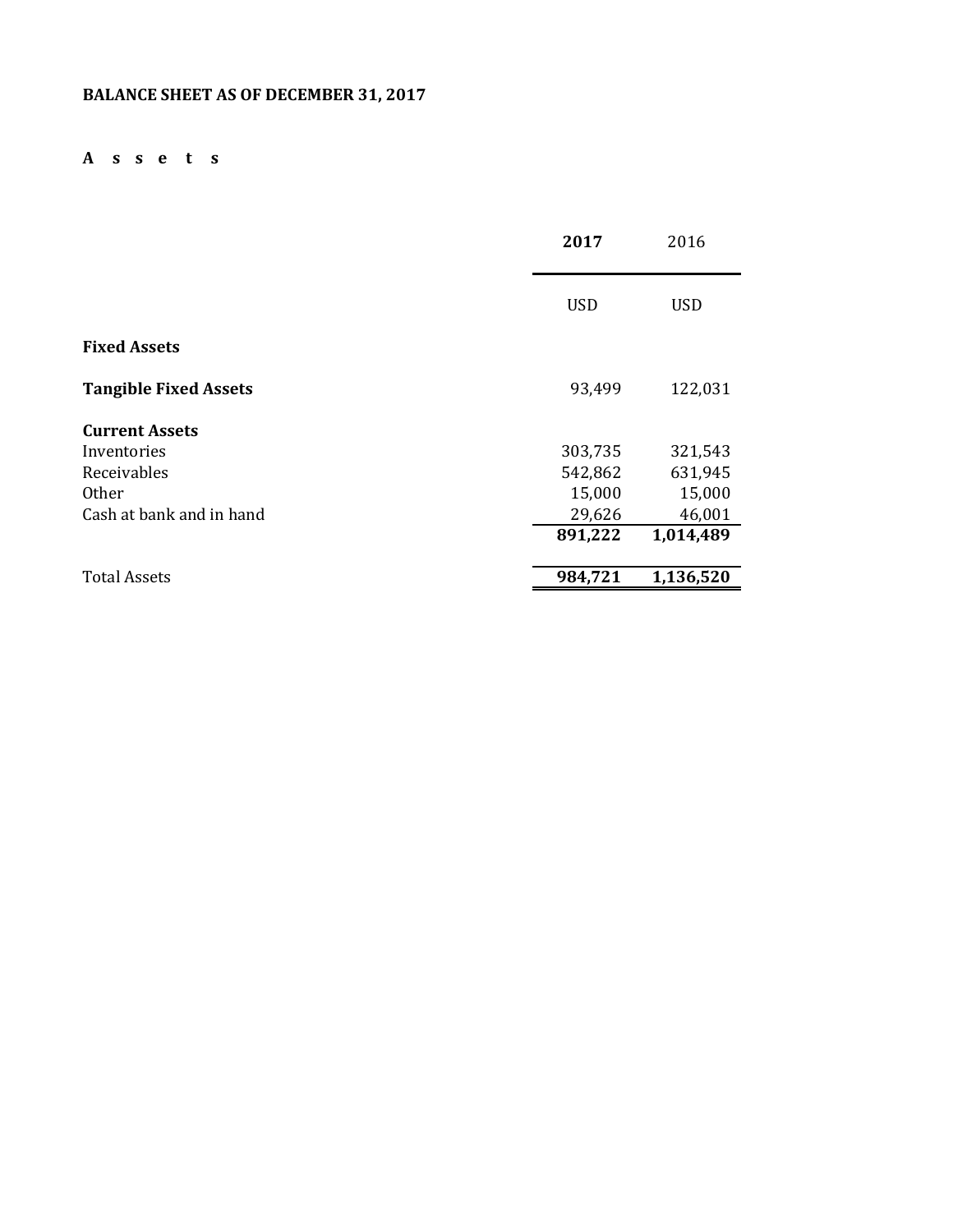## **E q u i t y a n d L i a b i l i t i e s**

|                                                                                  | 2017                                        | 2016                                  |
|----------------------------------------------------------------------------------|---------------------------------------------|---------------------------------------|
|                                                                                  | <b>USD</b>                                  | <b>USD</b>                            |
| <b>Shareholders' Equity</b>                                                      |                                             |                                       |
| Share Capital Issued and Paid<br><b>Retained Earnings</b><br>Result for the year | 3,000<br>47,505<br>(294, 690)<br>(244, 185) | 3,000<br>49,644<br>(2, 140)<br>50,504 |
| <b>Provisions</b>                                                                | 7,581                                       | 11,018                                |
| Long-term liabilities                                                            | 31,826                                      | 59,280                                |
| <b>Current Liabilities</b>                                                       | 1,189,499                                   | 1,015,718                             |
|                                                                                  |                                             |                                       |

| <b>Total Equity And Liabilities</b> | 984,721 1,136,520 |
|-------------------------------------|-------------------|
|                                     |                   |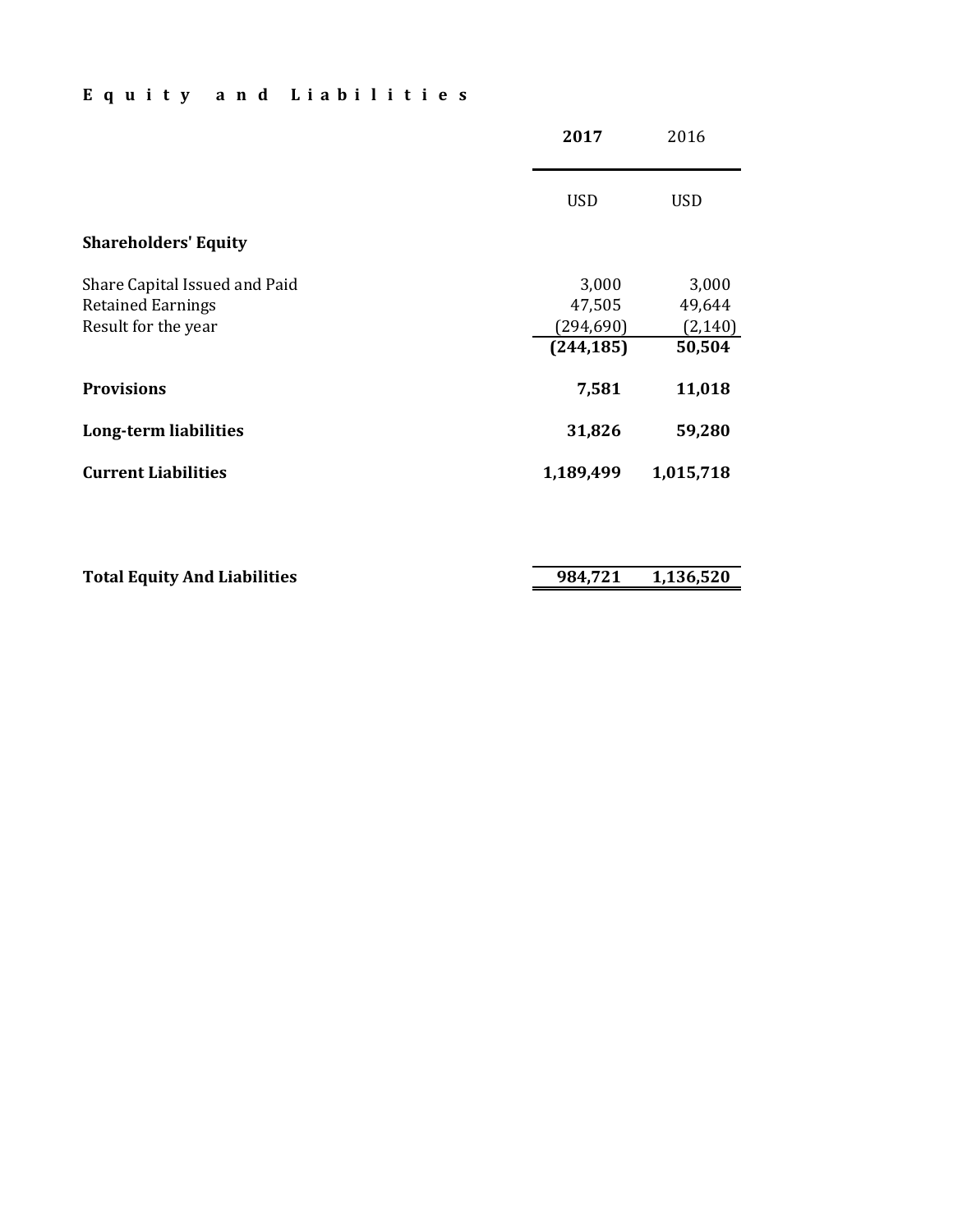## **STATEMENTS OF INCOME 2017**

|                                                          | 2017       | 2016       |
|----------------------------------------------------------|------------|------------|
|                                                          |            |            |
|                                                          | <b>USD</b> | <b>USD</b> |
| Sales                                                    | 2,266,792  | 2,493,924  |
| Cost of sales                                            | 521,022    | 715,711    |
|                                                          | 1,745,770  | 1,778,213  |
| Turnover tax                                             | 118,378    | 135,672    |
| Gross margin                                             | 1,627,392  | 1,642,541  |
| <b>Expenses</b>                                          |            |            |
| Personnel                                                | 362,647    | 372,472    |
| Operating                                                | 1,531,144  | 1,230,409  |
| Depreciation and Amortization                            | 29,832     | 31,093     |
|                                                          | 1,923,623  | 1,633,974  |
|                                                          | (296, 231) | 8,567      |
| Interest Income/(Expenses)                               | (1,895)    | (4,688)    |
| <b>Net Income on Ordinary Activities Before Taxation</b> | (298, 127) | 3,879      |
| Tax on result Ordinary Activities                        | 3,437      | (6, 019)   |
| <b>Net Income</b>                                        | (294, 690) | (2, 140)   |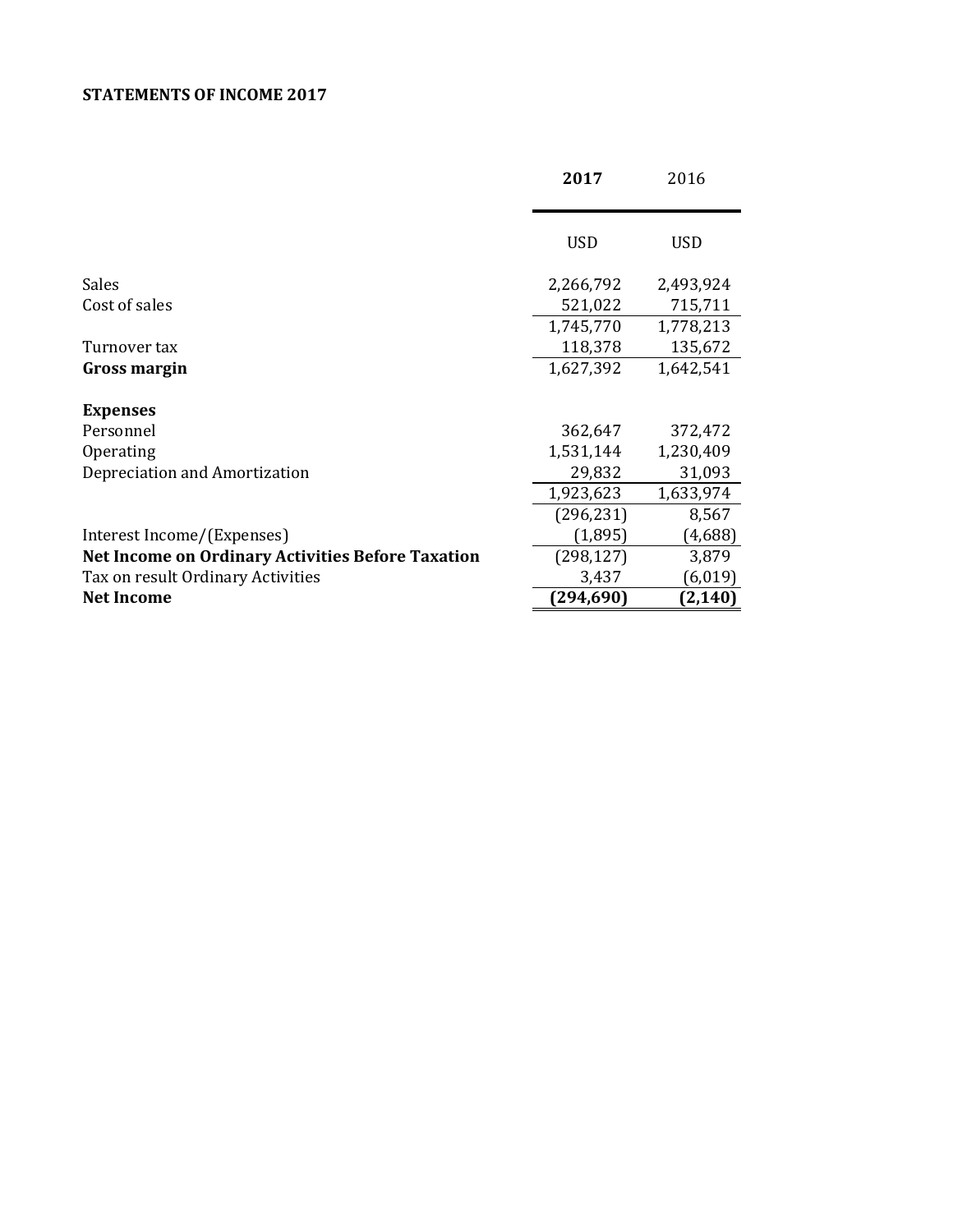## **NOTES TO THE FINANCIAL STATEMENTS**

## **General remarks**

The Company was incorporated on June 1, 2010 and is established on Sint Maarten. The Company's main activities are:

- the operation of a ship yard

- the maintenance and storage of all seafaring vessels

- the buying and selling of boats and related materials

- to do all and everything related to the above mentioned in the widests sense of the word and to grant securities for debts of the company and others.

Bobby's Marina Shipyard Holding B.V. is the shareholder of the company. Bobby's Marine N.V. is a related party as they are one of the shareholders of Bobby's Shipyard Holding B.V. All transactions with related parties are conducted at arm's length basis.

## **Principles of valuation**

## **General**

The financial statements were prepared in accordance with the staturory provisions of the Civil Code applicable for St. Maarten. The financial statements are denominated in US dollars.

## **Tangible fixed assets**

Tangible fixed assets are valued at historical cost less accumulated depreciation. Depreciation is calculated according to the straight line method over the estimated useful lives of the assets. Tangible fixed assets are being depreciated over the following periods:

| Leasehold improvements | 10 years                                                                         |
|------------------------|----------------------------------------------------------------------------------|
| Equipment              | 5 years                                                                          |
| <b>Other</b>           | 5 years                                                                          |
|                        | The residual value used for the calculation of the depreciation expenses is 10%. |

## **Inventories**

Inventories, consisting of stock or merchandise, are stated at cost, net of a provision for obsolescence when necessary.

## **Receivables**

Receivables are being presented at their nominal value net of provisions for uncollectability as deemed necessary.

## **Provisions**

The provision for deferred tax reflects the temporary difference between the commercial book value of the fixed assets as presented in the financial statements and their fiscal value, and is stated at 34.5%. The difference in valuation is a result of applying the fiscal accelerated depreciation.

## **Long-term liabilities**

Long-term liabilities are carried at amortized cost, being the amount received taking account of any premium or discount, less transaction cost.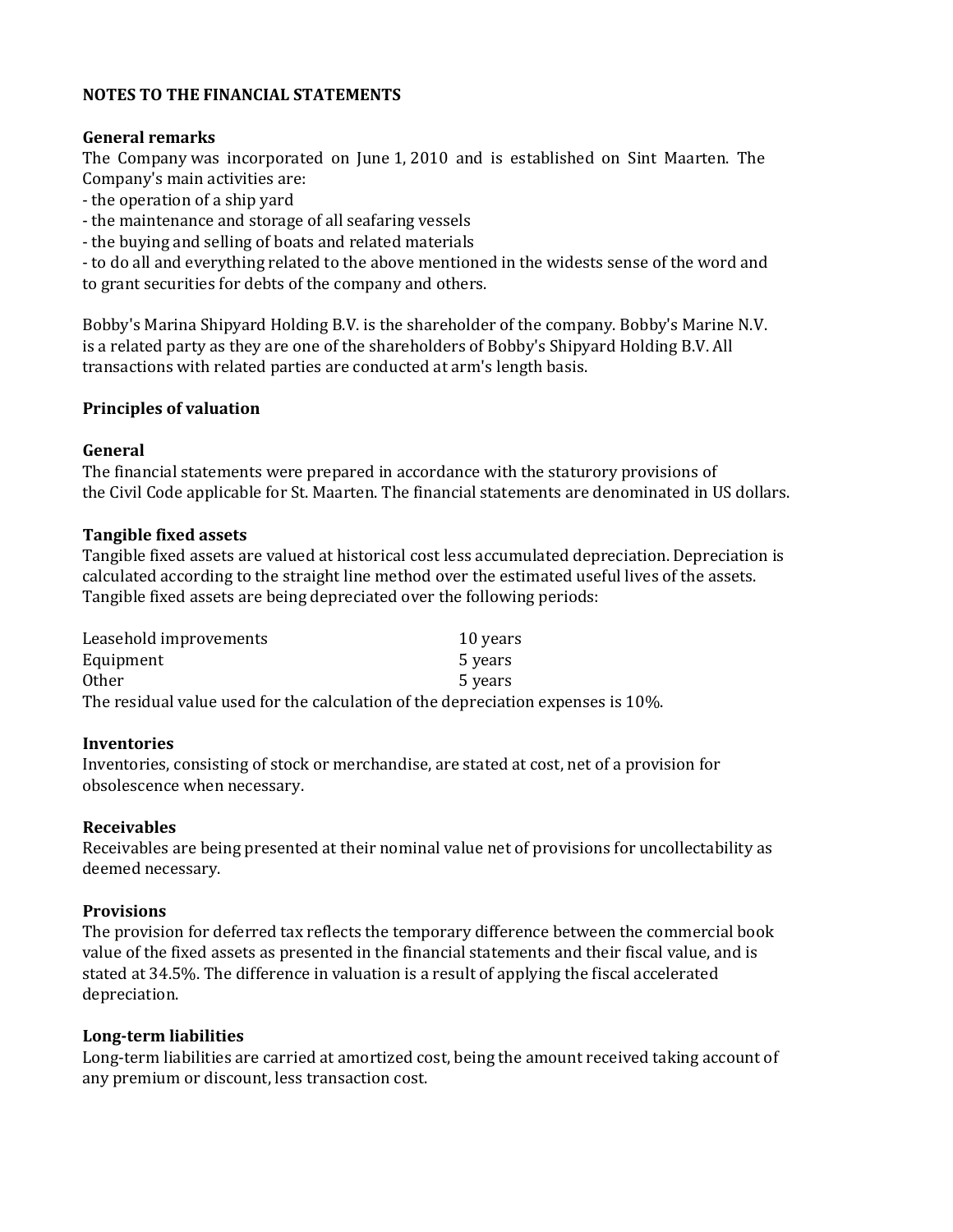## **Other assets and liabilities**

All other assets and liabilities are being presented at their nominal value.

## **Recognition of income and expenses**

Gross-margin is the balance of net sales less cost of goods sold. Net sales are being defined as income from sales less discounts and commissions

Expenses are being recognized according to the accrual method, taking the valuation principles as mentioned above into consideration.

Income is recognized when goods are delivered or services rendered. Losses are taken in account when foreseeable.

Depreciation is taken into account on a linear basis over the estimated useful lives of the assets.

Taxes are being calculated based on the profit as presented. Tax-exempt items and fully or partial deductible items are being taken into account. Taxes on extraordinary income are attributed

The provision for deferred tax reflects the temporary difference between the commercial book value of the fixed assets as presented in the financial statements and their fiscal value, and is stated at 34.5%. The difference in valuation is a result of applying the fiscal accelerated depreciation.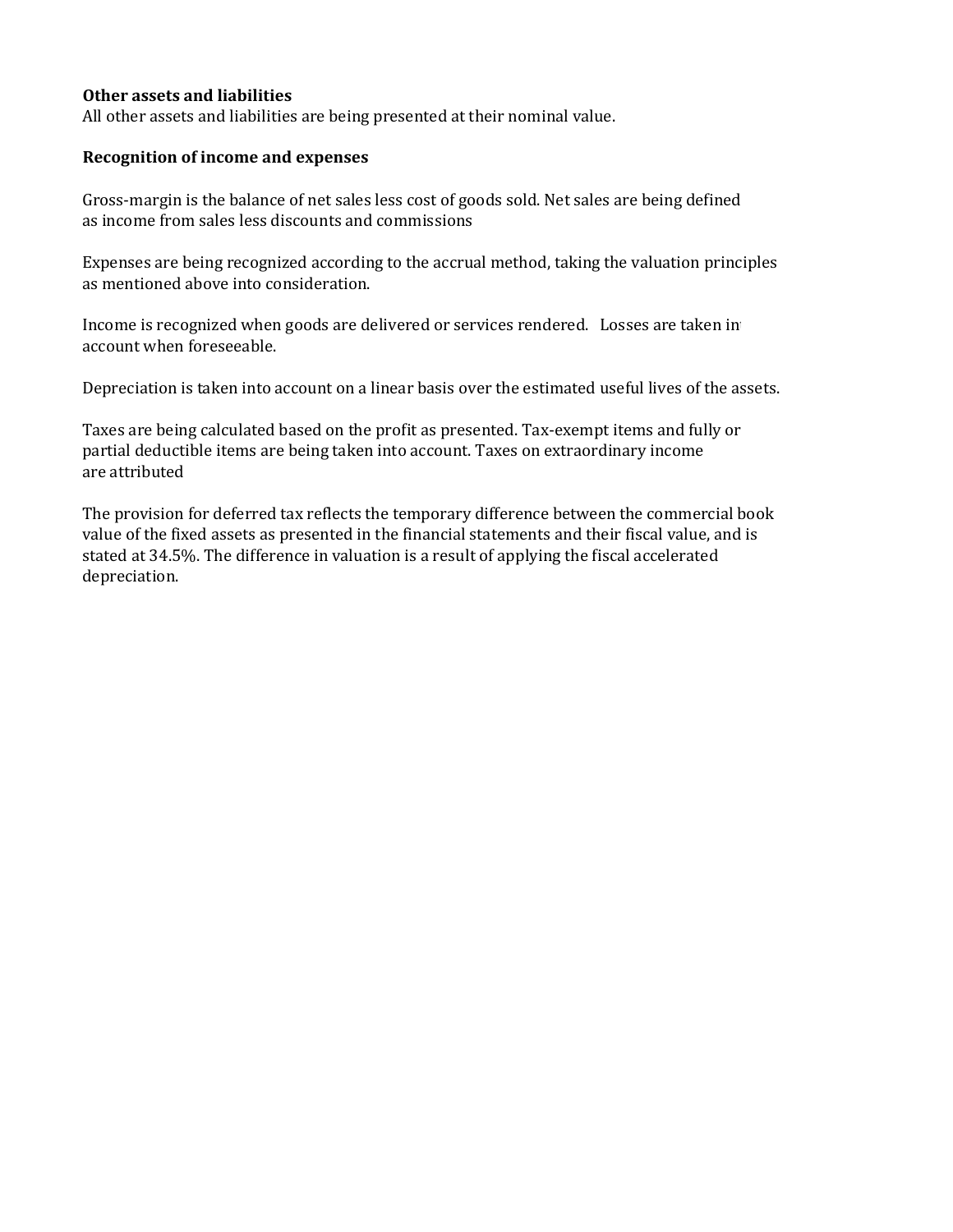## **NOTES TO BALANCE SHEET**

|                          | 2017       | 2016    |
|--------------------------|------------|---------|
| Tangible fixed assets    | <b>USD</b> | USD     |
|                          |            |         |
| Leasehold improvements   | 1,454      | 1,694   |
| Dock piers and equipment | 82,590     | 109,110 |
| Vehicles                 | 8,003      | 11,075  |
| Office equipment         | 1,452      | 152     |
|                          | 93,499     | 122,031 |

## Movement can be summarized as follows:

|                            |       | Leasehold Equipment Vehicles |        | Office    |         |
|----------------------------|-------|------------------------------|--------|-----------|---------|
|                            | Impr. | and piers                    |        | equipment | Total   |
|                            |       |                              |        |           |         |
| Cost at Jan. 01, 2017      | 2,454 | 240,421                      | 19,500 | 1,520     | 263,895 |
| Investments                |       |                              |        | 1,300     | 1,300   |
| Disinvestments             |       |                              |        |           |         |
| Cost at Dec. 31, 2017      | 2,454 | 240,421                      | 19,500 | 2,820     | 265,195 |
| Accu. Dep. at Jan 1, 2017  | 760   | 131,311                      | 8,425  | 1,368     | 141,864 |
| Disinvestments             |       |                              |        |           |         |
| Depreciation 2017          | 240   | 26,520                       | 3,072  |           | 29,832  |
| Accu. Dep. at Dec 31, 2017 | 1,000 | 157,831                      | 11,497 | 1,368     | 171,696 |
| Book Value at Dec 31, 2017 | 1,454 | 82,590                       | 8,003  | 1,452     | 93,499  |
| <b>Inventories</b>         |       |                              |        |           |         |
| Work in progress           |       |                              |        | 271,945   | 286,399 |
| Materials                  |       |                              |        | 31,790    | 35,144  |
|                            |       |                              |        | 303,735   | 321,543 |
|                            |       |                              |        |           |         |
| <b>Receivables</b>         |       |                              |        |           |         |
| Trade debtors              |       |                              |        | 542,862   | 631,945 |

The provision amounts to USD 49,508 (last year USD 49,508).

| <b>Other</b>           |        |        |
|------------------------|--------|--------|
| Rent deposits          | 15,000 | 15,000 |
| <b>Cash and banks</b>  |        |        |
|                        |        |        |
| WIB USD Account        | 19,752 | 40,455 |
| <b>WIB ANG Account</b> | 9,626  | 5,298  |
| Cash                   | 571    | 571    |
| Undeposited funds      | (323)  | (323)  |
|                        | 29,626 | 46,001 |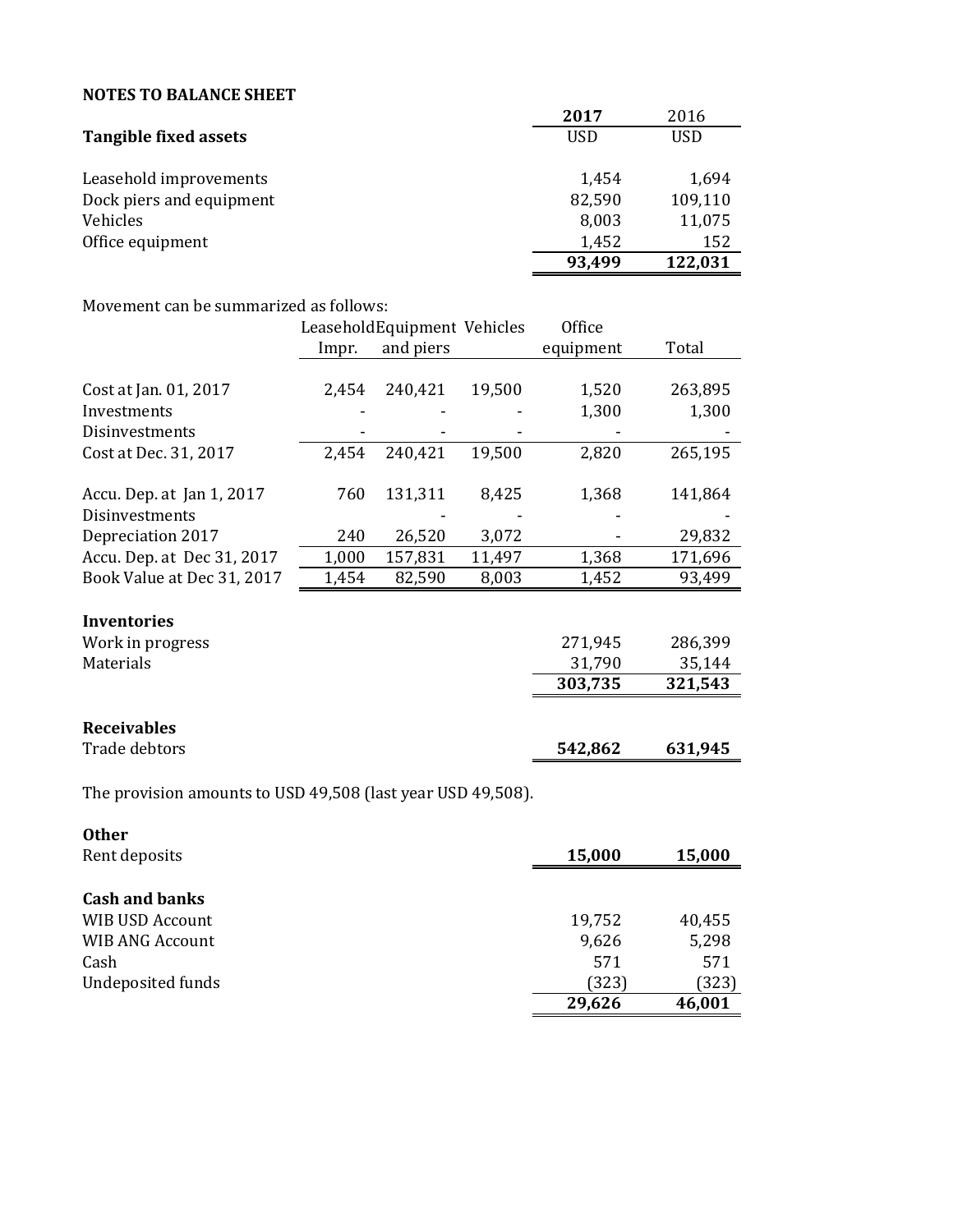| 2017<br>60 L I | 001c<br>2016 |
|----------------|--------------|
| USD            | USD          |

## **Share capital issued and paid up**

The authorized share capital amounts to USD 3,000 and has been fully paid up.

| <b>Retained Earnings</b>  |            |          |
|---------------------------|------------|----------|
| Balance as of Jan 1       | 47.505     | 49.645   |
| Result                    | (294, 690) | (2, 140) |
| Balance as of December 31 | (247, 185) | 47,505   |

In anticipation of the decision of the general meeting of shareholders, the profit of the financial year 2017 has been added to the other reserves (retained earnings).

## **Provisions**

This concerns the deferred profit tax.

| Balance as of January 1<br>Mutation | 11,018<br>(3,437) | 14,578<br>(3,560) |
|-------------------------------------|-------------------|-------------------|
| Balance as of December 31           | 7,581             | 11,018            |
|                                     |                   |                   |
| Long-term liabilities               |                   |                   |
| Windwards Islands Bank loan         | 31,826            | 59,280            |

## *Loan travel lift*

WIB issued a loan of USD 128,000 for a travel lift on 19th December 2014. The loan will be repaid in 60 monthly installments of USD 2,490. The interest rate is 6.25% per annum. There is corporate guarantee of Bobby's Marina Shipyard Holding for the amount of USD 178,000.

| <b>Current Liabilities</b> |           |           |
|----------------------------|-----------|-----------|
| Trade creditors            | 1,139,604 | 964,707   |
| <b>Wages</b>               | 3,580     | 2,590     |
| Ennia                      | (5, 499)  | (5,064)   |
| Profit tax                 |           | 9,579     |
| Wage tax, AVBZ and SZV     | 2,739     |           |
| Visa Credit card           | 703       | 4,831     |
| Deposits payable           | 45,963    | 35,825    |
| Rental deposits            | 2,410     | 3,250     |
|                            | 1,189,499 | 1,015,718 |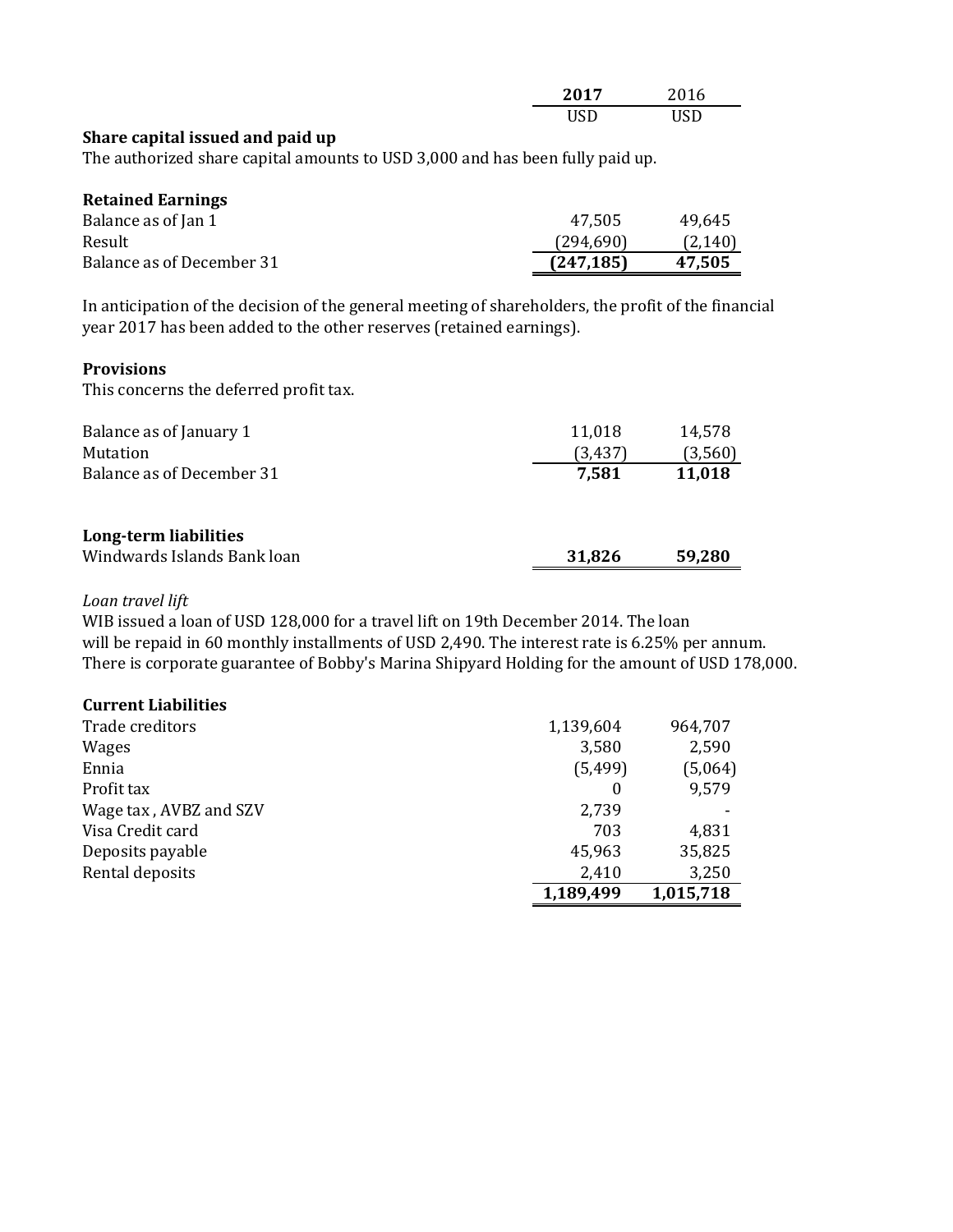## **NOTES TOT THE STATEMENTS OF INCOME**

|                                              | 2017             | 2016             |
|----------------------------------------------|------------------|------------------|
|                                              | <b>USD</b>       | <b>USD</b>       |
|                                              |                  |                  |
| Personnel                                    |                  |                  |
| Gross salaries                               | 323,906          | 334,007          |
| Social securities                            | 35,662           | 35,385           |
| Pension insurances                           | 2,879            | 2,879            |
| <b>Accident insurances</b>                   | 201              | 200              |
|                                              | 362,647          | 372,471          |
|                                              |                  |                  |
| <b>Depreciation</b>                          |                  |                  |
| Leasehold improvements                       | 240              | 240              |
| Dock piers and equipment                     | 26,520           | 27,581           |
| Vehicles                                     | 3,072            | 3,072            |
| Equipment and software                       | 0                | 200              |
|                                              | 29,832           | 31,093           |
| <b>Operating</b>                             |                  |                  |
|                                              |                  |                  |
| <b>Housing</b>                               |                  |                  |
| Rent                                         | 609,095          | 603,000          |
| Electricity and water                        | 38,902           | 45,851           |
| Maintenance of buildings                     | 33,601           | 11,244           |
| Cleaning                                     | 12,954           | 12,136           |
| Security                                     | 84,915           | 68,202           |
| Other                                        |                  |                  |
|                                              | 779,467          | 740,433          |
| General                                      |                  |                  |
| Office supplies                              | 994              | 9,189            |
| Telephone                                    | 5,418            | 6,700            |
| Equipment rental                             | 166,800          | 166,818          |
| <b>Bank charges</b>                          | 46,467           | 50,180           |
| Exchange differences and cash short          | 1,233            | 1,592            |
| Legal and professional fees                  | 194,126          | 165,875          |
| Vehicles                                     | 15,146           | 14,868           |
| Supplies general                             | 51,193           | 41,251           |
| Consumables office                           | 8,006            | 11,648           |
| Repair and maintenance general and equipment | 210,083          | 83,044           |
| Freight                                      | 9,429            | $\boldsymbol{0}$ |
| Warranty and damage                          | $\boldsymbol{0}$ | 1,537            |
| Insurances                                   | 19,558           | 20,061           |
| License and permits                          | 2,245            | 3,146            |
| Advertising                                  | 8,985            | 9,422            |
| Travel                                       | $\boldsymbol{0}$ | 1,268            |
| Dues and subscriptions                       | $\boldsymbol{0}$ | 1,130            |
| <b>Bad debts</b>                             | 8,538            | (95, 491)        |
| Other                                        | 3,455            | (2, 262)         |
|                                              | 751,677          | 489,976          |
|                                              | 1,531,144        | 1,230,409        |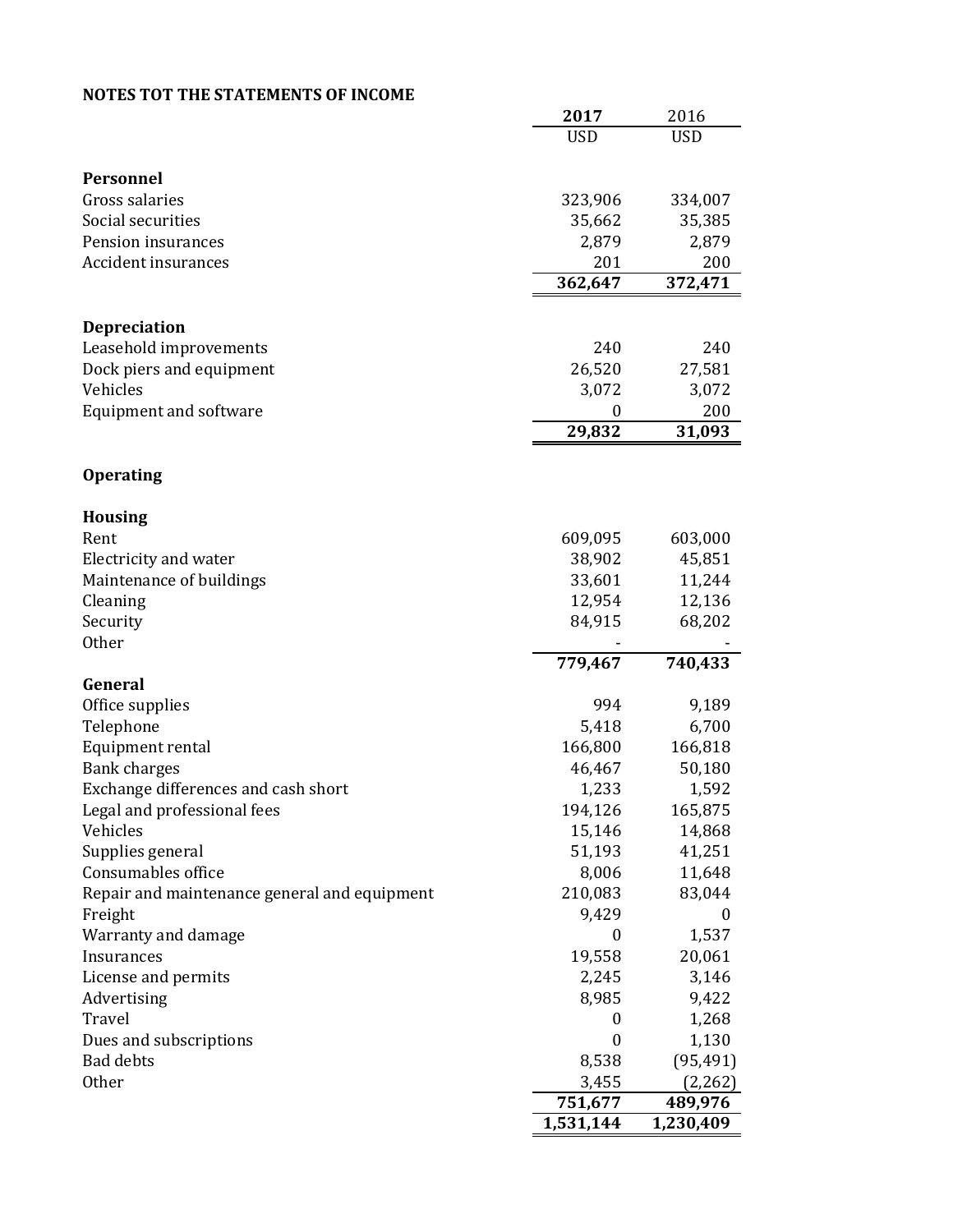## **FISCAL POSITION**

|                                                                                                         | 2017             | 2017       |
|---------------------------------------------------------------------------------------------------------|------------------|------------|
|                                                                                                         | <b>USD</b>       | <b>USD</b> |
| Profit tax payable over 2017 can be summarized as follows:                                              |                  |            |
| Net income before taxation according to the statement of income<br>for the year ended December 31, 2017 |                  | (298, 127) |
| Turnover tax: 10% of USD                                                                                | 118,378          | 11,838     |
| Representation: 20% of USD                                                                              |                  |            |
| No investment allowances for the year 2015<br>No investment allowances for the year 2016                |                  |            |
| Fiscal depreciation<br>Commercial depreciation                                                          | 20,774<br>29,832 |            |
|                                                                                                         |                  | 9,058      |
| <b>Taxable amount</b>                                                                                   |                  | (277,23)   |

No profit tax becomes payable.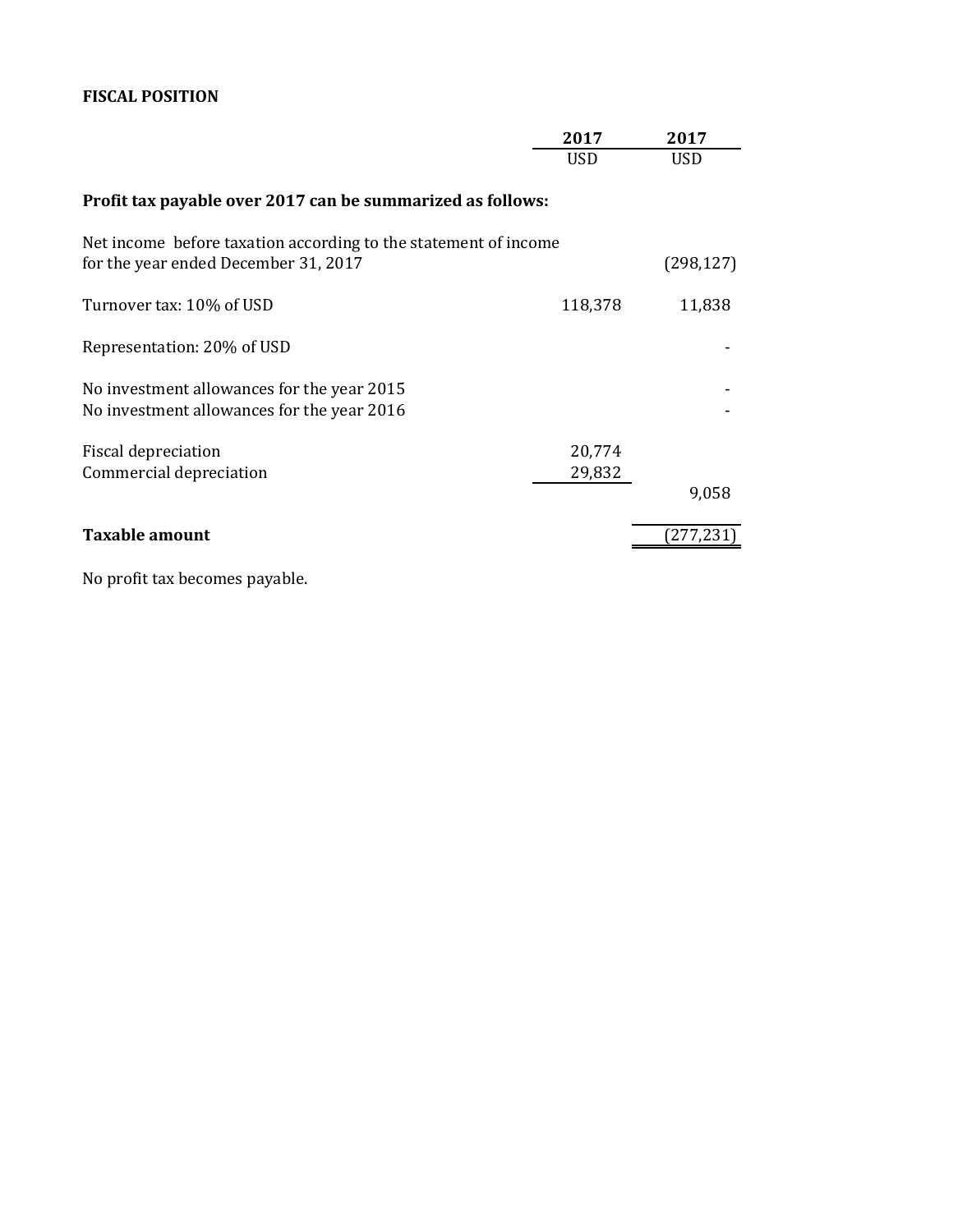#### **Fiscal balance sheet as of December 31, 2017**

| Unaudited                                | 2017       |            |                | 2016       |            |  |
|------------------------------------------|------------|------------|----------------|------------|------------|--|
|                                          | <b>USD</b> | <b>USD</b> |                | <b>USD</b> | <b>USD</b> |  |
| Assets                                   |            |            |                |            |            |  |
| <b>Fixed assets</b>                      |            |            |                |            |            |  |
| Leasehold improvements                   | 996        |            | 3              | 1,143      |            |  |
| Dock piers                               | 7,739      |            | 3              | 9,259      |            |  |
| Equipment                                | 55,322     |            | 3              | 71,486     |            |  |
| Vehicles                                 | 6,015      |            | 3              | 8,055      |            |  |
| Office equipment                         | 1,452      |            | 3              | 152        |            |  |
|                                          |            | 71,524     |                |            | 90,095     |  |
| <b>Current assets</b>                    |            |            |                |            |            |  |
| Inventory                                | 303,735    |            | 5              | 321,543    |            |  |
| Accounts receivable                      | 542,862    |            | 6              | 631,945    |            |  |
| Current Account Bobby's Shipyard Holding |            |            | 7B             |            |            |  |
| Other                                    | 15,000     |            | $\overline{7}$ | 15,000     |            |  |
| Cash and banks                           | 29,626     |            | 8              | 46,001     |            |  |
|                                          |            | 891,222    |                |            | 1,014,489  |  |
|                                          |            | 962,746    |                |            | 1,104,584  |  |
| Equity and liabilities                   |            |            |                |            |            |  |
| <b>Equity</b>                            |            |            |                |            |            |  |
| Share capital, issued and paid up        | 3,000      |            | 9              | 3,000      |            |  |
| Retained earnings                        | 26,586     |            | 9              | 21,967     |            |  |
| Result for the year                      | (288, 165) |            | 9              | 4,619      |            |  |
|                                          |            | (258, 579) |                |            | 29,586     |  |
| <b>Long-term liabilities</b>             |            |            |                |            |            |  |
| WIB Loan                                 |            | 31,826     | 11             |            | 59,280     |  |
| <b>Current liabilities</b>               |            |            |                |            |            |  |
| Accounts payable                         | 1,139,604  |            | 12B            | 964,707    |            |  |
| Taxes and premiums payable               | 819        |            | 12C            | 7,105      |            |  |
| Other payables                           | 49,077     |            | 12D            | 43,906     |            |  |
|                                          |            | 1,189,499  |                |            | 1,015,718  |  |
|                                          |            | 962,746    |                |            | 1,104,584  |  |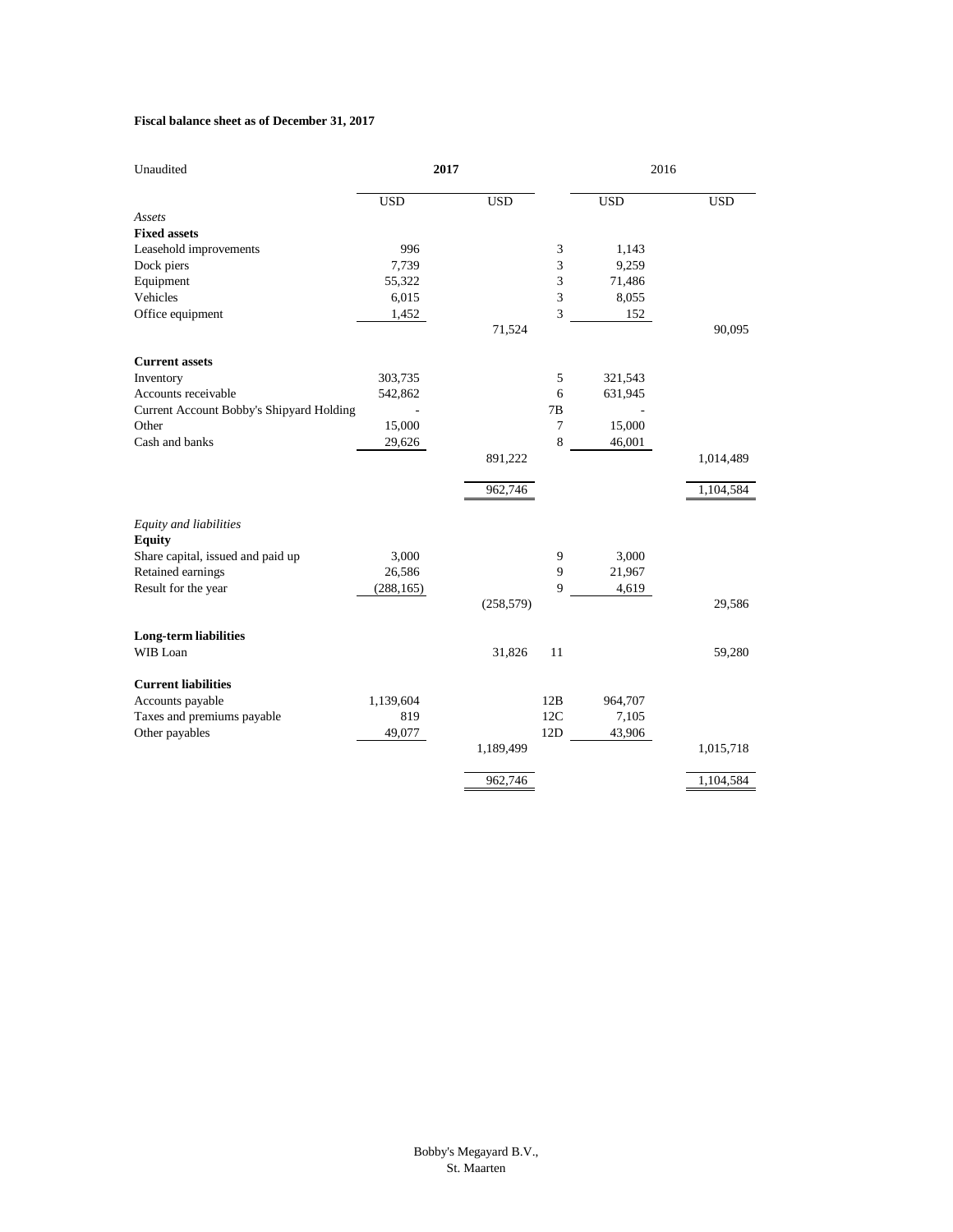#### **Fiscal statement of income for the year 2017**

| Unaudited                    |            | 2017       |    | 2016       |            |
|------------------------------|------------|------------|----|------------|------------|
|                              | <b>USD</b> | <b>USD</b> |    | <b>USD</b> | <b>USD</b> |
| <b>Sales</b>                 |            | 2,266,792  | 15 |            | 2,493,923  |
| Finance charges              |            |            | 15 |            |            |
| Cost of sales                |            | 521,022    | 15 |            | 715,711    |
|                              |            | 1,745,770  |    |            | 1,778,212  |
| Turnover tax                 |            | 118,378    | 15 |            | 135,672    |
| <b>Gross margin</b>          |            | 1,627,392  |    |            | 1,642,540  |
| <b>Expenses</b>              |            |            |    |            |            |
| Personnel expenses           | 362,647    |            | 16 | 372,471    |            |
| Operating expenses           | 1,531,144  |            | 18 | 1,230,409  |            |
| Depreciation expenses        | 19,871     |            | 17 | 20,774     |            |
|                              |            | 1,913,662  |    |            | 1,623,654  |
| <b>Operating result</b>      |            | (286, 270) |    |            | 18,886     |
| Interest revenues (expenses) |            | (1,895)    | 19 |            | (4,688)    |
| Result before profit tax     |            | (288, 165) |    |            | 14,198     |
| Taxes                        |            |            | 20 |            | 9,579      |
| <b>Result for the year</b>   |            | (288, 165) |    |            | 4,619      |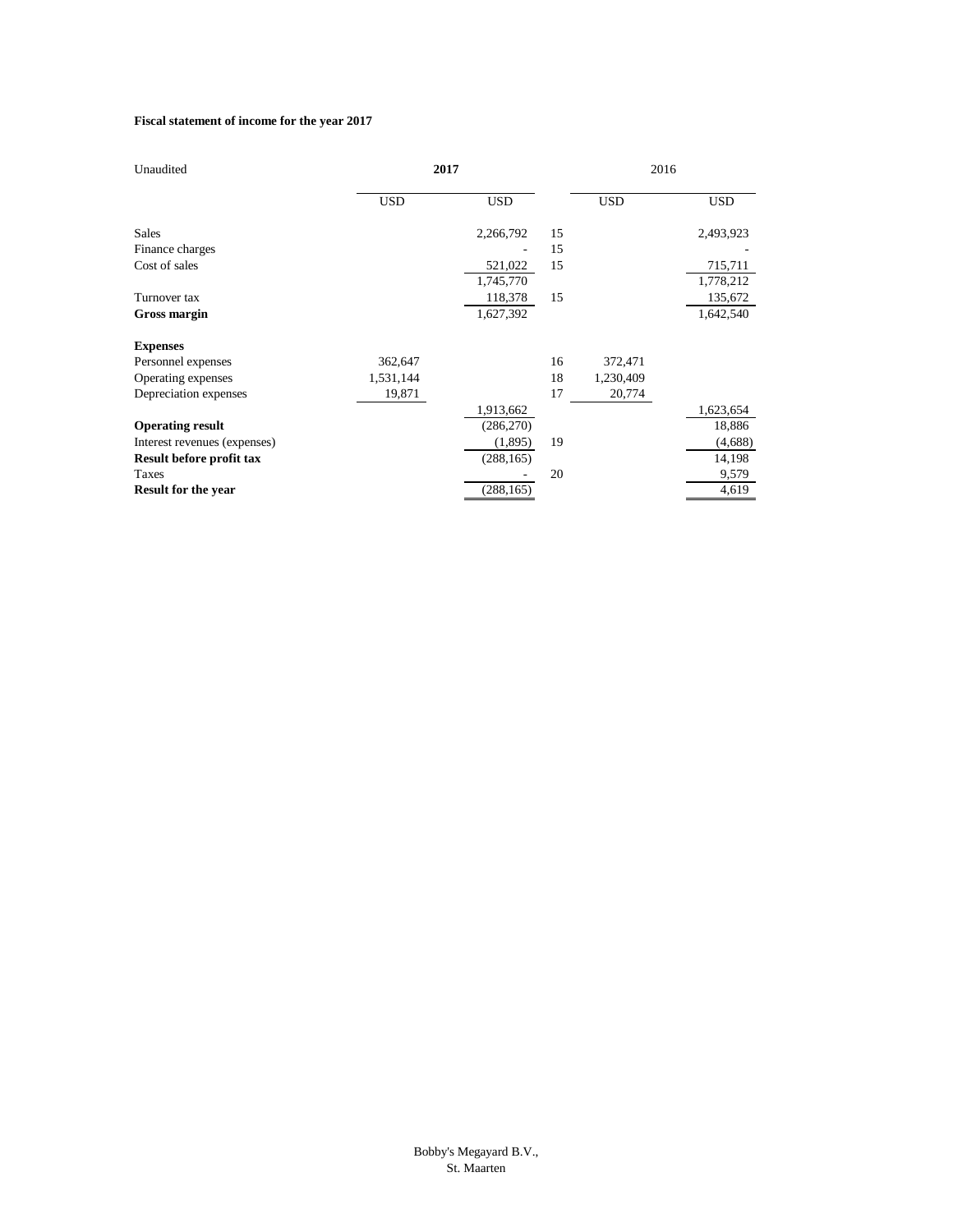|                                           | USD        | USD      |
|-------------------------------------------|------------|----------|
| Commercial equity as of December 31, 2017 | (244, 185) | 50.505   |
| Lower fiscal book value fixed assets      | (21, 975)  | (31,936) |
| Provision deferred profit tax             | 7.581      | 11.018   |
| Fiscal equity as of December 31, 2016     | (258, 579) | 29.587   |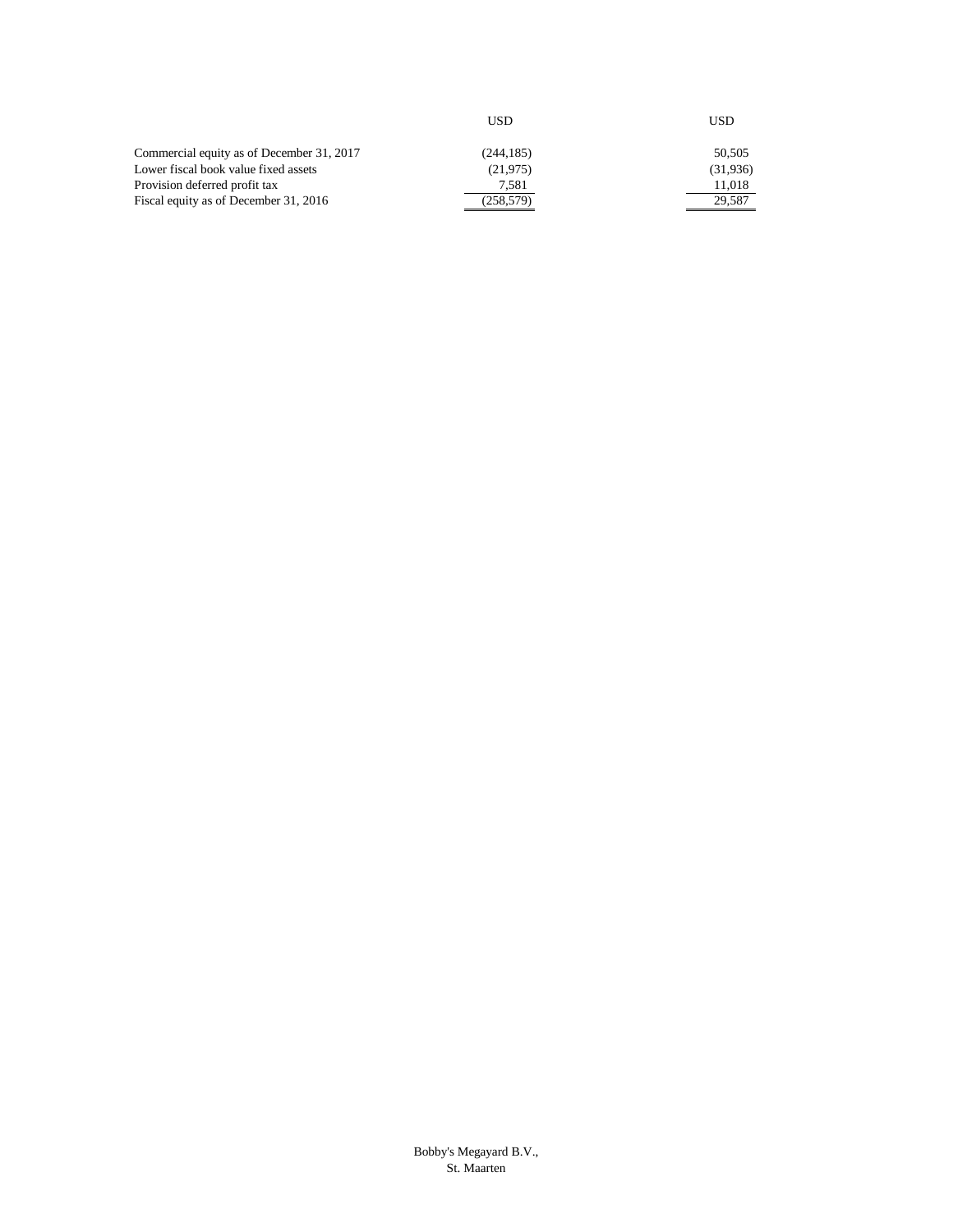#### **Balance sheet as of December 31, 2017**

| Unaudited                                | 2017       |            |     | 2016       |            |  |
|------------------------------------------|------------|------------|-----|------------|------------|--|
|                                          | <b>USD</b> | <b>USD</b> |     | <b>USD</b> | <b>USD</b> |  |
| Assets                                   |            |            |     |            |            |  |
| <b>Fixed assets</b>                      |            |            |     |            |            |  |
| Leasehold improvements                   | 1,454      |            | 3   | 1,694      |            |  |
| Dock piers                               | 10,340     |            | 3   | 12,620     |            |  |
| Equipment                                | 72,250     |            | 3   | 96,490     |            |  |
| Vehicles                                 | 8,003      |            | 3   | 11,075     |            |  |
| Office equipment                         | 1,452      |            | 3   | 152        |            |  |
|                                          |            | 93,499     |     |            | 122,031    |  |
| <b>Current assets</b>                    |            |            |     |            |            |  |
| Inventory                                | 303,735    |            | 5   | 321,543    |            |  |
| Accounts receivable                      | 542,862    |            | 6   | 631,945    |            |  |
| Current Account Bobby's Shipyard Holding |            |            | 7B  |            |            |  |
| Other                                    | 15,000     |            | 7   | 15,000     |            |  |
| Cash and banks                           | 29,626     |            | 8   | 46,001     |            |  |
|                                          |            | 891,222    |     |            | 1,014,489  |  |
|                                          |            | 984,721    |     |            | 1,136,520  |  |
| Equity and liabilities                   |            |            |     |            |            |  |
| <b>Equity</b>                            |            |            |     |            |            |  |
| Share capital, issued and paid up        | 3,000      |            | 9   | 3,000      |            |  |
| Retained earnings                        | 47,505     |            | 9   | 49,645     |            |  |
| Result for the year                      | (294, 690) |            | 9   |            |            |  |
|                                          |            |            |     | (2,140)    |            |  |
|                                          |            | (244, 185) |     |            | 50,505     |  |
| <b>Provisions</b>                        |            |            |     |            |            |  |
| Deferred profit tax                      |            | 7,581      | 10  |            | 11,018     |  |
| <b>Long-term liabilities</b>             |            |            |     |            |            |  |
| WIB Loan                                 |            | 31,826     | 11  |            | 59,280     |  |
| <b>Current liabilities</b>               |            |            |     |            |            |  |
| Accounts payable                         | 1,139,604  |            | 12B | 964,707    |            |  |
| Taxes and premiums payable               | 819        |            | 12C | 7,105      |            |  |
| Other payables                           | 49,077     |            | 12D | 43,905     |            |  |
|                                          |            | 1,189,499  |     |            | 1,015,717  |  |
|                                          |            | 984,721    |     |            | 1,136,520  |  |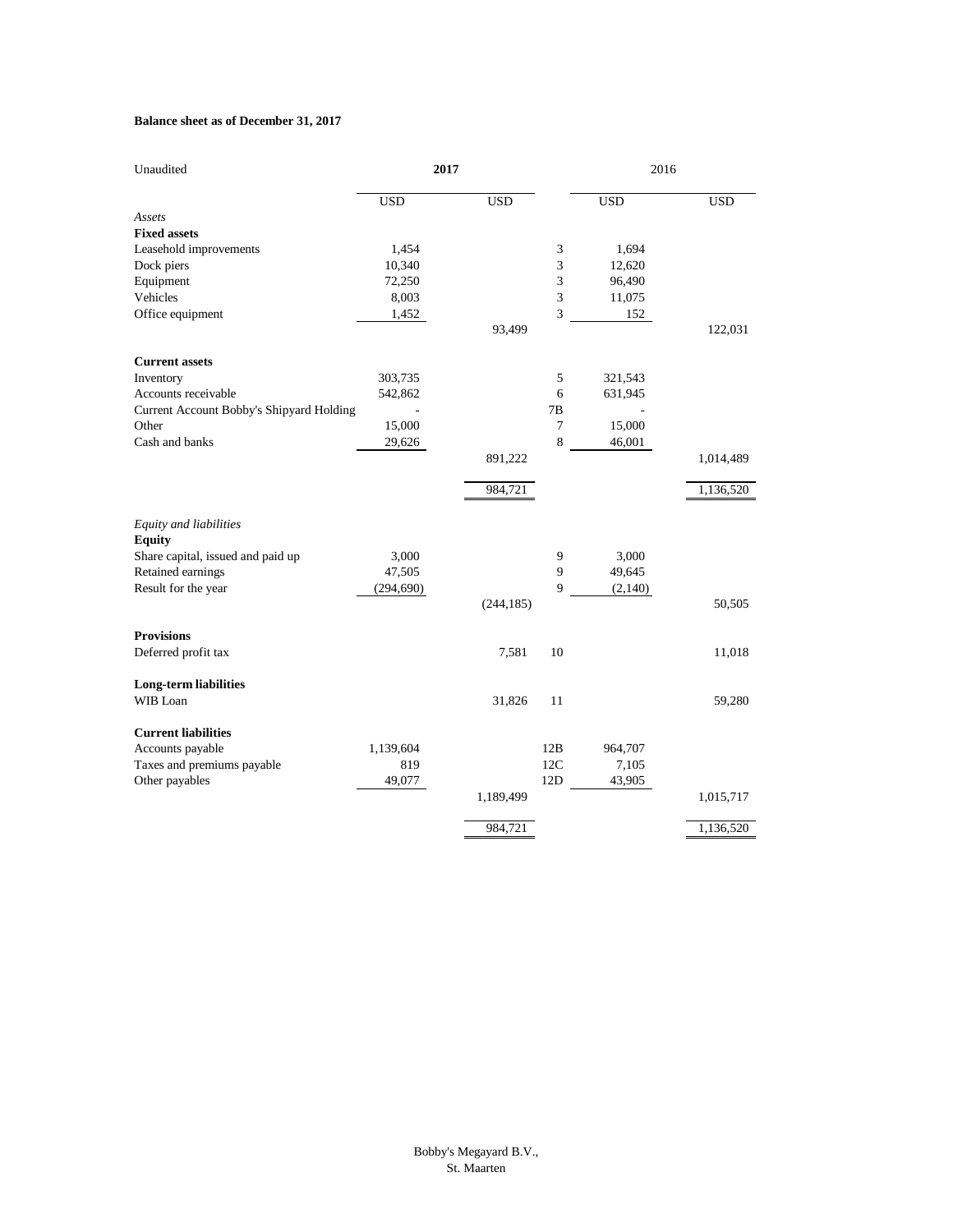#### **Statement of income for the year 2017**

| Unaudited                    |            | 2017       |    | 2016       |           |
|------------------------------|------------|------------|----|------------|-----------|
|                              | <b>USD</b> | <b>USD</b> |    | <b>USD</b> | USD       |
| <b>Sales</b>                 |            | 2,266,792  | 15 |            | 2,493,923 |
| Finance charges              |            |            | 15 |            |           |
| Cost of sales                |            | 521,022    | 15 |            | 715,711   |
|                              |            | 1,745,770  |    |            | 1,778,212 |
| Turnover tax                 |            | 118,378    | 15 |            | 135,672   |
| <b>Gross margin</b>          |            | 1,627,392  |    |            | 1,642,540 |
| <b>Expenses</b>              |            |            |    |            |           |
| Personnel expenses           | 362,647    |            | 16 | 372,471    |           |
| Operating expenses           | 1,531,144  |            | 18 | 1,230,409  |           |
| Depreciation expenses        | 29,832     |            | 17 | 31,093     |           |
|                              |            | 1,923,623  |    |            | 1,633,973 |
| <b>Operating result</b>      |            | (296, 231) |    |            | 8,567     |
| Interest revenues (expenses) |            | (1,895)    | 19 |            | (4,688)   |
| Result before profit tax     |            | (298, 127) |    |            | 3,879     |
| Taxes                        |            | (3, 437)   | 20 |            | 6,019     |
| <b>Result for the year</b>   |            | (294, 690) |    |            | (2,140)   |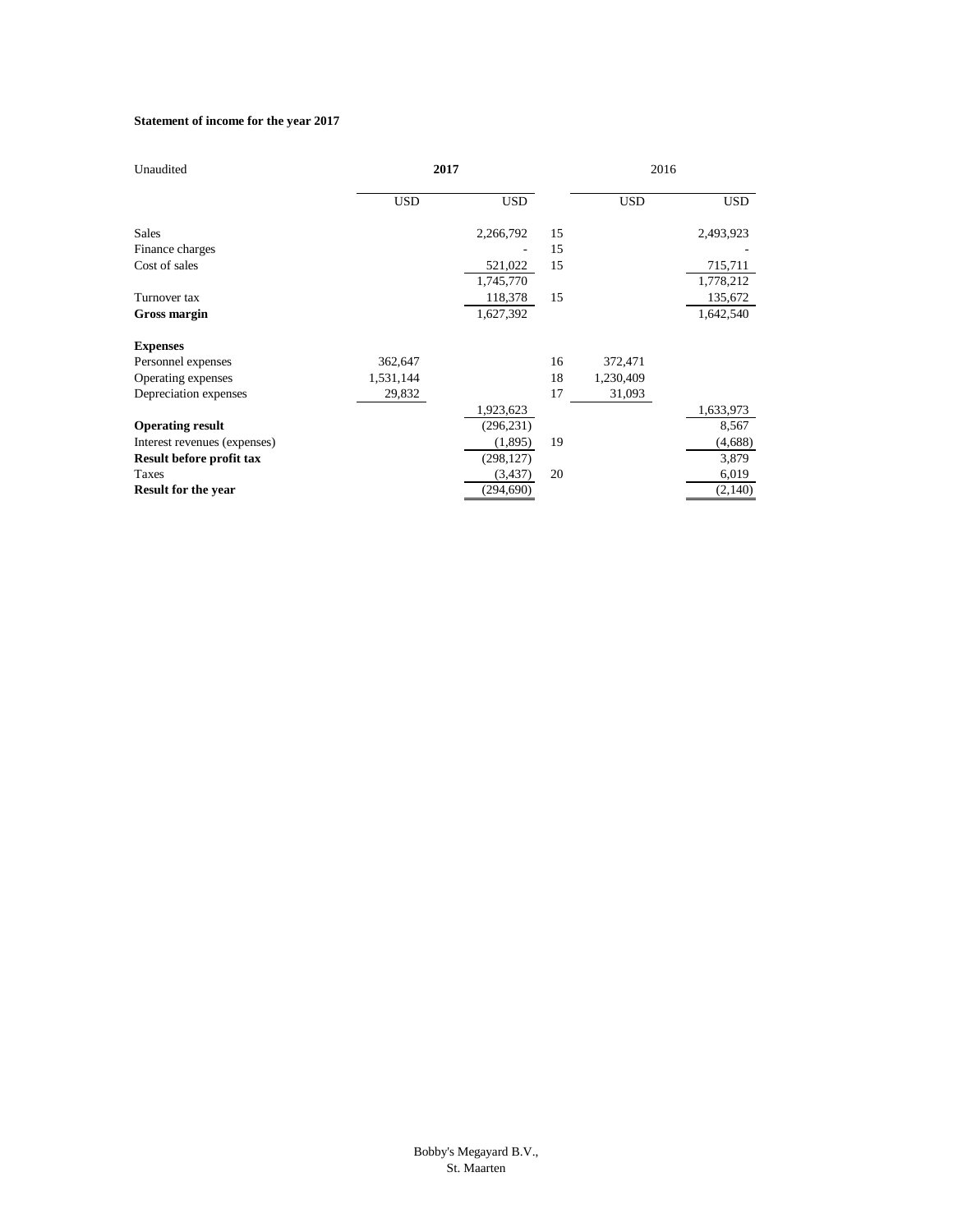#### Name: Bobby's Megayard B.V. Trial Balance 2017

|            | Accountno Description             | Debit        | Credit       |                |
|------------|-----------------------------------|--------------|--------------|----------------|
|            |                                   |              |              | $\mathbf{1}$   |
|            | 1001002 WIB 809                   | 19,751.94    |              | $\overline{c}$ |
|            | 1001010 WIB 907                   | 9,625.86     |              | 3              |
|            | 1001024 Visa 0336                 |              | 703.34       | $\overline{4}$ |
|            | 1001050 Petty cash                | 571.13       |              | 5              |
|            | 1001060 Cash on hand              |              |              | 6              |
|            | 1001080 Visa CCrd Intransit       |              |              | 7              |
|            | 1001100 Undeposited funds         |              | 323.39       | 8              |
|            | 1001150 Deposit rent              | 15,000.00    |              | $\overline{Q}$ |
|            | 1001200 Accounts receivable       | 592,369.82   |              | 10             |
|            | 1001201 Provision AR              |              | 49,508.20    | 11             |
|            | 1001240 Intercomp                 |              |              | 12             |
|            | 1001208 Staff loans               |              | Ĭ.           | 13             |
|            | 1001300 WIP inventory             | 263,276.64   |              | 14             |
|            | 1001302 WIP Sublet                | 8,668.22     |              | 15             |
|            | 1001401 Inventory materials       | 36,302.33    |              | 16             |
|            | 1001720 Building Historical       | 2,454.30     |              | 17             |
|            | 1001730 Building Depr             |              | 760.00       | 18             |
|            | 1001760 Docks Piers Hist costs    | 25,375.00    |              | 19             |
|            | 1001765 Docks Piers depr          |              | 12,755.00    | 20             |
|            | 1001780 Eqpt historical costs     | 215,045.93   |              | 21             |
|            | 1001790 Eqpt Depr                 |              | 118,556.29   | 22             |
|            | 1001800 Vehicles                  | 19,500.00    |              | 23             |
|            | 1001810 Acc Depr Vehicles         |              | 8,425.00     | 24             |
|            | 1001820 Off Eqpt historical costs | 2,819.99     |              | 25             |
|            | 1001830 Off Eqpt Depr             |              | 1,368.00     | 26             |
|            | 1001840 Software                  | 1,311.85     |              | 27             |
|            | 1001842 Software depr             |              | 1,311.85     | 28             |
|            | 1001990 Build Impr                |              |              | 29             |
| 1002000 AP |                                   |              | 1,139,603.57 | 30             |
|            | 1002260 Deposits payable          |              | 45,963.33    | 31             |
|            | 1002270 Rental deposits           |              | 2,410.00     | 32             |
|            | 1002560 Travelift 50T Loan        |              | 31,825.55    | 33             |
|            | 1002300 TOT AP                    |              | 0.25         | 34             |
|            | 1002390 Profit tax AP             |              | 0.07         | 35             |
|            | 1002410 Wages payable             |              | 3,579.62     | 36             |
|            | 1002415 SZV-ZV AP                 |              | ä,           | 37             |
|            | 1002420 AOV AP                    |              |              | 38             |
|            | 1002425 SZV-OV AP                 |              | 161.16       | 39             |
|            | 1002430 Wage tax AP               |              | 2,405.17     | 40             |
|            | 1002435 AVBZ AP                   |              | 172.39       | 41             |
|            | 1002440 Ennia accident ins AP     |              | (992.18)     | 42             |
|            | 1002445 Ennia pension AP          |              | (4,507.26)   | 43             |
|            | 1002500 Bobby's Marina Long term  |              |              | 44             |
|            | 1002530 C/A BM Shipy Hld          |              |              | 45             |
|            | 1003010 Retained Earnings         |              | 47,504.56    | 46             |
|            | 1003020 Issued Share Cap          |              | 3,000.00     | 47             |
|            | 1004000 Deferred profit tax       |              | 11,018.00    | 48             |
|            | 4002 Sales materials              |              | 335,618.60   | 49             |
|            | 4004 Sales labour                 |              | 393,137.53   | 50             |
|            | 4006 Sales equipment rental       |              | 223,918.17   | 51             |
|            | 4010 Sales utilitie               |              | 43,903.44    | 52             |
|            | 4012 Sales sub contractor         |              | 129,120.24   | 53             |
|            | 4014 Sales other serv             |              | 1,140,867.03 | 54             |
|            | 4102 Sales discount mat.          |              | 225.00       | 55             |
|            | 4104 Sales discount labor         | $\mathbf{0}$ |              | 56             |
|            | 4114 Sales discount other serv    | 0.00         | 2.09         | 57             |
|            | 4140 Finance charges              | 0            |              | 58             |
|            | 5000 COS Fuel                     |              |              | 59             |
|            | 5002 COS materials                | 187,828.05   |              | 60             |
|            | 5004 COS labour                   | 214,742.68   |              | 61             |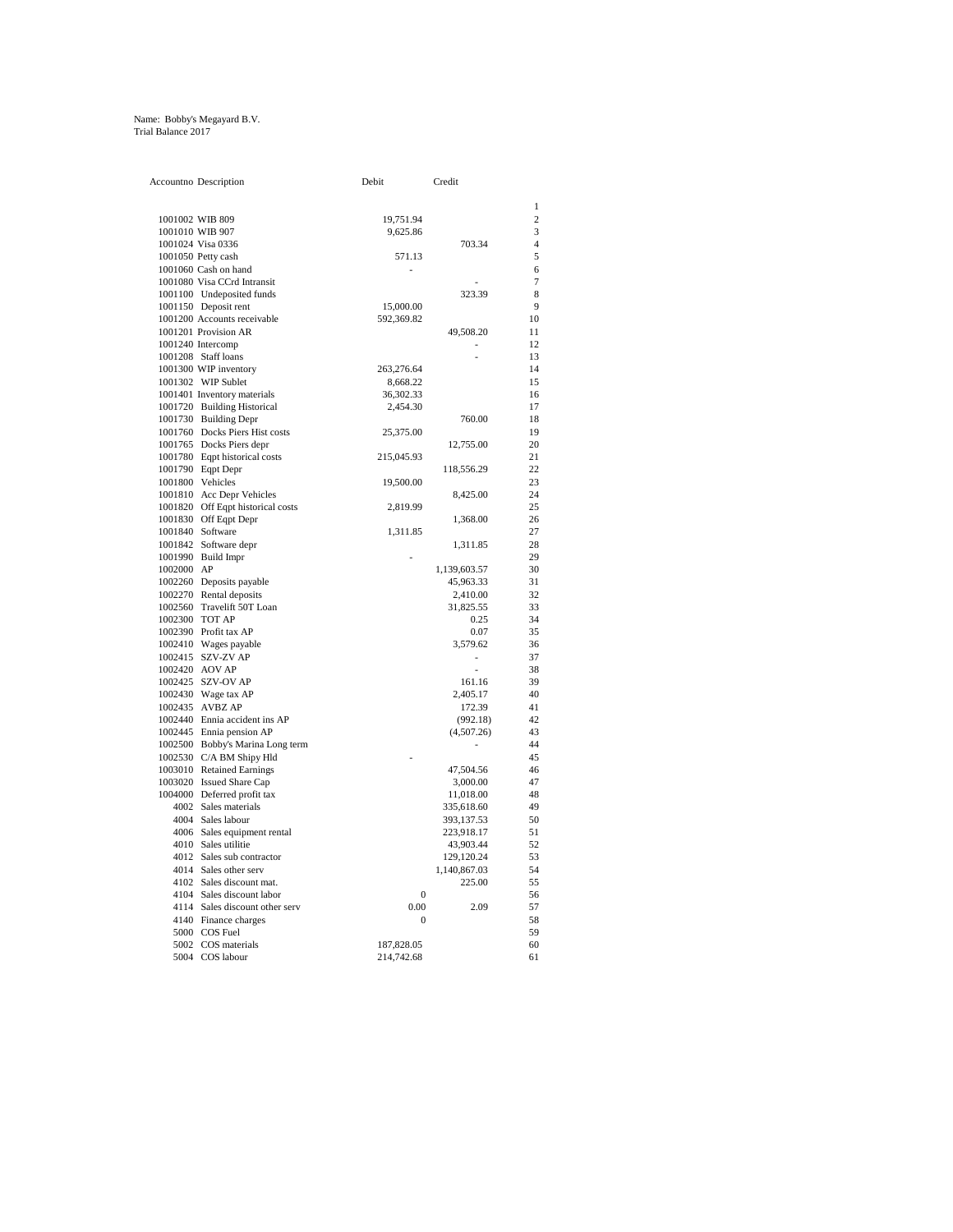| 5006 | COS Equipment Rental                              |                        |              |
|------|---------------------------------------------------|------------------------|--------------|
|      | 5010 COS Utilities                                | (45.15)                |              |
|      | 5012 COS sub Contractor                           | 116,907.70             |              |
|      | 5014 COS other Serv                               | 380.00                 |              |
|      | 5020 Purchase discount fuel                       |                        |              |
|      | 5022 Purchase discount materials                  | (93.43)                |              |
|      | 5042 Inventory adj materials                      | (3,210.24)             |              |
|      | 6020 Travel                                       |                        |              |
|      | 6030 Donations                                    |                        |              |
|      | 6050 Telephone                                    | 5,418.34               |              |
|      | 6060 Utlities water<br>6070 Utilities electricity | 11,456.22<br>27,445.46 |              |
|      | 6090 Freight charges                              | 9,429.37               |              |
|      | 6100 Equipment rental                             | 166,800.00             |              |
|      | 6110 Warranty & damage                            |                        |              |
|      | 6120 R & M general                                | 42,265.96              |              |
|      | 6130 R & M buildings                              | 33,601.28              |              |
|      | 6140 R & M equipment                              | 165,775.93             |              |
|      | 6150 R & M boats                                  |                        |              |
|      | 6170 Supplies general                             | 51,193.30              |              |
|      | 6180 Consumables office                           | 8,006.20               |              |
|      | 6190 Cleaning office                              | 12,953.72              |              |
|      | 6200 Office exp                                   | 994.00                 |              |
|      | 6230 Tools                                        | 2,041.44               |              |
|      | 6250 Fuel exp                                     | 11,616.50              |              |
|      | 6260 Vehicle exp                                  | 3,529.67               |              |
|      | 6270 Security                                     | 84,915.12              |              |
|      | 6280 Rent                                         | 624,873.48             |              |
|      | 6290 Dues and subscr                              | ÷,                     |              |
|      | 6300 Advertising                                  | 8,984.68               |              |
|      | 6310 License and permits                          | 2,244.59               |              |
|      | 6320 Legal and prof fees                          | 181,635.26             |              |
|      | 6330 Insurance                                    | 19,558.43              |              |
|      | 6340 Printing and reproduction                    |                        |              |
|      | 6370 TOT                                          | 118,378.39             |              |
|      | 6380 Credit card comm                             | 57,048.55              |              |
|      | 6390 Finance ch                                   | 1.50                   |              |
|      | 6400 Interest Ex                                  | 1,895.42               |              |
|      | 6401 Interest BMSH                                |                        |              |
|      | 6402 Interest BM                                  |                        |              |
|      | 6410 Bank ch                                      | 6,513.84               |              |
|      | 6420 Tender over and short                        | 0.67                   |              |
|      | 6430 Exch diff                                    | 1,232.91               |              |
|      | 6440 Bad debts exp                                | 8,538.04               |              |
|      | 6460 Bank diff<br>6500 Misc.                      | (0.31)                 |              |
|      | 6820 Gross wages salaries                         | 308,127.36             |              |
|      | 6830 AOV employer                                 | 9,672.69               |              |
|      | 6840 AVBZ employer                                | 1,572.75               |              |
|      | 6850 SZV employer                                 | 19,809.83              |              |
|      | 6870 Ennia pension employer                       | 2,909.47               |              |
|      | 6880 Ennia accident exp                           | 169.96                 |              |
|      | 6890 Staff exp                                    |                        |              |
|      | 7000 Other income                                 |                        | 200.00       |
|      | 8000 Other exp                                    | 3,654.76               |              |
|      | Depr containers /leasehold imp                    |                        |              |
|      | Depr docks & piers                                |                        |              |
|      | Depr equipm                                       |                        |              |
|      | Depr office equipm                                |                        |              |
|      | Depr software                                     |                        |              |
|      |                                                   |                        |              |
|      |                                                   | 3,742,847.40           | 3,742,847.40 |
|      |                                                   | ok                     | ok           |
|      |                                                   | 2,530,774.39           | 2,266,992.10 |

(263,782.29) ok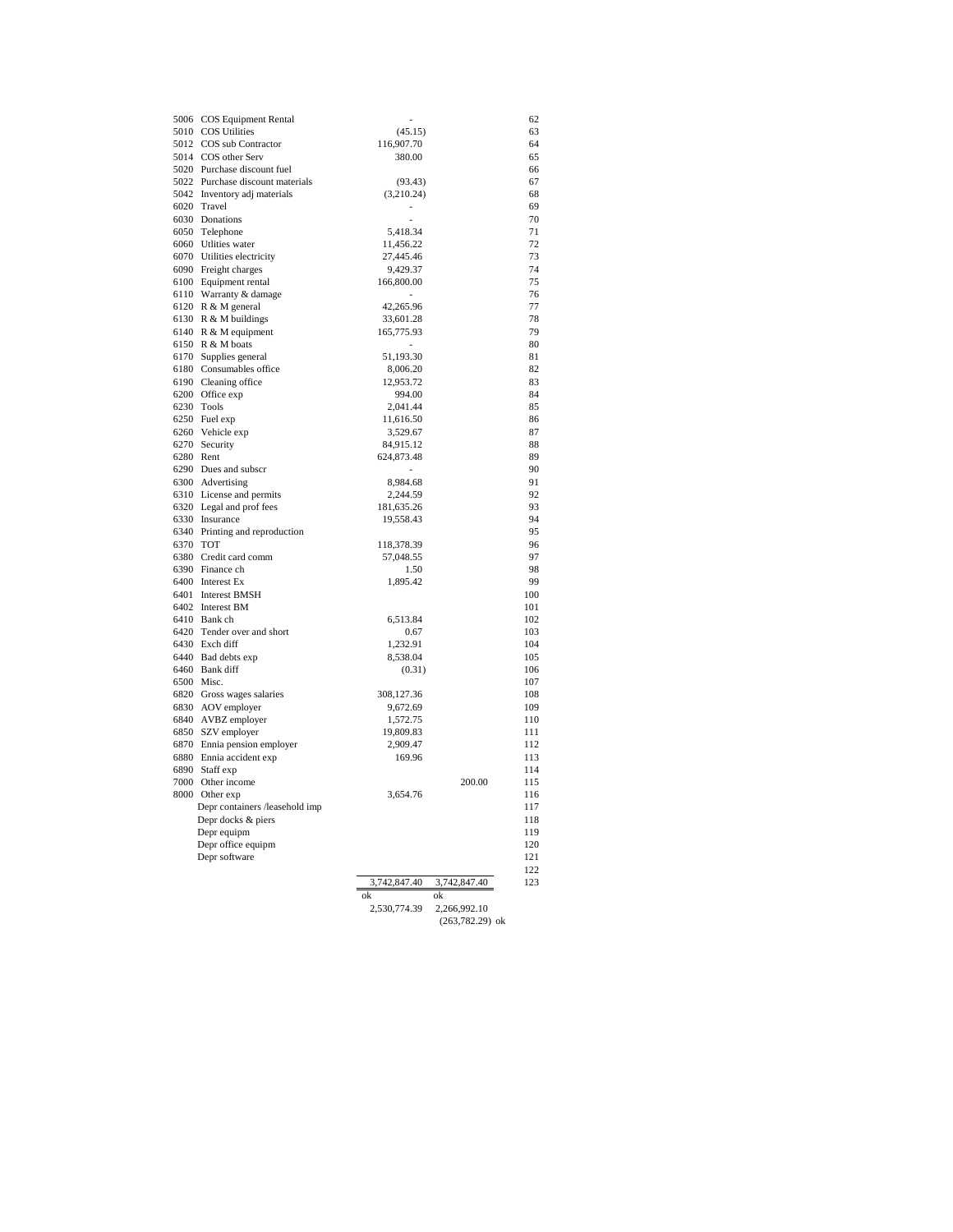## **Corrections BM**

|   |                              | <b>Balance</b> sheet                                                                                                                                                                                                                                                                                                                          |                                                                                                                                                                                                                          | Profit &Loss Account |                                                             |                                             |                      |                |
|---|------------------------------|-----------------------------------------------------------------------------------------------------------------------------------------------------------------------------------------------------------------------------------------------------------------------------------------------------------------------------------------------|--------------------------------------------------------------------------------------------------------------------------------------------------------------------------------------------------------------------------|----------------------|-------------------------------------------------------------|---------------------------------------------|----------------------|----------------|
|   | $GL$ <sub>nr</sub>           | <b>GL Description</b>                                                                                                                                                                                                                                                                                                                         | <b>Description of adjustment</b>                                                                                                                                                                                         | D                    | $\overline{c}$                                              | D                                           | C                    | <b>Section</b> |
| 1 | 31-Dec<br>1001830<br>1001842 | 6470 Depr containers /leaseh Depreciation 2017'<br>$6470$ Depr docks & piers<br>6470 Depr equipm<br>6470 Depr vehicles<br>6470 Depr office equipm<br>6470 Depr software<br>1001730 Building Historical<br>1001765 Docks & piers<br>1001790 Eqpt historical costs<br>1001810 Vehicles<br>Off Eqpt historical cosDepreciation 2017'<br>Software | Depreciation 2017'<br>Depreciation 2017'<br>Depreciation 2017'<br>Depreciation 2017'<br>Depreciation 2017'<br>Depreciation 2017'<br>Depreciation 2017'<br>Depreciation 2017'<br>Depreciation 2017'<br>Depreciation 2017' |                      | 240.00<br>2,280.00<br>24,240.00<br>3,072.00<br>0.00<br>0.00 | 240.00<br>2,280.00<br>24,240.00<br>3,072.00 |                      |                |
| 2 | $1E + 07$<br>5002            | Inventory<br>COS materials                                                                                                                                                                                                                                                                                                                    | Mutation inventory 2017                                                                                                                                                                                                  |                      | 4,512.33                                                    | 4,512.33                                    |                      |                |
| 3 | 6280<br>6820                 | Rent<br><b>Salaries</b>                                                                                                                                                                                                                                                                                                                       | Reclassifcation payroll entry<br>Payroll 1,2                                                                                                                                                                             |                      |                                                             | 15,778.72                                   | 15,778.72            |                |
| 4 | 6870<br>6880<br>6830         | <b>Ennia Pension</b><br>Ennia Accident<br>AOV er                                                                                                                                                                                                                                                                                              | Reclassification<br>Reclassification<br>Insufficiently posted 2017                                                                                                                                                       |                      |                                                             | 30.75<br>4,606.49                           | 30.75                |                |
|   | 6380<br>1002420<br>6280      | Comm exp<br><b>AOV AP</b><br>Credit card comm                                                                                                                                                                                                                                                                                                 | Payroll postings<br>Accrual<br>Payroll postings                                                                                                                                                                          |                      |                                                             |                                             | 3,461.73<br>1,144.76 |                |
|   | 6320<br>6380                 | Professional fees<br>Credit card comm                                                                                                                                                                                                                                                                                                         | Patrick Barret and fin support, wrongly classified<br>Patrick Barret and fin support, wrongly classified                                                                                                                 |                      |                                                             | 12,490.84                                   | 12,490.84            |                |
| 5 |                              |                                                                                                                                                                                                                                                                                                                                               | 9010 pvision deferred profit tProvision deferred profit tax 2016<br>1004000 ovision deferred profit tProvision deferred profit tax 20                                                                                    | 3,437.00             |                                                             |                                             | 3,437.00             |                |
|   |                              |                                                                                                                                                                                                                                                                                                                                               |                                                                                                                                                                                                                          | 3,437.00             | 34,344.33                                                   | 67,251.13                                   | 36,343.80            |                |
|   |                              |                                                                                                                                                                                                                                                                                                                                               |                                                                                                                                                                                                                          | Total P&L effect:    |                                                             | 30,907.33                                   |                      |                |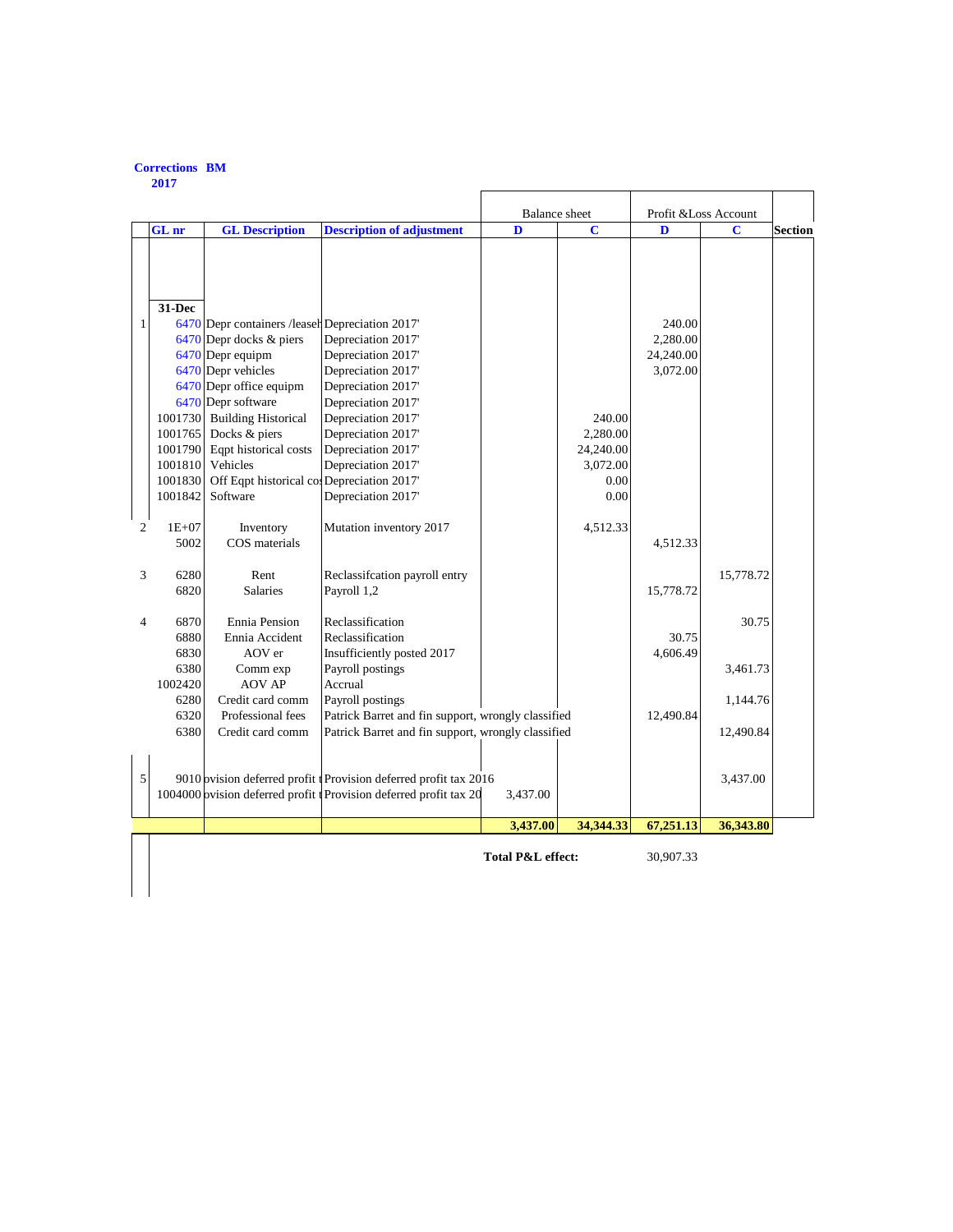## **ACCOUNT LEAD SHEET** section: 3 doc.: 1

Name: Bobby's Megayard B.V.

**Fixed Assets** Page 1

|                   |                            |                             | year end   |                      |               |          |
|-------------------|----------------------------|-----------------------------|------------|----------------------|---------------|----------|
|                   |                            | trail balance<br>12/31/2017 | correcties | report<br>12/31/2017 | prior<br>year |          |
| Account<br>number | Description                | <b>USD</b>                  | <b>USD</b> | <b>USD</b>           | <b>USD</b>    |          |
| 1001720           | <b>Building Historical</b> | 2,454                       |            | 2,454                | 2,454         | $3 - 2'$ |
| 1001730           | <b>Building Depr</b>       | (760)                       | $-240$     | $-1,000$             | $-760$        | $3 - 2'$ |
| 1001760           | Docks Piers Hist costs     | 25,375                      |            | 25,375               | 25,375        | $3 - 2'$ |
| 1001765           | Docks Piers depr.          | (12,755)                    | $-2,280$   | $-15,035$            | $-12,755$     | $3 - 2'$ |
| 1001780           | Eqpt historical costs      | 215,046                     |            | 215,046              | 215,046       | $3 - 2'$ |
| 1001790           | Eqpt Depr                  | (118, 556)                  | $-24,240$  | $-142,796$           | $-118,556$    | $3 - 2'$ |
| 1001800           | Vehicles                   | 19,500                      |            | 19,500               | 19,500        | $3 - 2'$ |
|                   | 1001810 Vehicles Depr      | (8, 425)                    | $-3,072$   | $-11,497$            | $-8,425$      | $3 - 2'$ |
| 1001820           | Off Eqpt historical costs  | 2,820                       |            | 2,820                | 1,520         | $3 - 2'$ |
| 1001830           | Off Eqpt Depr              | (1,368)                     |            | $-1,368$             | $-1,368$      | $3 - 2'$ |
| 1001840           | Software                   | 1,312                       |            | 1,312                | 1,312         | $3 - 2'$ |
| 1001842           | Software Depr              | (1, 312)                    |            | $-1,312$             | $-1,312$      | $3 - 2'$ |
|                   |                            |                             |            |                      |               |          |
|                   |                            |                             |            |                      |               |          |
|                   |                            |                             |            |                      |               |          |
|                   |                            |                             |            |                      |               |          |
|                   |                            |                             |            |                      |               |          |
|                   |                            |                             |            |                      |               |          |
|                   |                            |                             |            |                      |               |          |
|                   | Total                      | 123,331                     | $-29,832$  | 93,499               | 122,031       |          |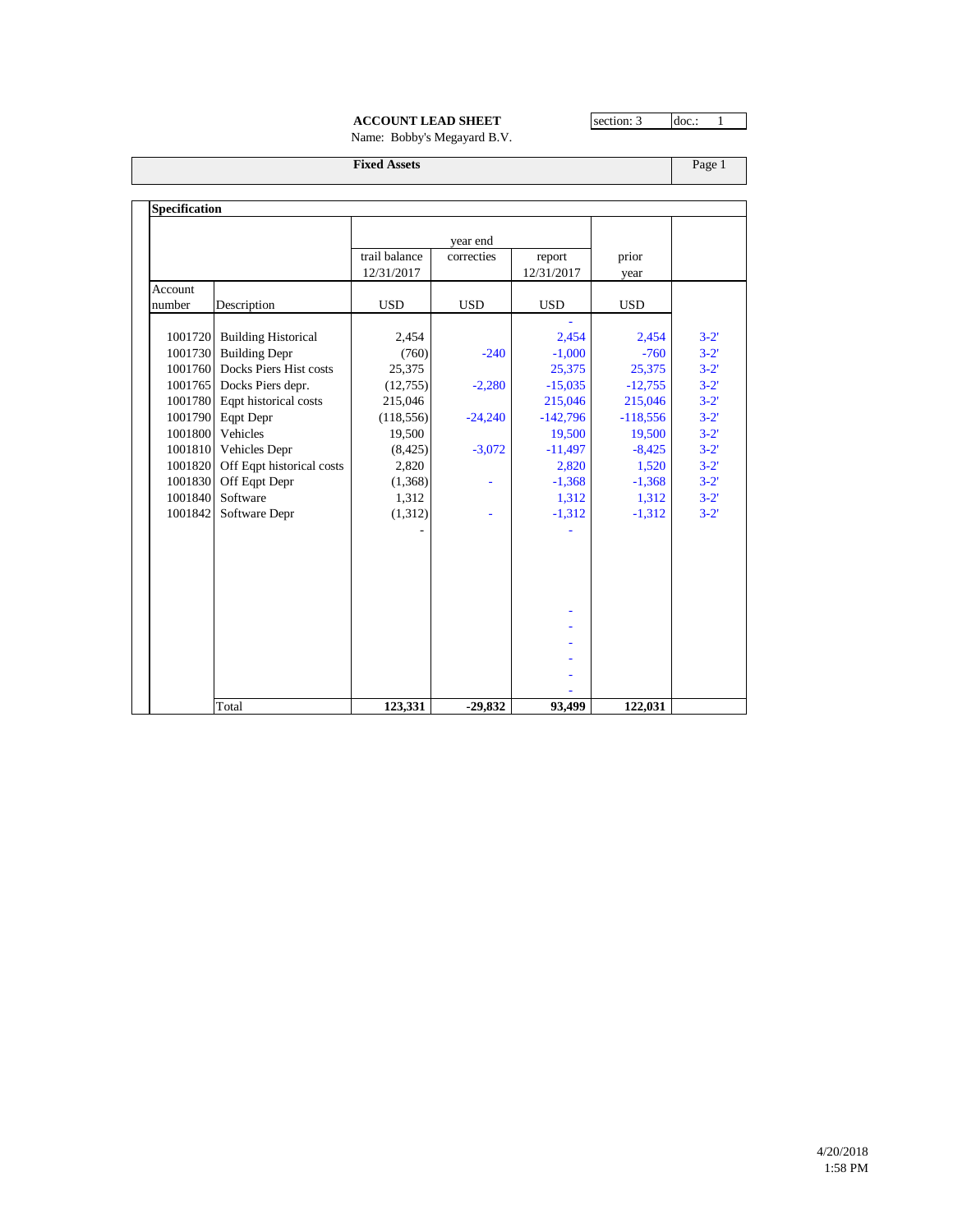## **ACCOUNT LEAD SHEET** section: 5 doc.: 1

Name: Bobby's Megayard B.V.

**Inventory** Page 1

| Specification     |                                                                            |                             |             |                            |                             |                   |
|-------------------|----------------------------------------------------------------------------|-----------------------------|-------------|----------------------------|-----------------------------|-------------------|
|                   |                                                                            |                             | year end    |                            |                             |                   |
|                   |                                                                            | trial balance<br>12/31/2017 | corrections | report<br>12/31/2017       | prior year                  |                   |
| Account<br>number | Description                                                                | <b>USD</b>                  | <b>USD</b>  | <b>USD</b>                 | <b>USD</b>                  |                   |
|                   | 1001300 WIP inventory<br>1001302 WIP Sublet<br>1001401 Inventory materials | 263,277<br>8,668<br>36,302  | $-4,512$    | 263,277<br>8,668<br>31,790 | 274,746<br>11,653<br>35,144 | $5-2$<br>31790.23 |
|                   |                                                                            |                             |             |                            |                             |                   |
|                   | Total                                                                      | 308,247                     | $-4,512$    | 303,735                    | 321,543                     |                   |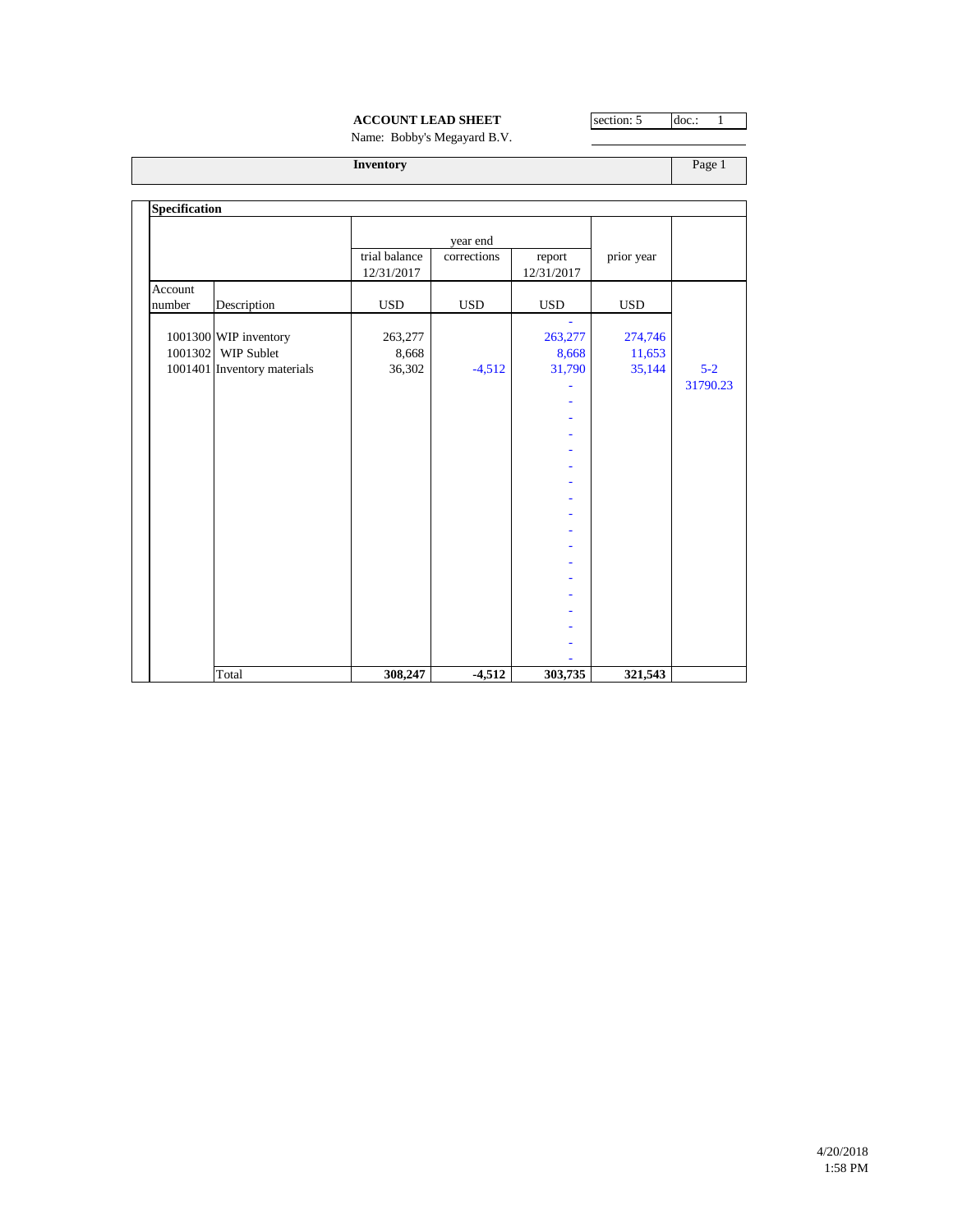## **ACCOUNT LEAD SHEET** section: 6 doc.: 1

Name: Bobby's Megayard B.V.

| <b>Accounts receivable</b> |                                                     |                             |                |                                                                        |                      |                                           |
|----------------------------|-----------------------------------------------------|-----------------------------|----------------|------------------------------------------------------------------------|----------------------|-------------------------------------------|
| Specification              |                                                     |                             |                |                                                                        |                      |                                           |
|                            |                                                     |                             | year end       |                                                                        |                      |                                           |
|                            |                                                     | trial balance<br>12/31/2017 | corrections    | report<br>12/31/2017                                                   | prior year           |                                           |
| Account<br>number          | Description                                         | <b>USD</b>                  | <b>USD</b>     | <b>USD</b>                                                             | <b>USD</b>           |                                           |
|                            | 1001200 Accounts receivable<br>1001201 Provision AR | 592,370<br>$-49,508$        |                | 592,370<br>$-49,508$<br>۰<br>۰<br>۰<br>÷<br>÷<br>۰<br>÷<br>۰<br>÷<br>÷ | 681,453<br>$-49,508$ | $6 - 2$<br>spec<br>shows<br>515,795<br>LL |
|                            | Total                                               | 542,862                     | $\blacksquare$ | 542,862                                                                | 631,945              |                                           |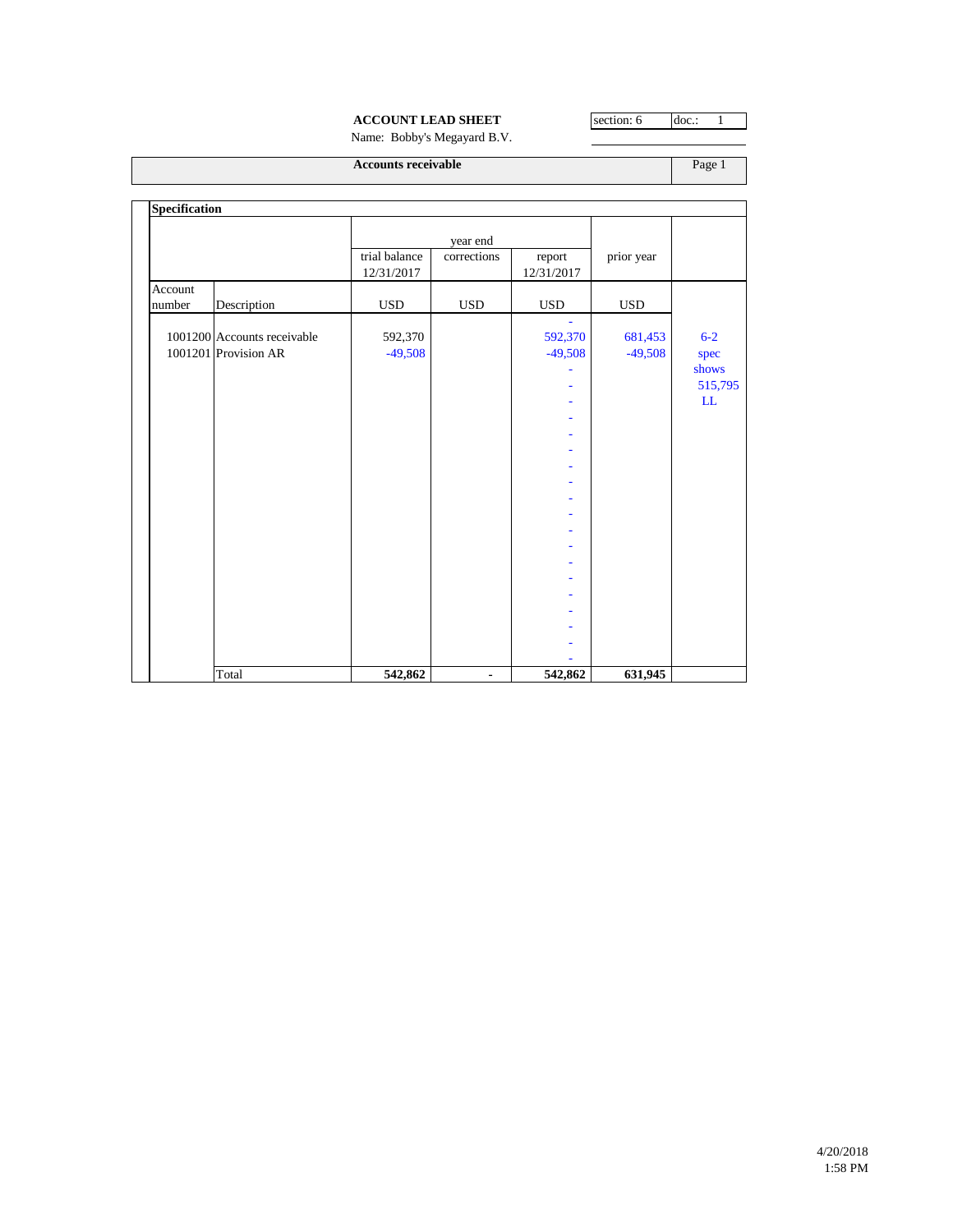## **ACCOUNT LEAD SHEET** section: 7 doc.: 1

Name: Bobby's Megayard B.V.

**Specification COMEX COMEX COMEX COMEX COMEX COMEX COMEX COMEX COMEX COMEX COMEX COMEX COMEX COMEX COMEX COMEX COMEX COMEX COMEX COMEX COMEX COMEX COMEX COMEX COMEX COMEX COMEX COMEX COMEX COMEX COMEX COMEX COMEX COMEX C** 

|                   |                      |                             | year end       |                      |               |  |
|-------------------|----------------------|-----------------------------|----------------|----------------------|---------------|--|
|                   |                      | trail balance<br>12/31/2017 | correcties     | report<br>12/31/2017 | prior<br>year |  |
| Account<br>number | Description          | $_{\rm USD}$                | <b>USD</b>     | $_{\rm USD}$         | <b>USD</b>    |  |
|                   |                      |                             |                | ٠                    |               |  |
| 1001208           | Staff loans          | $\overline{\phantom{a}}$    |                |                      |               |  |
|                   | 1001150 Deposit rent | 15,000                      |                | 15,000               | 15,000        |  |
|                   |                      |                             |                |                      |               |  |
|                   |                      |                             |                |                      |               |  |
|                   |                      |                             |                | ۰                    |               |  |
|                   |                      |                             |                |                      |               |  |
|                   |                      |                             |                |                      |               |  |
|                   |                      |                             |                |                      |               |  |
|                   |                      |                             |                |                      |               |  |
|                   |                      |                             |                |                      |               |  |
|                   |                      |                             |                |                      |               |  |
|                   |                      |                             |                |                      |               |  |
|                   |                      |                             |                |                      |               |  |
|                   |                      |                             |                |                      |               |  |
|                   |                      |                             |                |                      |               |  |
|                   |                      |                             |                |                      |               |  |
|                   |                      |                             |                |                      |               |  |
|                   |                      |                             |                |                      |               |  |
|                   | Total                | 15,000                      | $\blacksquare$ | 15,000               | 15,000        |  |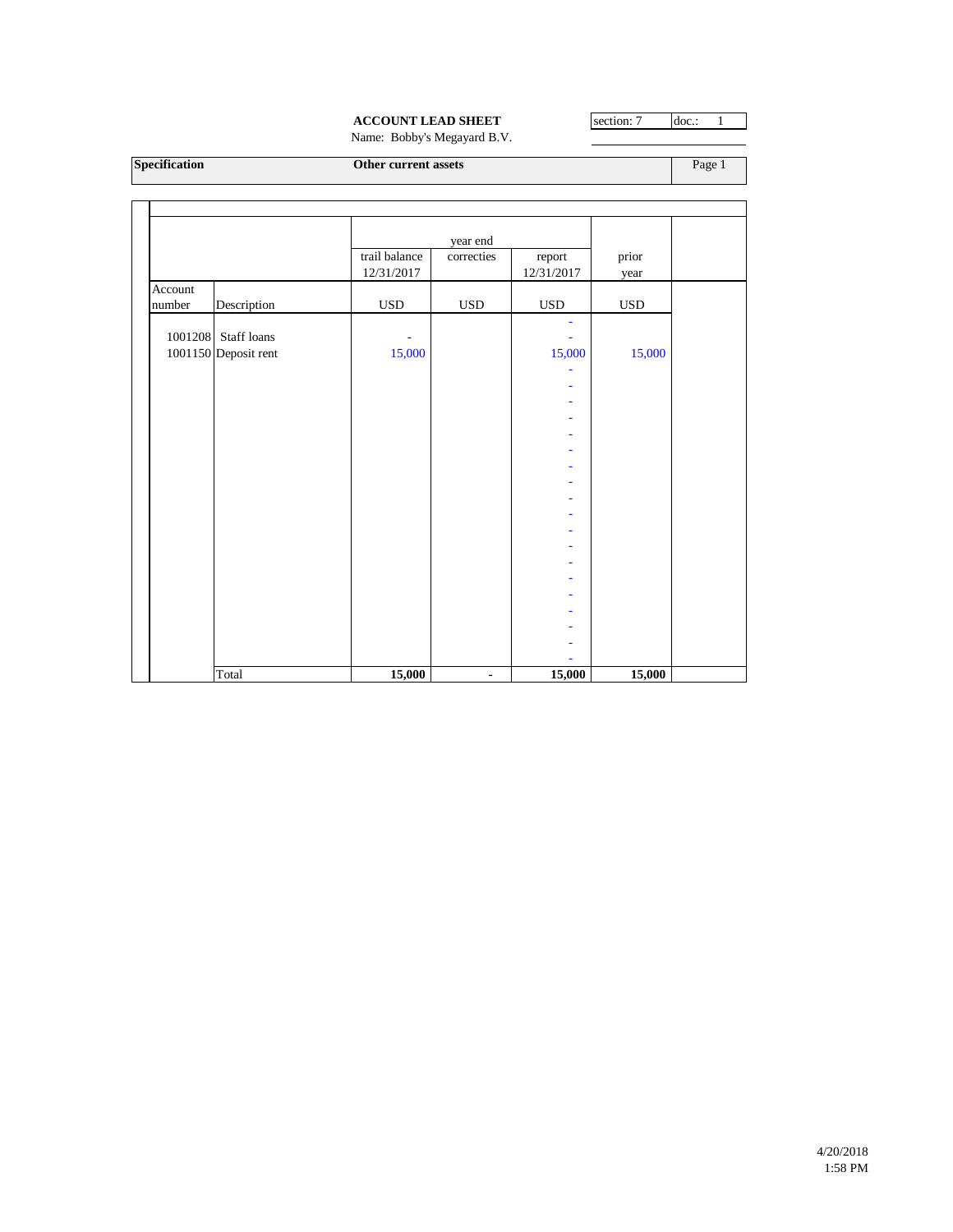# **ACCOUNT LEAD SHEET** section: 7B stuk: 1

Name: Bobby's Megayard B.V.

#### **Specification Intercompany accounts Intercompany accounts Blad 1**

|         |                             |                             | year end       |                      |                |             |
|---------|-----------------------------|-----------------------------|----------------|----------------------|----------------|-------------|
|         |                             | trail balance<br>12/31/2017 | correcties     | report<br>12/31/2017 | prior<br>year  |             |
| Account |                             |                             |                |                      |                |             |
| number  | Description                 | <b>USD</b>                  | <b>USD</b>     | <b>USD</b>           | <b>USD</b>     |             |
|         |                             |                             |                | ٠                    |                |             |
|         |                             |                             |                |                      |                |             |
|         | 1002530 C/A BM Shipyard Hld |                             | Ξ              |                      |                | ok, cf BMSH |
|         | 1001240 Intercompany        |                             |                |                      |                |             |
|         |                             |                             |                | ۰                    |                |             |
|         |                             |                             |                |                      |                |             |
|         |                             |                             |                |                      |                |             |
|         |                             |                             |                |                      |                |             |
|         |                             |                             |                |                      |                |             |
|         |                             |                             |                |                      |                |             |
|         |                             |                             |                |                      |                |             |
|         |                             |                             |                |                      |                |             |
|         |                             |                             |                |                      |                |             |
|         |                             |                             |                |                      |                |             |
|         |                             |                             |                |                      |                |             |
|         |                             |                             |                |                      |                |             |
|         |                             |                             |                |                      |                |             |
|         |                             |                             |                |                      |                |             |
|         |                             |                             |                |                      |                |             |
|         |                             |                             |                |                      |                |             |
|         | Total                       | $\blacksquare$              | $\blacksquare$ | $\blacksquare$       | $\blacksquare$ |             |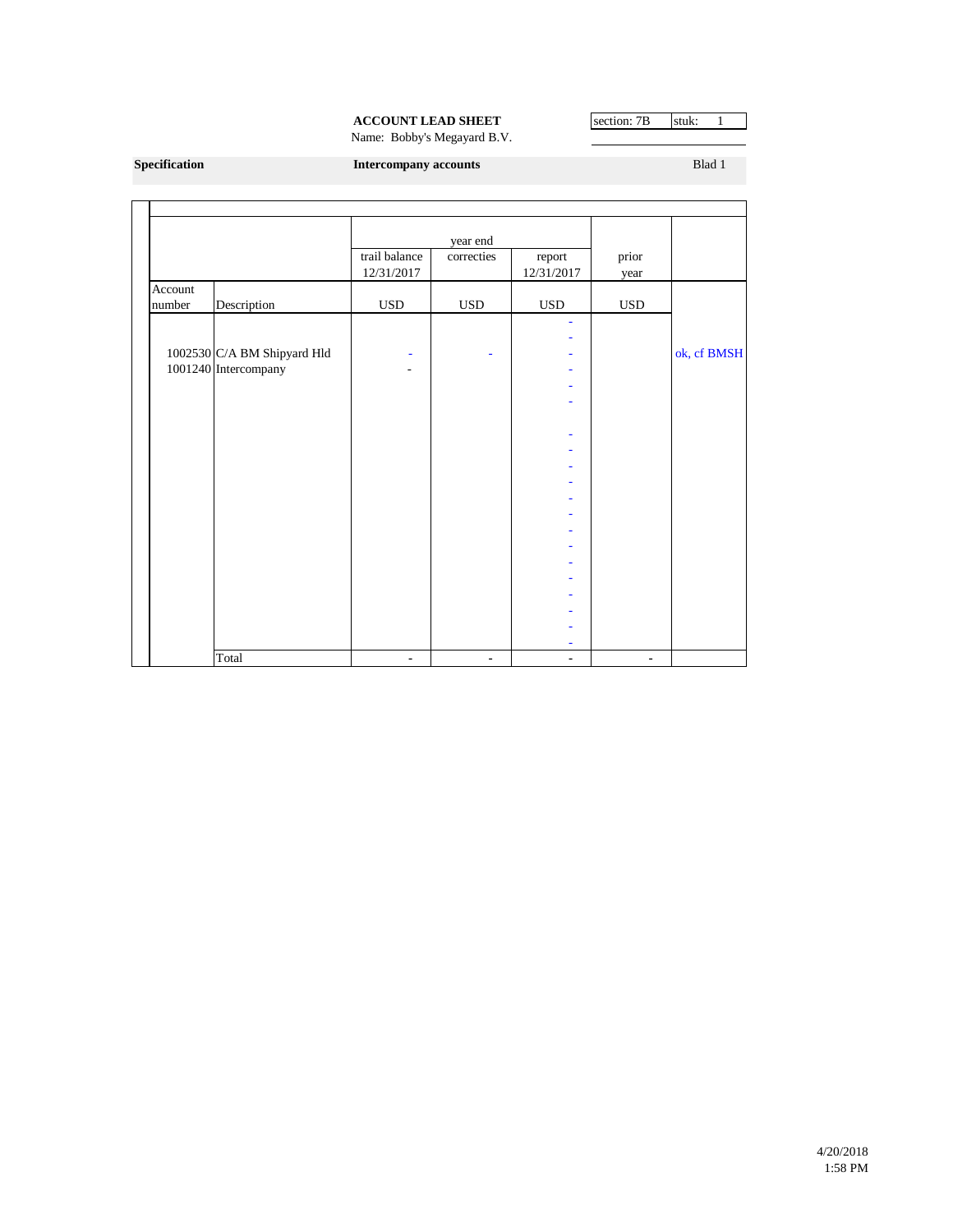## **ACCOUNT LEAD SHEET** section: 8 doc #: 1

Name: Bobby's Megayard B.V.

**Cash and banks** Blad 1

| Specification |                           |                             |             |                      |               |         |
|---------------|---------------------------|-----------------------------|-------------|----------------------|---------------|---------|
|               |                           |                             | year end    |                      |               |         |
|               |                           | trial balance<br>12/31/2017 | corrections | report<br>12/31/2017 | prior<br>year |         |
| Account       |                           |                             |             |                      |               |         |
| number        | Description               | <b>USD</b>                  | <b>USD</b>  | <b>USD</b>           | <b>USD</b>    |         |
|               |                           |                             |             |                      |               |         |
|               | 1001002 WIB 809           | 19,752                      |             | 19,752               | 40,455        | $8-2$   |
|               | 1001010 WIB 907           | 9,626                       |             | 9,626                | 5,298         | $8 - 3$ |
|               | 1001050 Petty cash        | 571                         |             | 571                  | 571           | ok      |
|               | 1001024 Visa 0336         |                             |             |                      | ä,            | $12D-2$ |
|               | 1001100 Undeposited funds | $-323$                      |             | $-323$               | $-323$        |         |
|               |                           |                             |             |                      |               |         |
|               |                           |                             |             |                      |               |         |
|               |                           |                             |             |                      |               |         |
|               |                           |                             |             |                      |               |         |
|               |                           |                             |             |                      |               |         |
|               |                           |                             |             |                      |               |         |
|               |                           |                             |             |                      |               |         |
|               |                           |                             |             |                      |               |         |
|               |                           |                             |             |                      |               |         |
|               |                           |                             |             |                      |               |         |
|               |                           |                             |             |                      |               |         |
|               |                           |                             |             |                      |               |         |
|               |                           |                             |             |                      |               |         |
|               |                           |                             |             |                      |               |         |
|               |                           |                             |             |                      |               |         |
|               |                           |                             |             |                      |               |         |
|               | Total                     | 29,626                      | -           | 29,626               | 46,001        |         |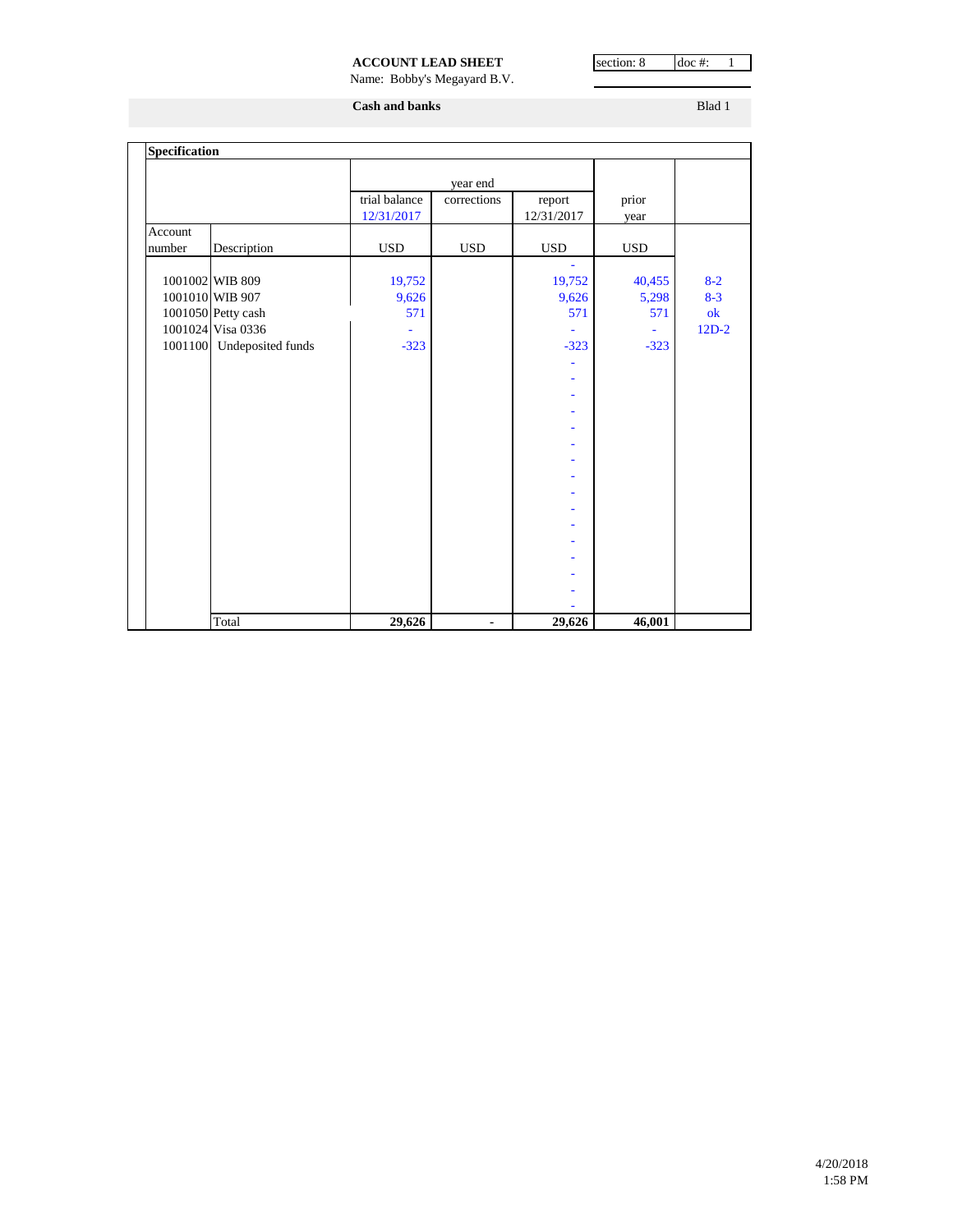## **ACCOUNT LEAD SHEET** section: 9 doc.: 1

Name: Bobby's Megayard B.V.

**Equity** Page 1

|         |                             |                | year end       |            |            |                      |
|---------|-----------------------------|----------------|----------------|------------|------------|----------------------|
|         |                             | trail balance  | correcties     | report     | prior      |                      |
|         |                             | 12/31/2017     |                | 12/31/2017 | year       |                      |
| Account |                             |                |                |            |            |                      |
| number  | Description                 | <b>USD</b>     | <b>USD</b>     | <b>USD</b> | <b>USD</b> |                      |
|         | 3020000 Shareholder capital | 3,000          |                | 3,000      | 3,000      |                      |
|         | 1003010 Retained earnings   | 47,505         |                | 47,505     | 49,644     | 47,504               |
|         |                             |                |                |            |            | $\mathbf{ok}$        |
|         | Result                      | $-294,690$     |                | $-294,690$ | $-2,140$   |                      |
|         |                             | $-244,185$     |                | $-244,185$ |            |                      |
|         | Total equity                |                |                |            | 50,504     |                      |
|         | Control equity              |                | Control result |            |            |                      |
|         | 3                           | 93,499         | 15             | 1,627,392  |            | 1,642,540 Sales/COS  |
|         | $\mathfrak s$               | 303,735        | 16             | 362,647    | 372,471    | Personnel exp        |
|         | 6                           | 542,862        | 17             | 29,832     |            | 31,093 Depreciation  |
|         | $\boldsymbol{7}$            | 15,000         | 18             | 1,531,144  | 1,230,409  | Other operating exp  |
|         | 7B                          | $\Omega$       | 19             | 1,895      | 4,688      | Interest exp etc.    |
|         | 8                           | 29,626         | 20             | $-3,437$   | 6,019      | Taxes                |
|         |                             |                |                |            |            | Other income/expense |
|         |                             |                | Total          | $-294,690$ | $-2,140$   |                      |
|         |                             |                | Profit/loss    | $-294,690$ |            |                      |
|         |                             |                | Difference     |            |            |                      |
|         | 10                          | 7,581          |                |            |            |                      |
|         | 11                          | 31,826         |                |            |            |                      |
|         | 12A                         |                |                |            |            |                      |
|         | 12B                         | 1,139,604      |                |            |            |                      |
|         | 12C                         | 819            |                |            |            |                      |
|         | 12D                         | 49,077         |                |            |            |                      |
|         |                             |                |                |            |            |                      |
|         | Total                       | $-244,185$     |                |            |            |                      |
|         | Equity                      | $-244,185$     |                |            |            |                      |
|         | Diff.                       | $\overline{0}$ |                |            |            |                      |
|         |                             |                |                |            |            |                      |
|         | Total                       | $-244,185$     |                | $-244,185$ | 50,504     |                      |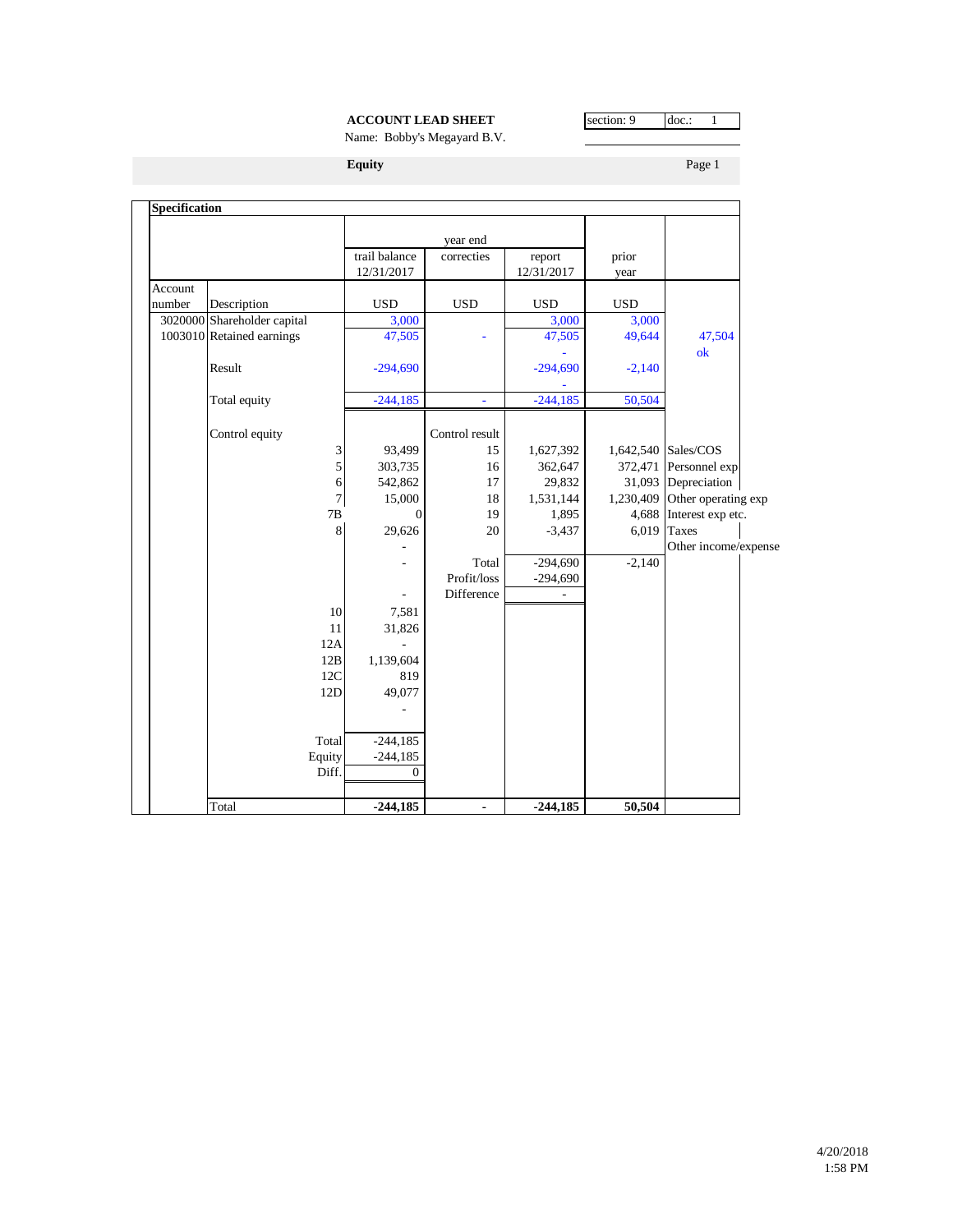## **ACCOUNT LEAD SHEET** section: 10 doc.: 1

Name: Bobby's Megayard B.V.

**Provisions** Provisions **Provisions** Page 1

| Specification |                                |                             |              |                      |               |  |
|---------------|--------------------------------|-----------------------------|--------------|----------------------|---------------|--|
|               |                                |                             | year end     |                      |               |  |
|               |                                | trail balance<br>12/31/2017 | correcties   | report<br>12/31/2017 | prior<br>year |  |
| Account       |                                |                             |              |                      |               |  |
| number        | Description                    | $_{\rm USD}$                | $_{\rm USD}$ | $_{\rm USD}$         | $_{\rm USD}$  |  |
|               | 1004000 Provision deferred tax | 11,018                      | $-3,437$     | ٠<br>7,581           | 11,018        |  |
|               |                                |                             |              |                      |               |  |
|               |                                |                             |              |                      |               |  |
|               |                                |                             |              | ۰                    |               |  |
|               |                                |                             |              |                      |               |  |
|               |                                |                             |              |                      |               |  |
|               |                                |                             |              |                      |               |  |
|               |                                |                             |              |                      |               |  |
|               |                                |                             |              |                      |               |  |
|               |                                |                             |              |                      |               |  |
|               |                                |                             |              |                      |               |  |
|               |                                |                             |              |                      |               |  |
|               |                                |                             |              |                      |               |  |
|               |                                |                             |              |                      |               |  |
|               |                                |                             |              |                      |               |  |
|               |                                |                             |              |                      |               |  |
|               |                                |                             |              |                      |               |  |
|               |                                |                             |              |                      |               |  |
|               |                                |                             |              |                      |               |  |
|               |                                |                             |              |                      |               |  |
|               | Total                          | 11,018                      | $-3,437$     | 7,581                | 11,018        |  |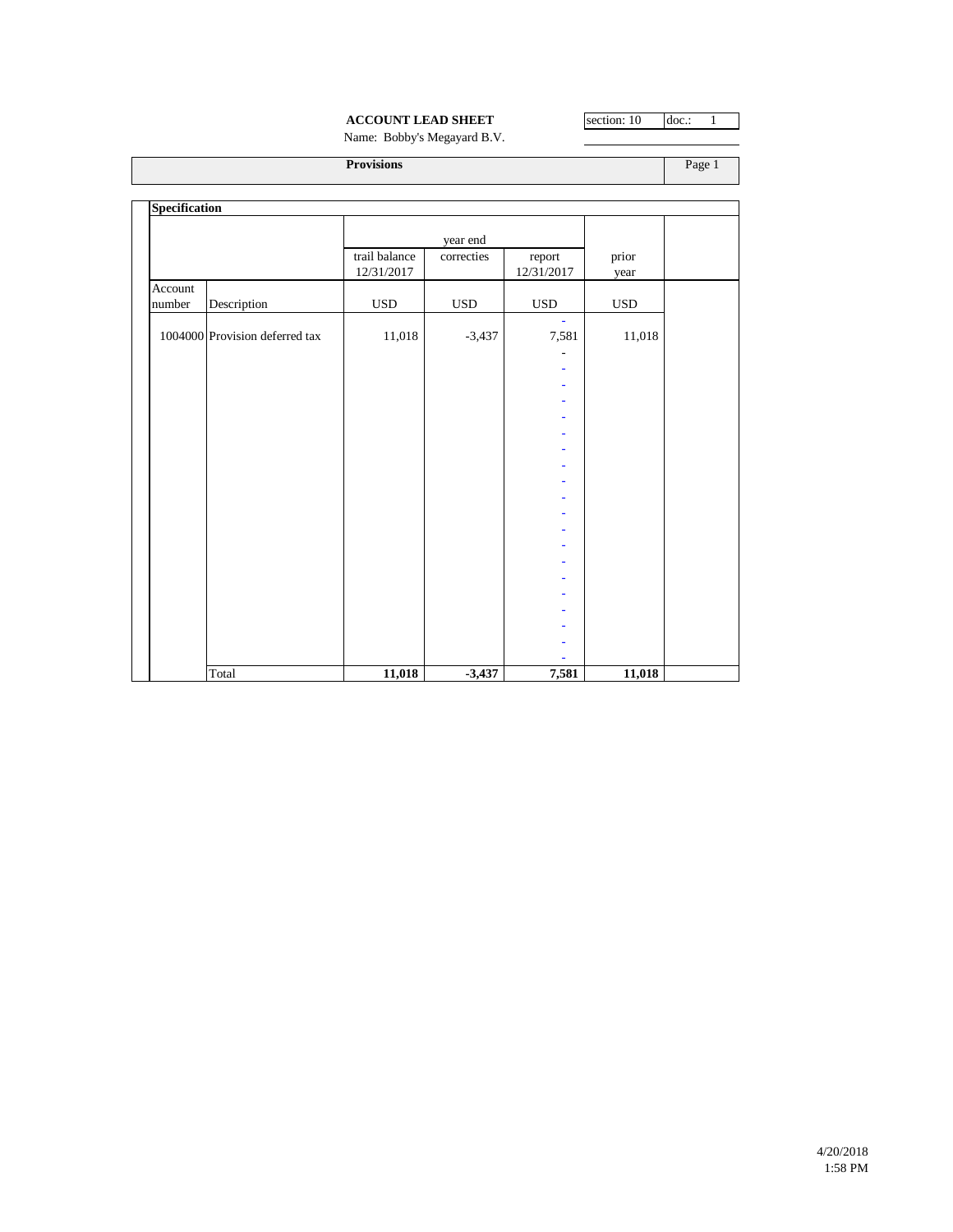## **ACCOUNT LEAD SHEET** section: 11 doc.: 1

Name: Bobby's Megayard B.V.

**Loan** Page 1

| Specification |                            |                             |                |                      |               |          |
|---------------|----------------------------|-----------------------------|----------------|----------------------|---------------|----------|
|               |                            |                             | year end       |                      |               |          |
|               |                            | trail balance<br>12/31/2017 | correcties     | report<br>12/31/2017 | prior<br>year |          |
| Account       |                            |                             |                |                      |               |          |
| number        | Description                | $_{\rm USD}$                | <b>USD</b>     | $_{\rm USD}$         | <b>USD</b>    |          |
|               | 1002560 Travelift 50T Loan | 31,826                      |                | 31,826               | 59,280        | $11 - 2$ |
|               |                            |                             |                |                      |               |          |
|               |                            |                             |                |                      |               |          |
|               |                            |                             |                | ۰                    |               |          |
|               |                            |                             |                | ÷                    |               |          |
|               |                            |                             |                | ۰                    |               |          |
|               |                            |                             |                |                      |               |          |
|               |                            |                             |                |                      |               |          |
|               |                            |                             |                | ۰                    |               |          |
|               |                            |                             |                | ۰                    |               |          |
|               |                            |                             |                |                      |               |          |
|               |                            |                             |                |                      |               |          |
|               |                            |                             |                | ۰                    |               |          |
|               |                            |                             |                | ٠                    |               |          |
|               |                            |                             |                |                      |               |          |
|               |                            |                             |                |                      |               |          |
|               |                            |                             |                | ۰                    |               |          |
|               |                            |                             |                |                      |               |          |
|               |                            |                             |                |                      |               |          |
|               |                            |                             |                |                      |               |          |
|               | Total                      | 31,826                      | $\blacksquare$ | 31,826               | 59,280        |          |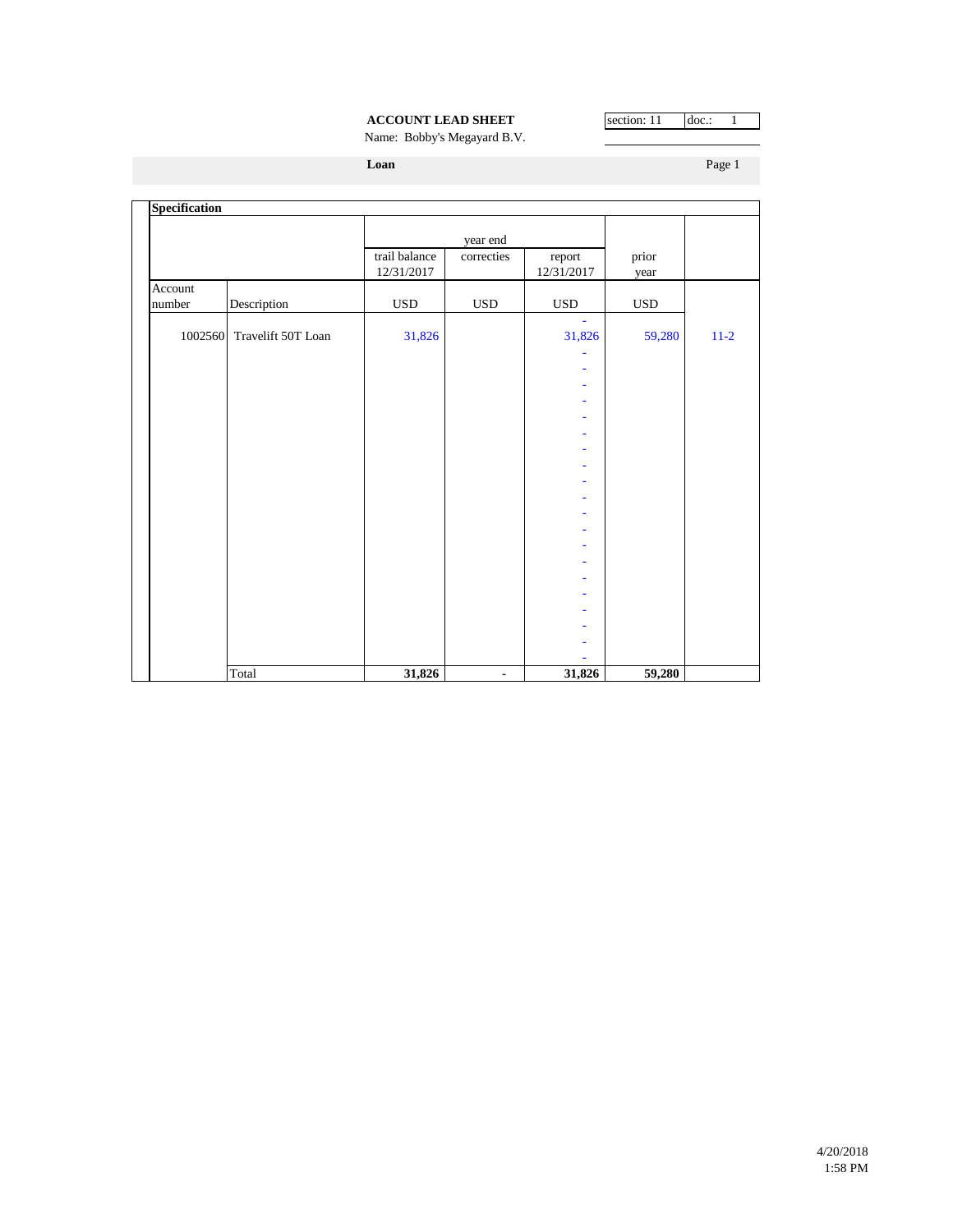## **ACCOUNT LEAD SHEET** section: 12A doc. 1

Name: Bobby's Megayard B.V.

**Bank overdraft facility** Page 1

| <b>Specification</b> |             |                             |                          |                      |                |  |
|----------------------|-------------|-----------------------------|--------------------------|----------------------|----------------|--|
|                      |             |                             | year end                 |                      |                |  |
|                      |             | trail balance<br>12/31/2017 | correcties               | report<br>12/31/2017 | prior<br>year  |  |
| Account              |             |                             |                          |                      |                |  |
| number               | Description | $_{\rm USD}$                | $_{\rm USD}$             | $_{\rm USD}$         | $_{\rm USD}$   |  |
|                      |             |                             |                          | ٠                    |                |  |
|                      |             |                             |                          | ۰                    |                |  |
|                      |             |                             |                          | ٠                    | ۰              |  |
|                      |             |                             |                          | ٠                    | ٠              |  |
|                      |             |                             |                          | ٠                    |                |  |
|                      |             |                             |                          | ۰<br>٠               |                |  |
|                      |             |                             |                          | ÷                    |                |  |
|                      |             |                             |                          | ۰                    |                |  |
|                      |             |                             |                          | ٠                    |                |  |
|                      |             |                             |                          | ۰                    |                |  |
|                      |             |                             |                          | ٠                    |                |  |
|                      |             |                             |                          | ٠                    |                |  |
|                      |             |                             |                          | ۰                    |                |  |
|                      |             |                             |                          | ٠                    |                |  |
|                      |             |                             |                          | ٠                    |                |  |
|                      |             |                             |                          | ۰                    |                |  |
|                      |             |                             |                          | ٠                    |                |  |
|                      |             |                             |                          | ÷                    |                |  |
|                      | Total       | $\blacksquare$              | $\overline{\phantom{a}}$ | ٠<br>$\blacksquare$  | $\blacksquare$ |  |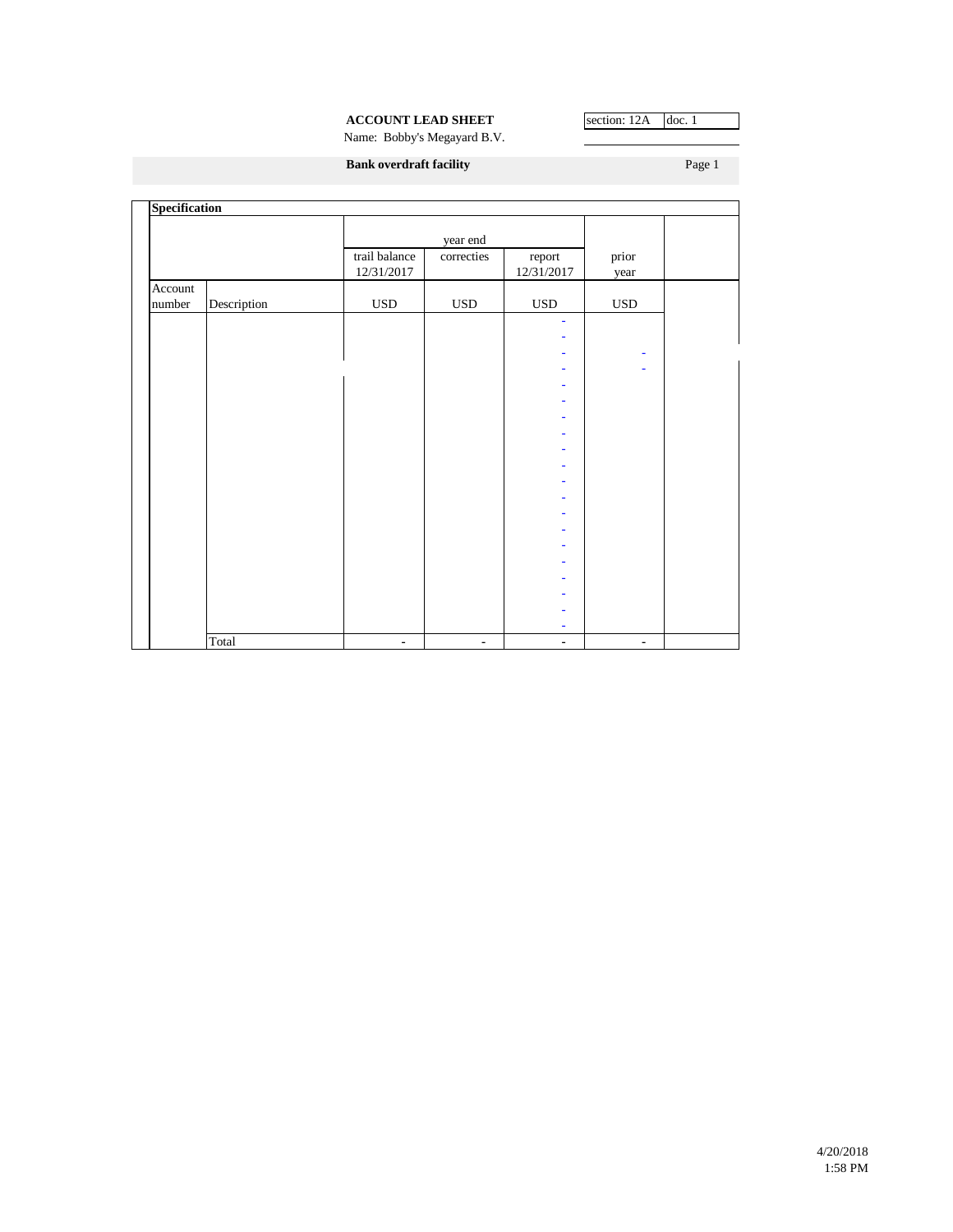## **ACCOUNT LEAD SHEET** section: 12B doc.: 1

Name: Bobby's Megayard B.V.

| <b>Accounts payable</b> | Page <sup>7</sup> |
|-------------------------|-------------------|
|                         |                   |
|                         |                   |

| орсенканон |             |               |                |              |            |                       |
|------------|-------------|---------------|----------------|--------------|------------|-----------------------|
|            |             |               | year end       |              |            |                       |
|            |             | trail balance | correcties     | report       | prior      |                       |
|            |             | 12/31/2017    |                | 12/31/2017   | year       |                       |
| Account    |             |               |                |              |            |                       |
| number     | Description | <b>USD</b>    | <b>USD</b>     | $_{\rm USD}$ | <b>USD</b> |                       |
|            |             |               |                |              |            |                       |
| 1002000 AP |             | 1,139,604     |                | 1,139,604    | 964,707    | $12B - 2$             |
|            |             |               |                |              |            | spec shows 1,192,912  |
|            |             |               |                |              |            | includes 2018 entries |
|            |             |               |                |              |            | ok                    |
|            |             |               |                |              |            |                       |
|            |             |               |                |              |            |                       |
|            |             |               |                |              |            |                       |
|            |             |               |                |              |            |                       |
|            |             |               |                |              |            |                       |
|            |             |               |                |              |            |                       |
|            |             |               |                |              |            |                       |
|            |             |               |                |              |            |                       |
|            |             |               |                |              |            |                       |
|            |             |               |                |              |            |                       |
|            |             |               |                |              |            |                       |
|            |             |               |                |              |            |                       |
|            |             |               |                |              |            |                       |
|            |             |               |                |              |            |                       |
|            |             |               |                |              |            |                       |
|            | Total       | 1,139,604     | $\blacksquare$ | 1,139,604    | 964,707    |                       |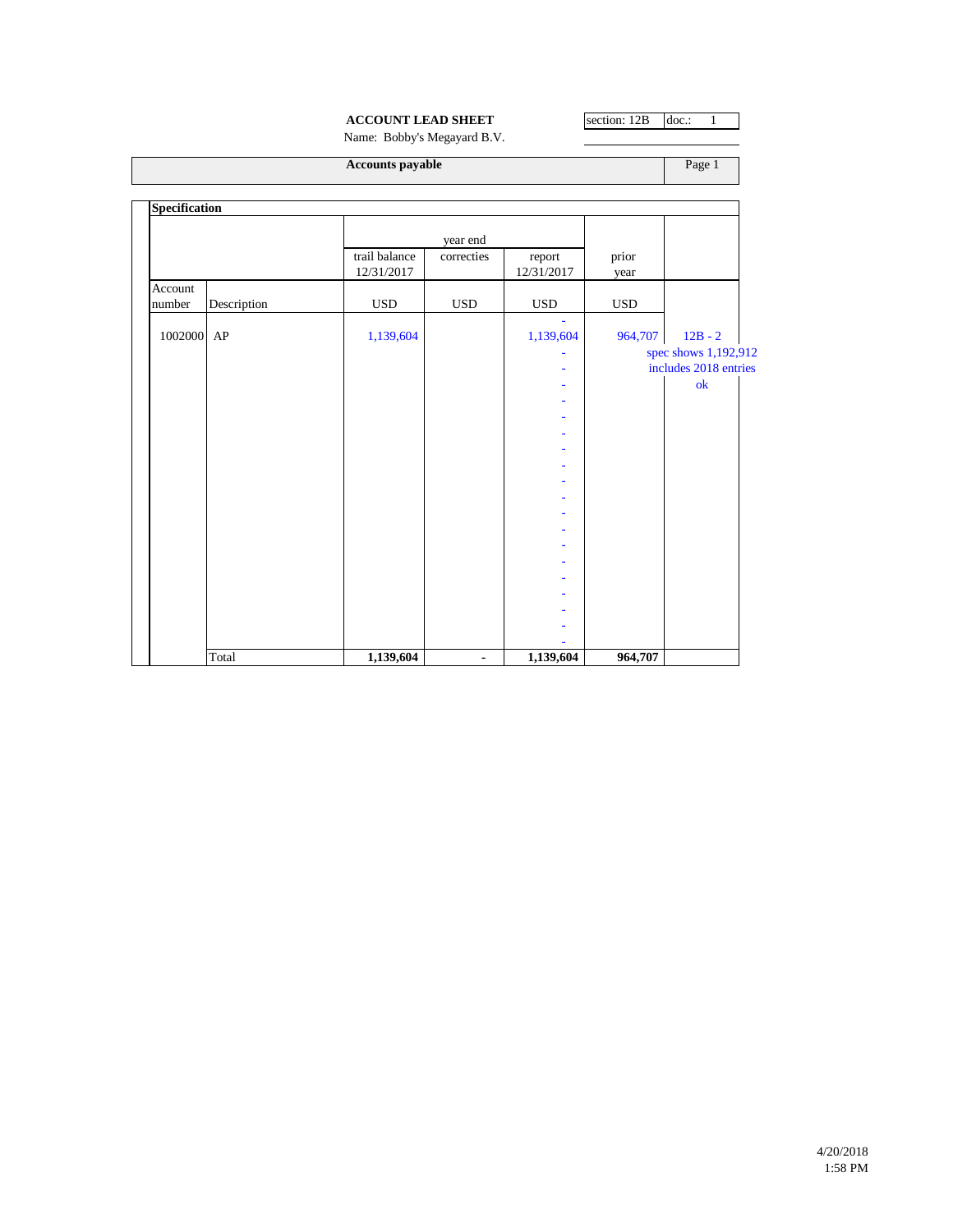## **ACCOUNT LEAD SHEET** section: 12C doc.: 1

Name: Bobby's Megayard B.V.

Page 1

|  |  | <b>Taxes and premiums AP</b> |  |
|--|--|------------------------------|--|
|--|--|------------------------------|--|

|         |                               |                             | year end   |                      |               |          |
|---------|-------------------------------|-----------------------------|------------|----------------------|---------------|----------|
|         |                               | trail balance<br>12/31/2017 | correcties | report<br>12/31/2017 | prior<br>year |          |
| Account |                               |                             |            |                      |               |          |
| number  | Description                   | <b>USD</b>                  | <b>USD</b> | <b>USD</b>           | <b>USD</b>    |          |
| 1002410 | Wages payable                 | 3,580                       |            | 3,580                | 2,590         |          |
| 1002415 | <b>SZB AP</b>                 |                             |            |                      |               | $12C-2$  |
| 1002420 | <b>AOV AP</b>                 |                             |            |                      |               | $12C-2'$ |
|         | 1002425 SZV-OV AP             | 161                         |            | 161                  |               | $12C-2'$ |
|         | 1002430 Wage tax AP           | 2,405                       |            | 2,405                |               | $12C-2'$ |
| 1002435 | <b>AVBZ AP</b>                | 172                         |            | 172                  |               | $12C-2'$ |
|         | 1002440 Ennia accident ins AP | $-992$                      |            | $-992$               | $-329$        |          |
|         | 1002445 Ennia pension AP      | $-4,507$                    |            | $-4,507$             | $-4,735$      |          |
|         | 1002490 Profit tax AP         | $\mathbf{0}$                |            | $\bf{0}$             | 9,579         |          |
|         |                               |                             |            |                      |               |          |
|         |                               |                             |            |                      |               |          |
|         |                               |                             |            |                      |               |          |
|         |                               |                             |            |                      |               |          |
|         |                               |                             |            |                      |               |          |
|         |                               |                             |            |                      |               |          |
|         |                               |                             |            |                      |               |          |
|         |                               |                             |            |                      |               |          |
|         |                               |                             |            |                      |               |          |
|         |                               |                             |            |                      |               |          |
|         |                               |                             |            |                      |               |          |
|         |                               |                             |            |                      |               |          |
|         | Total                         | 819                         |            | 819                  | 7,105         |          |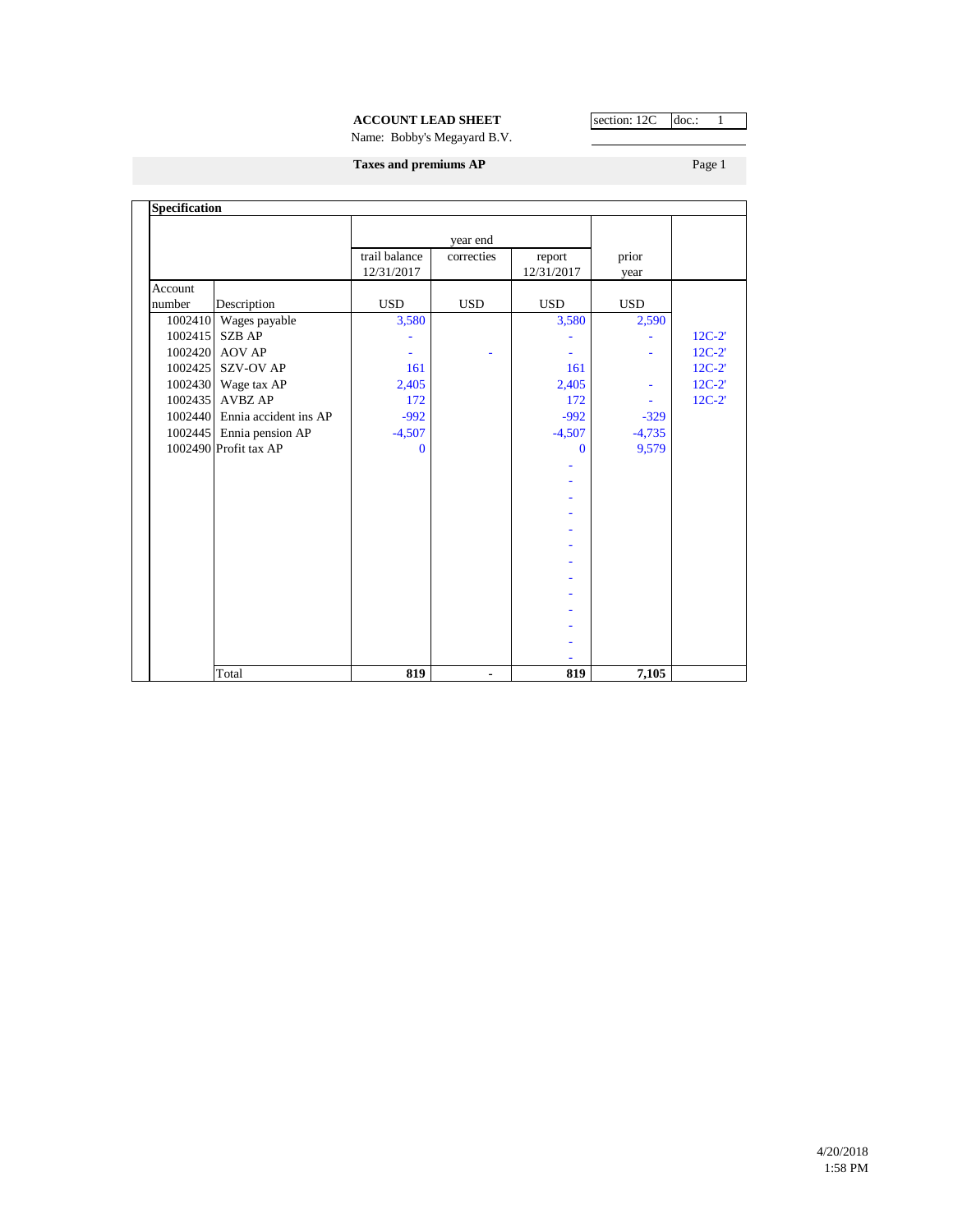## **ACCOUNT LEAD SHEET** section: 12D doc: 1

Name: Bobby's Megayard B.V.

**Other liabilities** Page 1

| <b>Specification</b> |                   |                             |                |                      |               |         |
|----------------------|-------------------|-----------------------------|----------------|----------------------|---------------|---------|
|                      |                   |                             | year end       |                      |               |         |
|                      |                   | trail balance<br>12/31/2017 | correcties     | report<br>12/31/2017 | prior<br>year |         |
| Account              |                   |                             |                |                      |               |         |
| number               | Description       | <b>USD</b>                  | <b>USD</b>     | <b>USD</b>           | <b>USD</b>    |         |
|                      | 1001024 Visa 0336 | 703                         |                | 703                  | 4,831         | $12D-2$ |
| 1002260              | Deposits payable  | 45,963                      |                | 45,963               | 35,825        |         |
| 1002270              | Rental deposits   | 2,410                       |                | 2,410                | 3,250         |         |
|                      |                   |                             |                |                      |               |         |
|                      |                   |                             |                |                      |               |         |
|                      |                   |                             |                |                      |               |         |
|                      |                   |                             |                |                      |               |         |
|                      |                   |                             |                |                      |               |         |
|                      |                   |                             |                |                      |               |         |
|                      |                   |                             |                |                      |               |         |
|                      |                   |                             |                |                      |               |         |
|                      |                   |                             |                |                      |               |         |
|                      |                   |                             |                |                      |               |         |
|                      |                   |                             |                |                      |               |         |
|                      |                   |                             |                |                      |               |         |
|                      |                   |                             |                |                      |               |         |
|                      |                   |                             |                |                      |               |         |
|                      |                   |                             |                |                      |               |         |
|                      |                   |                             |                |                      |               |         |
|                      |                   |                             |                |                      |               |         |
|                      | Total             | 49,077                      | $\blacksquare$ | 49,077               | 43,906        |         |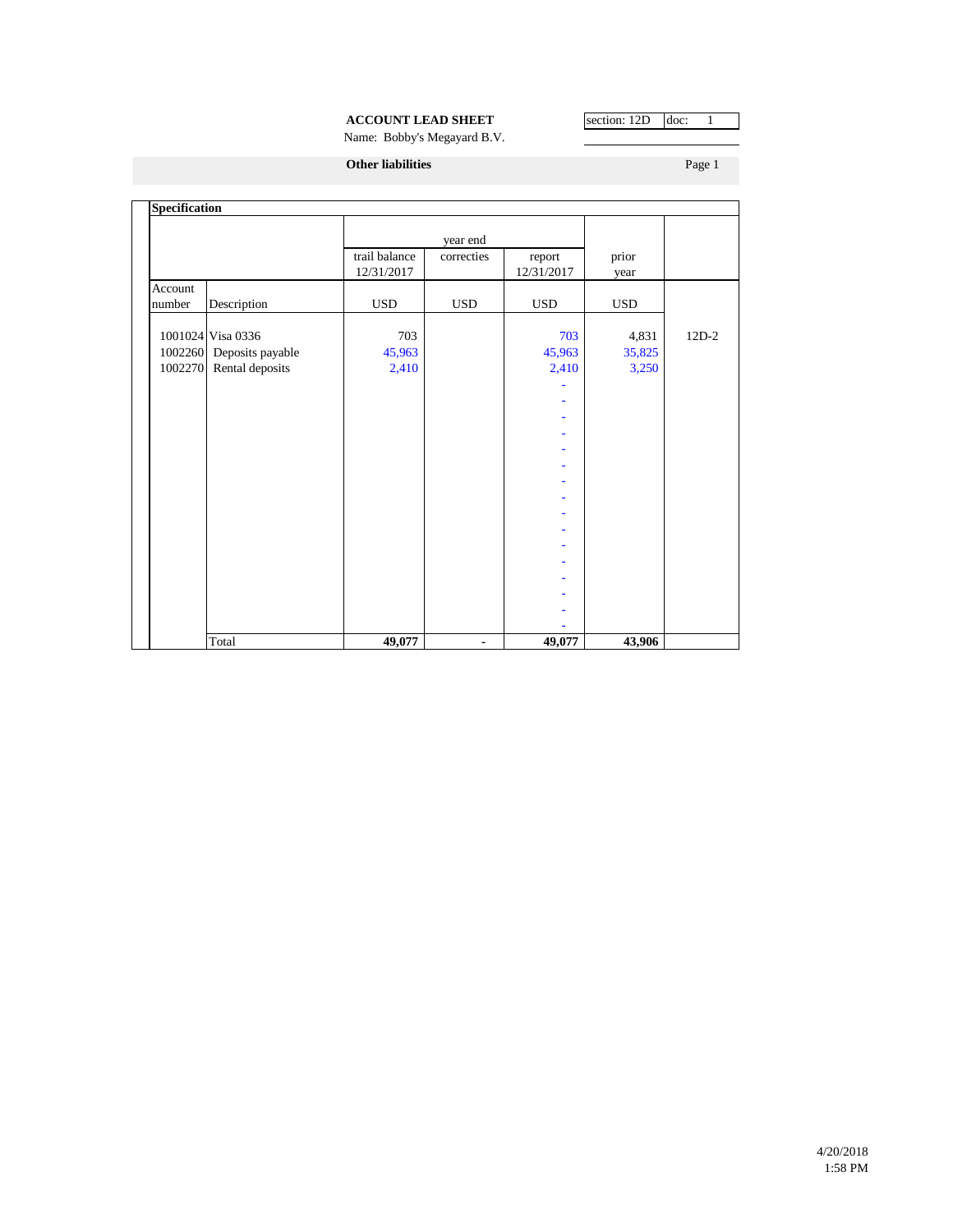## **ACCOUNT LEAD SHEET** section: 15 doc.: 1

Name: Bobby's Megayard B.V.

**Sales** Page 1

|                   |                             |                             | year end   |                      |               |                     |            |
|-------------------|-----------------------------|-----------------------------|------------|----------------------|---------------|---------------------|------------|
|                   |                             | trail balance<br>12/31/2017 | correcties | report<br>12/31/2017 | prior<br>year |                     |            |
| Account<br>number | Description                 | <b>USD</b>                  | <b>USD</b> | <b>USD</b>           | <b>USD</b>    |                     |            |
| 4002              | Sales materials             | 335,619                     |            | 335,619              | 366,078       |                     |            |
| 4004              | Sales labour                | 393,138                     |            | 393,138              | 489,936       |                     |            |
| 4006              | Sales equipment rental      | 223,918                     |            | 223,918              | 228,854       |                     |            |
| 4010              | Sales utilities             | 43,903                      |            | 43,903               | 51,844        |                     |            |
| 4012              | Sales sub contractor        | 129,120                     |            | 129,120              | 161,353       |                     |            |
| 4014              | Sales other serv            | 1,140,867                   |            | 1,140,867            | 1,195,859     |                     |            |
| 4102              | Sales discount mat.         | 225                         |            | 225                  |               |                     |            |
| 4104              | Sales discount labor        |                             |            |                      |               |                     |            |
| 4114              | Sales discount other serv   | $\overline{2}$              |            | $\overline{2}$       |               | 2,266,792           | 2,493,924  |
|                   | 4140 Finance charges        |                             |            |                      |               |                     |            |
|                   | 5000 COS Fuel               |                             |            |                      |               |                     |            |
| 5002              | COS materials               | 187,828                     | 4,512      | 192,340              | 348,795       | 2,266,792           |            |
| 5004              | COS labour                  | 214,743                     |            | 214,743              | 231,946       | 681,453             |            |
|                   | 5006 COS Equipment Rental   |                             |            |                      |               | (592, 370)          |            |
| 5010              | <b>COS Utilities</b>        | $-45$                       |            | $-45$                |               | (8,538)             |            |
| 5012              | COS sub Contractor          | 116,908                     |            | 116,908              | 141,571       | 2,347,337           |            |
| 5014              | COS other Serv              | 380                         |            | 380                  |               | 117,367<br>\$       | <b>TOT</b> |
|                   | 5020 Purchase discount fuel |                             |            |                      |               |                     |            |
| 5022              | Purchase discount materia   | $-93$                       |            | $-93$                | $-3,089$      |                     |            |
| 5042              | Inventory adj materials     | $-3,210$                    |            | $-3,210$             | $-3,512$      |                     |            |
| 6370              | <b>TOT</b>                  | 118,378                     |            | 118,378              | 135,672       | 521,022<br>$15 - 2$ | 715,711    |
|                   |                             |                             |            |                      |               |                     |            |
|                   | Total                       | 1,631,904                   | $-4.512$   | 1,627,392            | 1,642,541     |                     |            |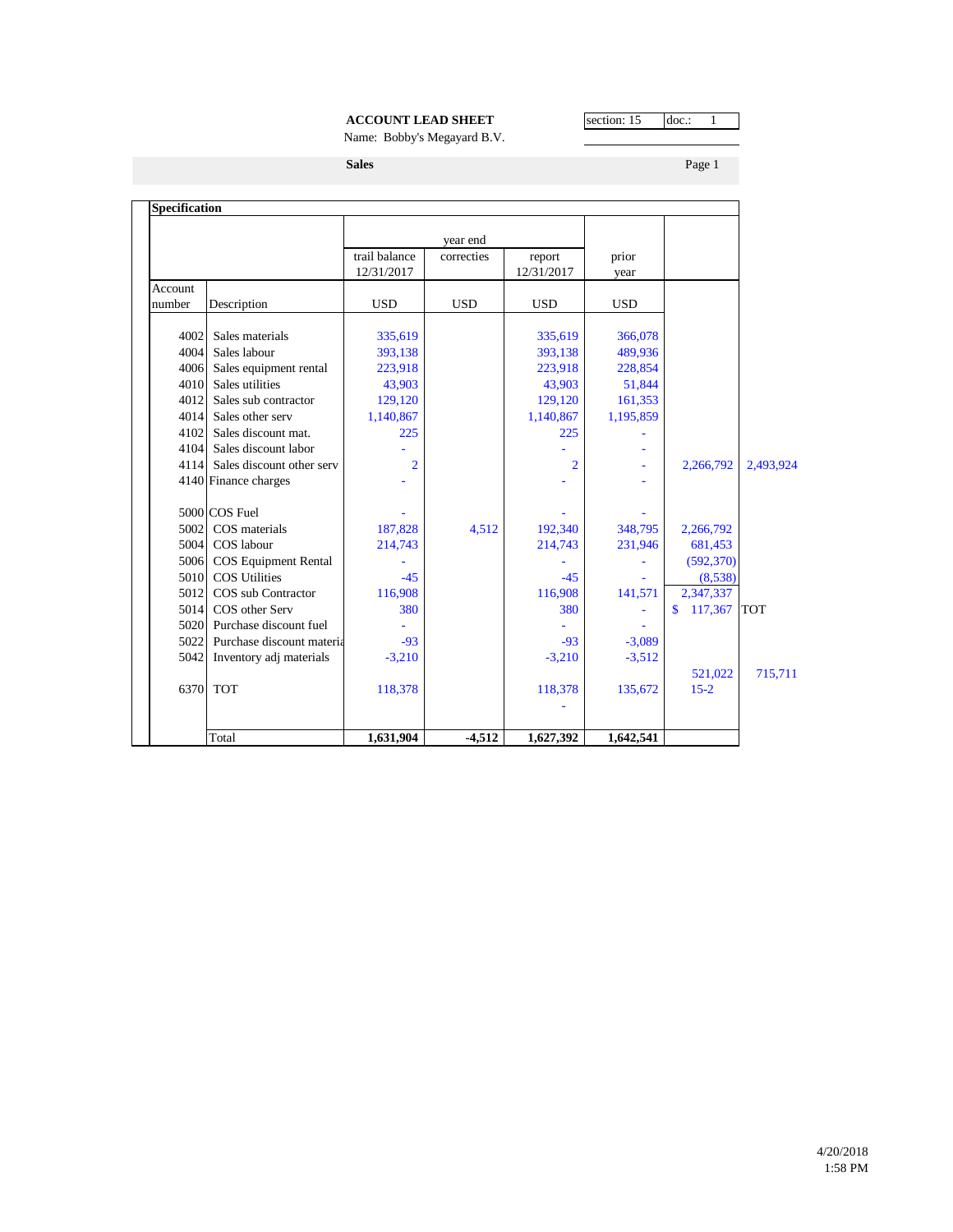#### Turnover tax overview

|                           | 2017       | 2016       | 2015      | 2014       | 2013      |
|---------------------------|------------|------------|-----------|------------|-----------|
|                           |            |            |           |            |           |
| <b>Sales</b>              | 2,266,792  | 2,493,924  | 3541843   | 2,610,568  | 2,044,880 |
| Accounts receivable 1/1   | 681,453    | 926,148    | 399563    | 312,807    | 325,666   |
| Accounts receivable 31/12 | (592, 370) | (681, 453) | -926148   | (399, 563) | (312,807) |
| <b>Bad debts</b>          | (8,538)    | 95,492     | $-45282$  | (838)      |           |
| Deposits payable 1/1      | (35, 825)  | (59, 492)  | -498431   | (147, 792) | (4,600)   |
| Deposits payable 31/12    | 45,963     | 35,825     | 59492     | 498,431    | 147,792   |
|                           |            |            |           |            |           |
|                           | 2,357,476  | 2,810,444  | 2,531,037 | 2,873,613  | 2,200,931 |
|                           | 5%         | 5%         | 5%        | 5%         | 5%        |
| Should be                 | 117,874    | 140,522    | 126,552   | 143,681    | 110,047   |
|                           |            |            |           |            |           |
| Reported TOT              | 118,378    | 135,672    | 124886    | 142,985    | 109,036   |
|                           |            |            |           |            |           |
| Difference                | (504)      | 4,850      | 1,666     | 696        | 1,011     |
|                           |            |            |           |            |           |
|                           | LL         | LL         | LL        | LL         |           |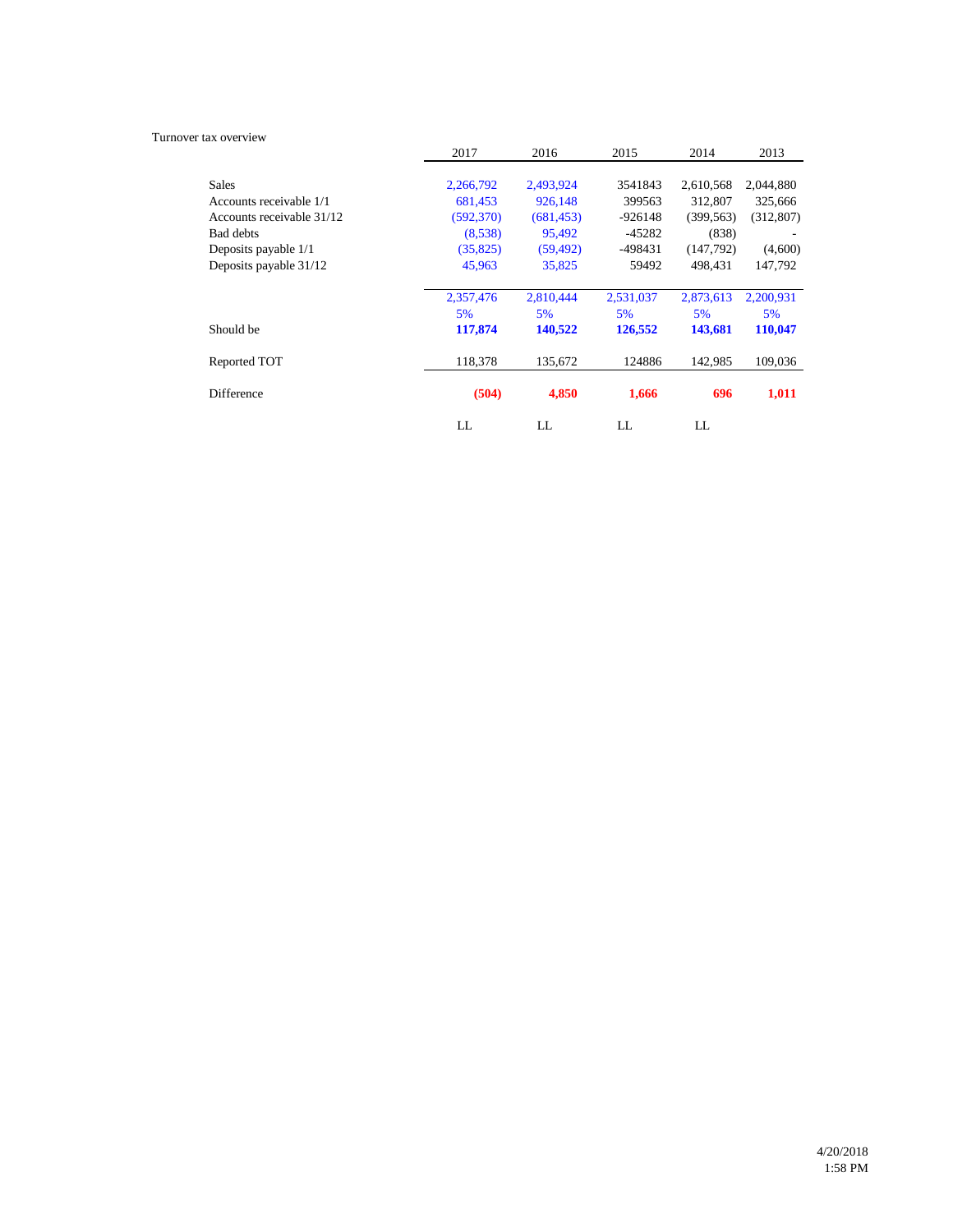## **ACCOUNT LEAD SHEET** section: 16 doc.: 1

Name: Bobby's Megayard B.V.

**Staff expenses**

|         |                         |               | year end   |            |            |                       |
|---------|-------------------------|---------------|------------|------------|------------|-----------------------|
|         |                         | trail balance | correcties | report     | prior      |                       |
|         |                         | 12/31/2017    |            | 12/31/2017 | year       |                       |
| Account |                         |               |            |            |            |                       |
| number  | Description             | <b>USD</b>    | <b>USD</b> | <b>USD</b> | <b>USD</b> |                       |
| 6820    | Gross wages salaries    | 308,127       | 15,779     | 323,906    | 334,007    | $*1$                  |
| 6830    | AOV employer            | 9,673         | 4,606      | 14,279     | 13,690     | $16 - 2'$             |
| 6840    | AVBZ employer           | 1,573         |            | 1,573      | 1,621      | 16-2' journ S 1,597   |
| 6850    | SZV employer            | 19,810        |            | 19,810     | 20,075     | 16-2' journ \$ 19,721 |
| 6870    | Ennia pension employer  | 2,909         | $-31$      | 2,879      | 2,879      | <b>LL</b>             |
| 6880    | Ennia accident employer | 170           | 31         | 201        | 200        |                       |
| 6890    | Staff exp               |               |            |            |            |                       |
|         |                         |               |            |            |            |                       |
|         |                         |               |            |            |            |                       |
|         |                         |               |            |            |            |                       |
|         |                         |               |            |            |            |                       |
|         |                         |               |            |            |            |                       |
|         |                         |               |            |            |            |                       |
|         |                         |               |            |            |            |                       |
|         |                         |               |            |            |            |                       |
|         | Total                   | 342,262       | 20,385     | 362,647    | 372,472    |                       |

 323,906.08 583,030.94 1.8 exchange rate 584,036.24 Diff.  $(1,005.30)$  LL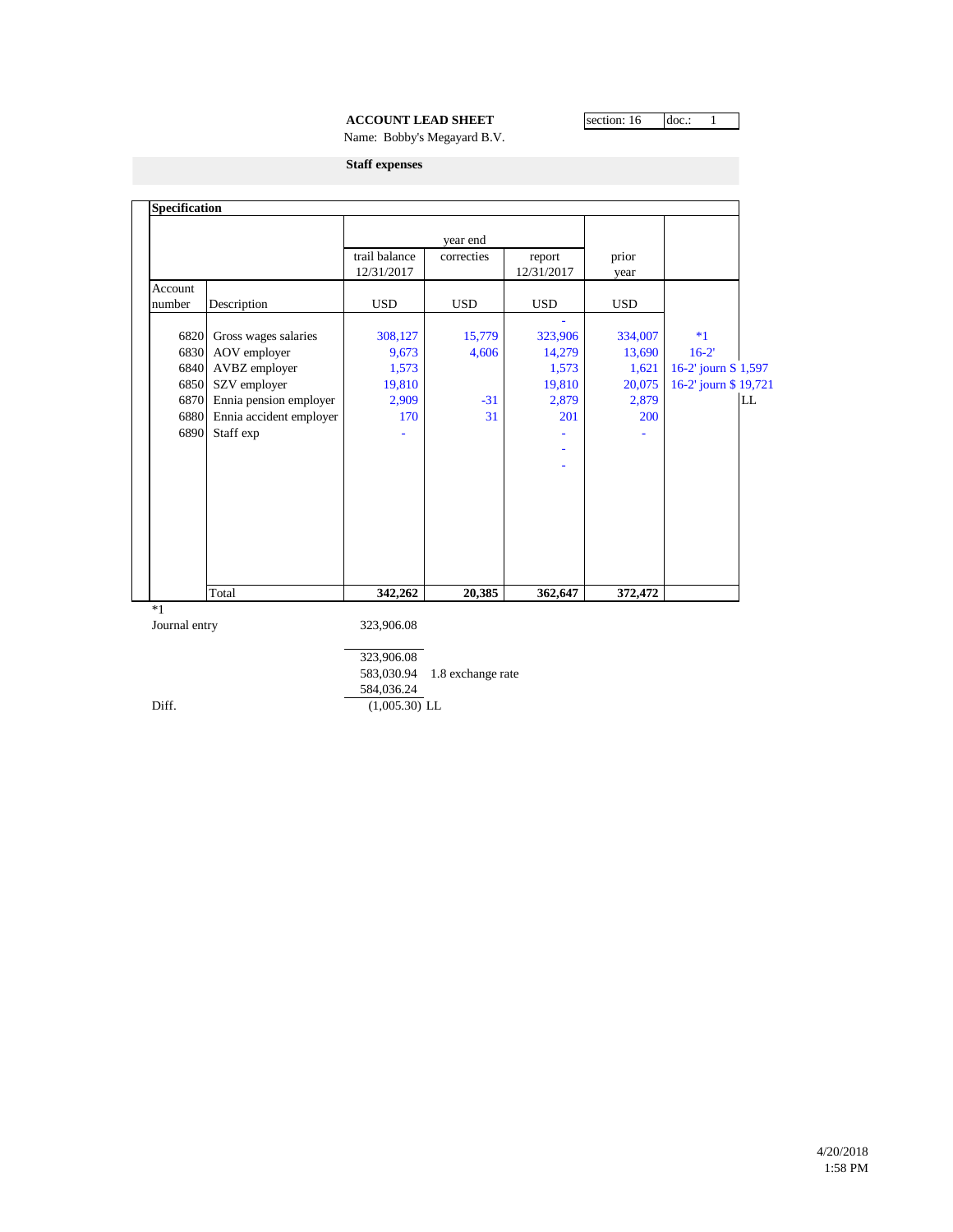## **ACCOUNT LEAD SHEET** section: 17 doc.: 1

Name: Bobby's Megayard B.V.

**Depreciation**

| Specification |                                      |               |            |            |            |          |
|---------------|--------------------------------------|---------------|------------|------------|------------|----------|
|               |                                      |               |            |            |            |          |
|               |                                      |               | year end   |            |            |          |
|               |                                      | trail balance | correcties | report     | prior      |          |
|               |                                      | 12/31/2017    |            | 12/31/2017 | year       |          |
| Account       |                                      |               |            |            |            |          |
| number        | Description                          | <b>USD</b>    | <b>USD</b> | <b>USD</b> | <b>USD</b> |          |
|               |                                      |               |            |            |            |          |
|               | 6470 Depr containers / leasehold imp |               | 240        | 240        | 240        | $3 - 2'$ |
|               | 6470 Depr docks & piers              |               | 2,280      | 2,280      | 2,280      | $3 - 2'$ |
|               | 6470 Depr equipm                     |               | 24,240     | 24,240     | 25,301     | $3 - 2'$ |
|               | 6470 Depr office equipm              |               |            |            | 103        | $3 - 2'$ |
|               | 6470 Depr software                   |               |            |            | 97         | $3 - 2'$ |
|               | 6470 Depr vehilces                   |               | 3,072      | 3,072      | 3,072      |          |
|               | 6470 Book profit disposals           |               |            |            |            | $3 - 2'$ |
|               |                                      |               |            |            |            |          |
|               |                                      |               |            |            |            |          |
|               |                                      |               |            |            |            |          |
|               |                                      |               |            |            |            |          |
|               |                                      |               |            |            |            |          |
|               |                                      |               |            |            |            |          |
|               |                                      |               |            |            |            |          |
|               |                                      |               |            |            |            |          |
|               |                                      |               |            |            |            |          |
|               |                                      |               |            |            |            |          |
|               |                                      |               |            |            |            |          |
|               |                                      |               |            |            |            |          |
|               |                                      |               |            |            |            |          |
|               |                                      |               |            |            |            |          |
|               |                                      |               |            |            |            |          |
|               |                                      |               |            |            |            |          |
|               |                                      |               |            |            |            |          |
|               | Total                                | -             | 29,832     | 29,832     | 31,093     |          |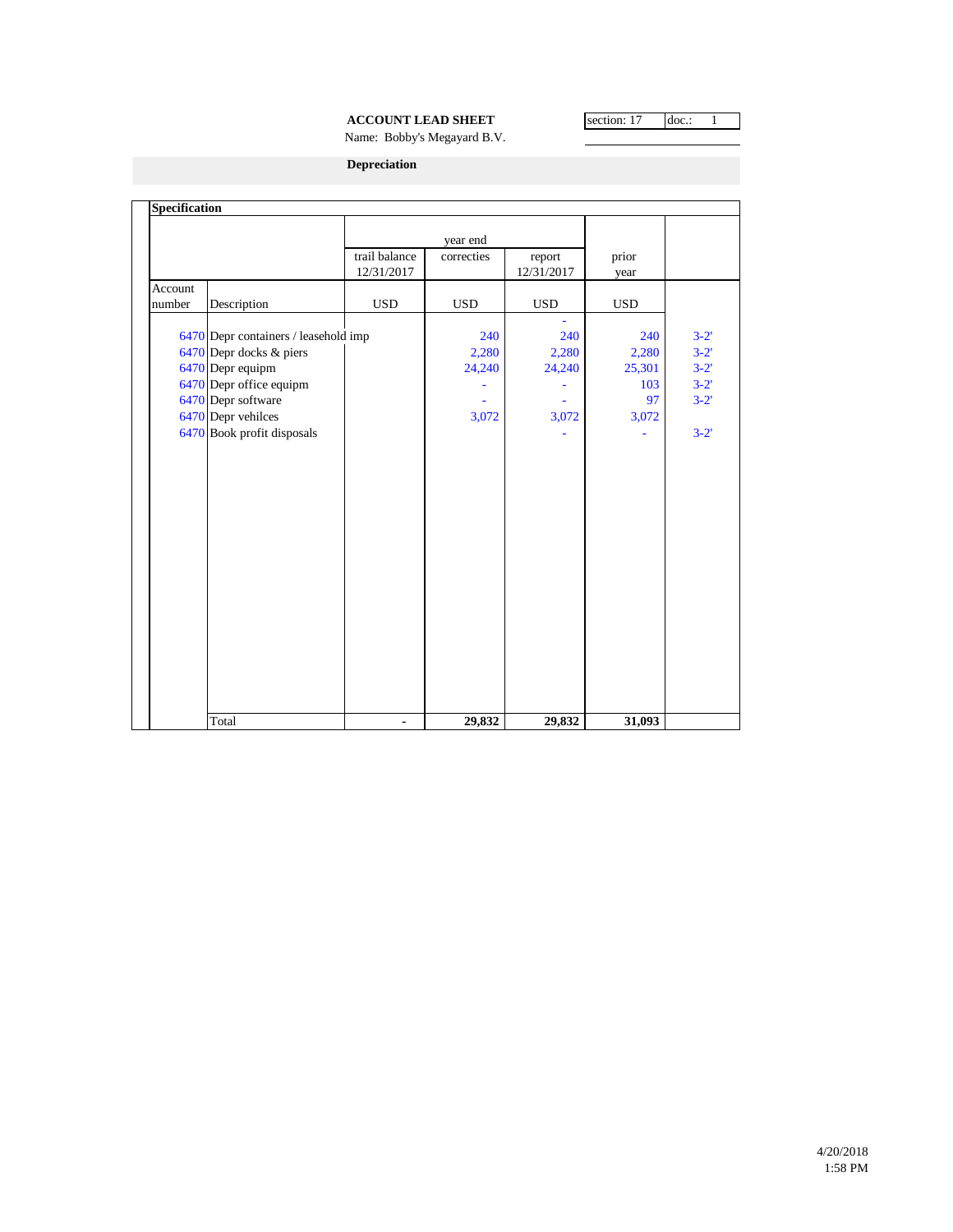## **ACCOUNT LEAD SHEET** section: 18 doc.: 1

Name: Bobby's Megayard B.V.

**Other operating expenses**

|         |                           |                          | year end   |                |              |        |                        |
|---------|---------------------------|--------------------------|------------|----------------|--------------|--------|------------------------|
|         |                           | trail balance            | correcties | report         | prior        |        |                        |
|         |                           | 12/31/2017               |            | 12/31/2017     | year         |        |                        |
| Account |                           |                          |            |                |              |        |                        |
| number  | Description               | <b>USD</b>               | <b>USD</b> | <b>USD</b>     | <b>USD</b>   |        |                        |
|         | 6020 Travel               | $\overline{\phantom{a}}$ |            | ä,             | 1268         |        |                        |
|         | 6030 Donations            |                          |            |                | 40           |        |                        |
| 6050    | Telephone                 | 5,418                    |            | 5,418          | 6,700        |        | ok                     |
| 6060    | Utlities water            | 11,456                   |            | 11,456         | 15,759       |        | ok                     |
| 6070    | Utilities electricity     | 27,445                   |            | 27,445         | 30,092       |        | $\overline{\text{ok}}$ |
| 6090    | Freight charges           | 9,429                    |            | 9,429          |              |        |                        |
| 6100    | Equipment rental          | 166,800                  |            | 166,800        | 166,818      | $18-2$ | ok, rent tra           |
| 6110    | Warranty & damage         |                          |            |                | 1,537        |        |                        |
| 6120    | R & M general             | 42,266                   |            | 42,266         | 22,192       | $18-3$ | ok                     |
| 6130    | R & M buildings           | 33,601                   |            | 33,601         | 11,244       | $18-4$ | ok                     |
| 6140    | R & M equipment           | 165,776                  |            | 165,776        | 60,701       | $18-5$ | ok                     |
| 6150    | R & M boats               |                          |            | L,             | 150          |        | ok                     |
| 6170    | Supplies general          | 51,193                   |            | 51,193         | 41,251       | $18-6$ | ok                     |
| 6180    | Consumables office        | 8,006                    |            | 8,006          | 11,648       |        | ok                     |
| 6190    | Cleaning office           | 12,954                   |            | 12,954         | 12,136       |        | ok                     |
| 6200    | Office exp                | 994                      |            | 994            | 9,189        |        | ok                     |
| 6230    | Tools                     | 2,041                    |            | 2,041          |              |        | ok                     |
| 6250    | Fuel exp                  | 11,617                   |            | 11,617         | 11,168       |        | ok                     |
| 6260    | Vehicle exp               | 3,530                    |            | 3,530          | 3,700        |        | ok                     |
| 6270    | Security                  | 84,915                   |            | 84,915         | 68,202       |        | ok                     |
| 6280    | Rent                      | 624,873                  | $-15,779$  | 609,095        | 603,000      |        | 12 x 47,250            |
| 6290    | Dues and subscr           |                          |            |                | 1,130        |        | ok                     |
| 6300    | Advertising               | 8.985                    |            | 8,985          | 9,422        |        | ok                     |
| 6310    | License and permits       | 2,245                    |            | 2,245          | 3,146        |        | ok                     |
| 6320    | Legal and prof fees       | 181,635                  | 12,491     | 194,126        | 165,876      | $18-8$ | ok                     |
| 6330    | Insurance                 | 19,558                   |            | 19,558         | 20,061       | $18-7$ | ok                     |
| 6340    | Printing and reproduction |                          |            |                |              |        |                        |
| 6380    | Credit card comm          | 57,049                   | $-17,097$  | 39,951         | 44,382       |        | ok                     |
| 6390    | Finance ch                | $\overline{2}$           |            | $\overline{2}$ | 139          |        | ok                     |
| 6410    | Bank ch                   | 6,514                    |            | 6,514          | 5,659        |        | ok                     |
| 6420    | Tender over and short     | 1                        |            | 1              | 335          |        | ok                     |
| 6430    | Exch diff                 | 1,233                    |            | 1,233          | 1,256        |        | ok                     |
| 6440    | Bad debts exp             | 8,538                    |            | 8,538          | $-95,491$    |        | ok                     |
| 6460    | Bank diff                 | $-0$                     |            | $-0$           | $\mathbf{1}$ |        | ok                     |
|         | 6500 Misc                 |                          |            | ä,             | $-277$       |        | ok                     |
| 7000    | Other income              | (200)                    |            | $-200$         | $-2,025$     |        | ok                     |
| 8000    | Other exp                 | 3,655                    |            | 3,655          |              |        | ok                     |
|         |                           |                          |            |                |              |        |                        |
|         | Total                     | 1,551,529                | $-20,385$  | 1,531,144      | 1,230,409    |        |                        |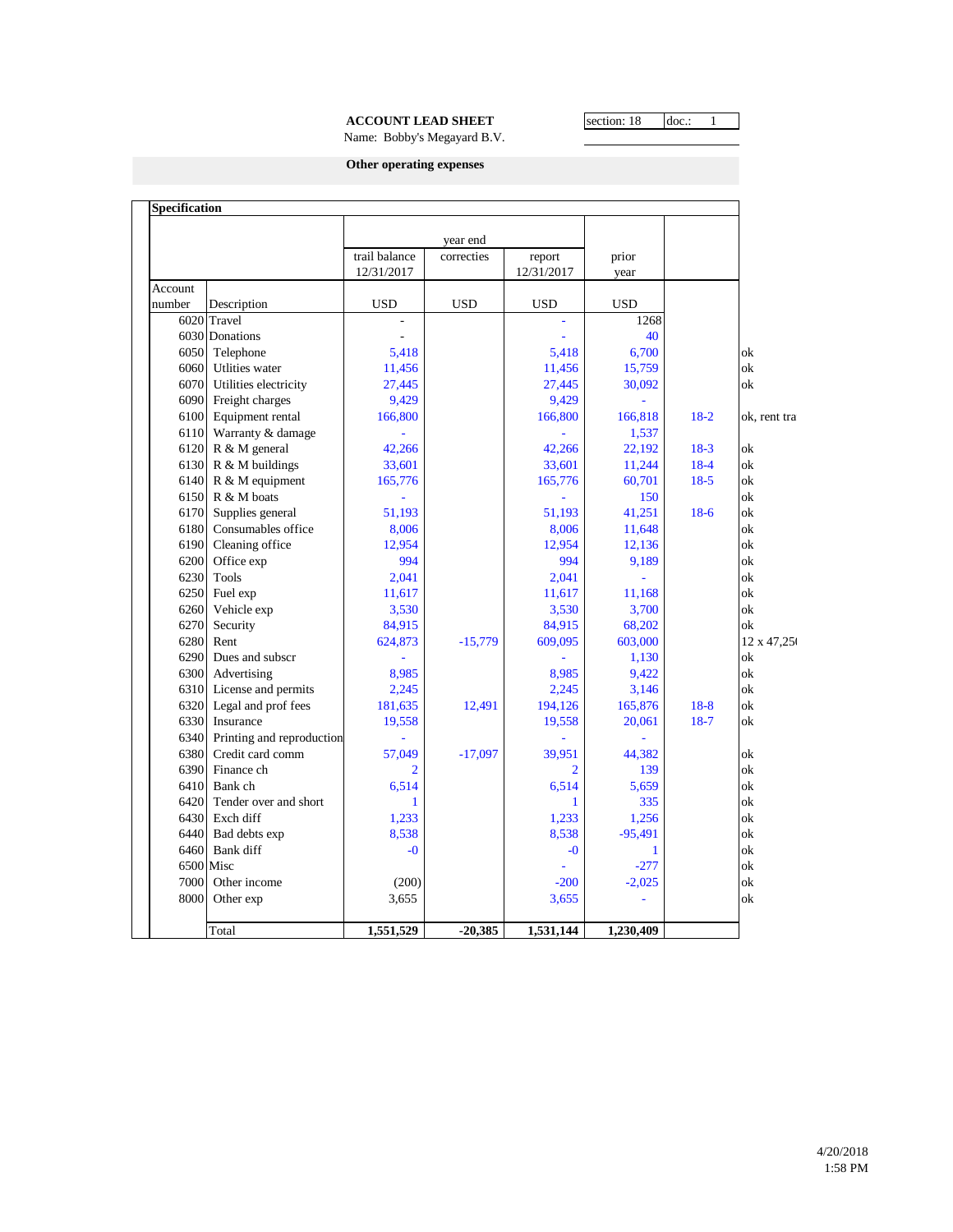#### **ACCOUNT LEAD SHEET** section: 19 doc.: 1 Name: Bobby's Megayard B.V.

**Interest income / expense**

| Specification |                                       |                             |                |                      |              |               |
|---------------|---------------------------------------|-----------------------------|----------------|----------------------|--------------|---------------|
|               |                                       |                             | year end       |                      |              |               |
|               |                                       | trail balance<br>12/31/2017 | correcties     | report<br>12/31/2017 | prior        |               |
| Account       |                                       |                             |                |                      | year         |               |
| number        | Description                           | $_{\rm USD}$                | <b>USD</b>     | <b>USD</b>           | $_{\rm USD}$ |               |
|               |                                       |                             |                |                      |              |               |
|               | 6400 Interest Ex                      | 1,895                       |                | 1,895                | 4,688        | $19-2$        |
|               | 6401 Interest exp BMSH                |                             |                |                      |              | $\mathbf{ok}$ |
|               | 6402 Interest exp Bobby's Marina Loan |                             |                |                      |              |               |
|               |                                       |                             |                |                      |              |               |
|               |                                       |                             |                |                      |              |               |
|               |                                       |                             |                |                      |              |               |
|               |                                       |                             |                |                      |              |               |
|               |                                       |                             |                |                      |              |               |
|               |                                       |                             |                |                      |              |               |
|               |                                       |                             |                |                      |              |               |
|               |                                       |                             |                |                      |              |               |
|               |                                       |                             |                |                      |              |               |
|               |                                       |                             |                |                      |              |               |
|               |                                       |                             |                |                      |              |               |
|               |                                       |                             |                |                      |              |               |
|               |                                       |                             |                |                      |              |               |
|               |                                       |                             |                |                      |              |               |
|               |                                       |                             |                |                      |              |               |
|               |                                       |                             |                |                      |              |               |
|               |                                       |                             |                |                      |              |               |
|               | Total                                 | 1,895                       | $\blacksquare$ | 1,895                | 4,688        |               |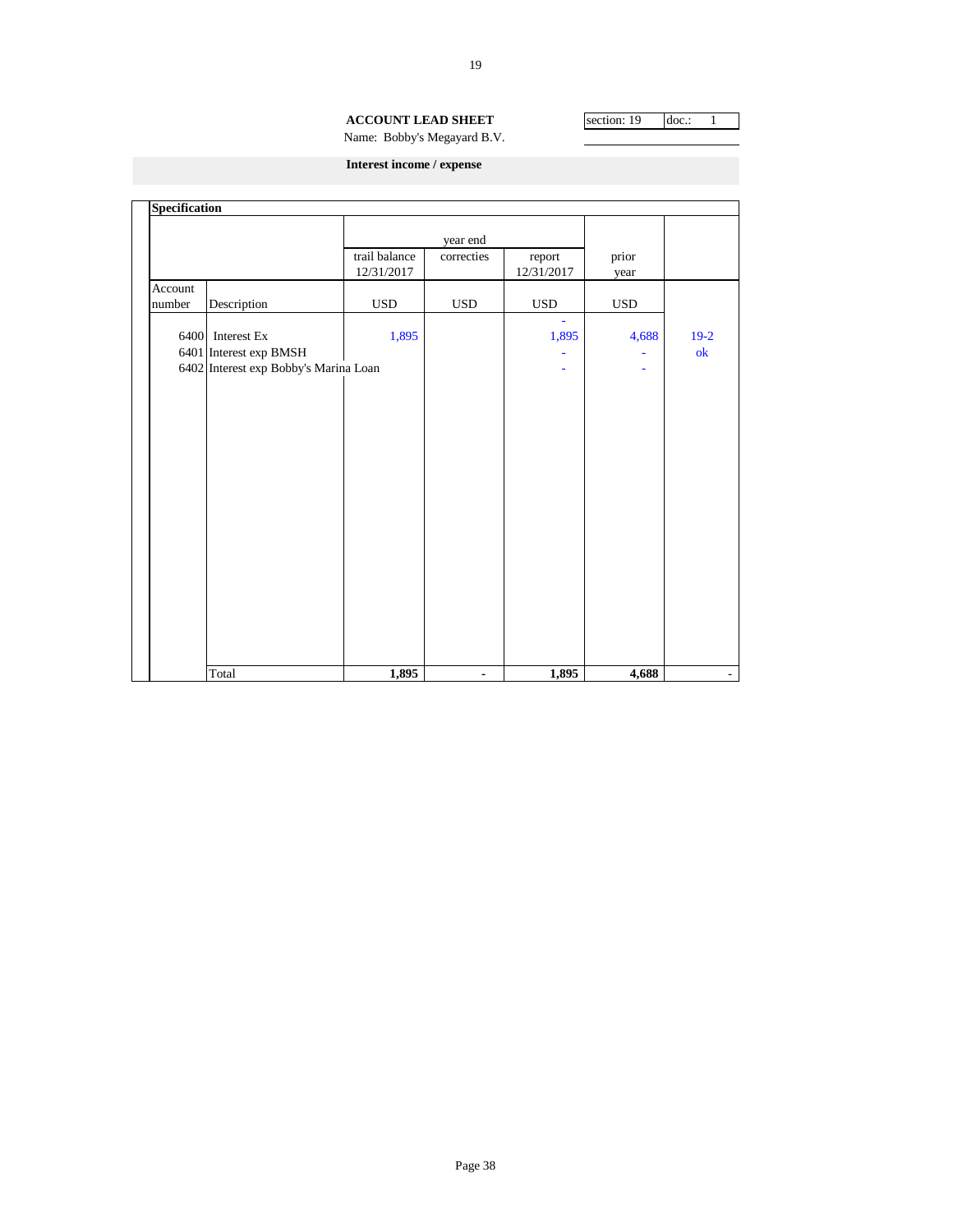## **ACCOUNT LEAD SHEET** section: 20 doc.: 1

Name: Bobby's Megayard B.V.

**Taxes**

| Specification     |                     |                             |              |                          |               |  |
|-------------------|---------------------|-----------------------------|--------------|--------------------------|---------------|--|
|                   |                     |                             | year end     |                          |               |  |
|                   |                     | trail balance<br>12/31/2017 | correcties   | report<br>$12/31/2017\,$ | prior<br>year |  |
| Account<br>number | Description         | <b>USD</b>                  | $_{\rm USD}$ | $_{\rm USD}$             | $_{\rm USD}$  |  |
|                   |                     |                             |              | ä,                       |               |  |
|                   | Profit tax          |                             |              |                          | 9,579         |  |
|                   | Deferred profit tax |                             | $-3,437$     | $-3,437$                 | $-3,560$      |  |
|                   |                     |                             |              |                          |               |  |
|                   |                     |                             |              |                          |               |  |
|                   |                     |                             |              | ä,                       |               |  |
|                   |                     |                             |              | ÷,                       |               |  |
|                   |                     |                             |              | ä,                       |               |  |
|                   |                     |                             |              | ÷                        |               |  |
|                   |                     |                             |              | ÷                        |               |  |
|                   |                     |                             |              | ÷                        |               |  |
|                   |                     |                             |              | ÷                        |               |  |
|                   |                     |                             |              |                          |               |  |
|                   |                     |                             |              | ÷                        |               |  |
|                   |                     |                             |              | ä,                       |               |  |
|                   |                     |                             |              | ÷                        |               |  |
|                   |                     |                             |              | ä,                       |               |  |
|                   |                     |                             |              |                          |               |  |
|                   |                     |                             |              | ÷                        |               |  |
|                   |                     |                             |              | ÷                        |               |  |
|                   |                     |                             |              | ÷                        |               |  |
|                   |                     |                             |              |                          |               |  |
|                   |                     |                             |              |                          |               |  |
|                   | Total               | $\overline{\phantom{0}}$    | $-3,437$     | $-3,437$                 | 6,019         |  |